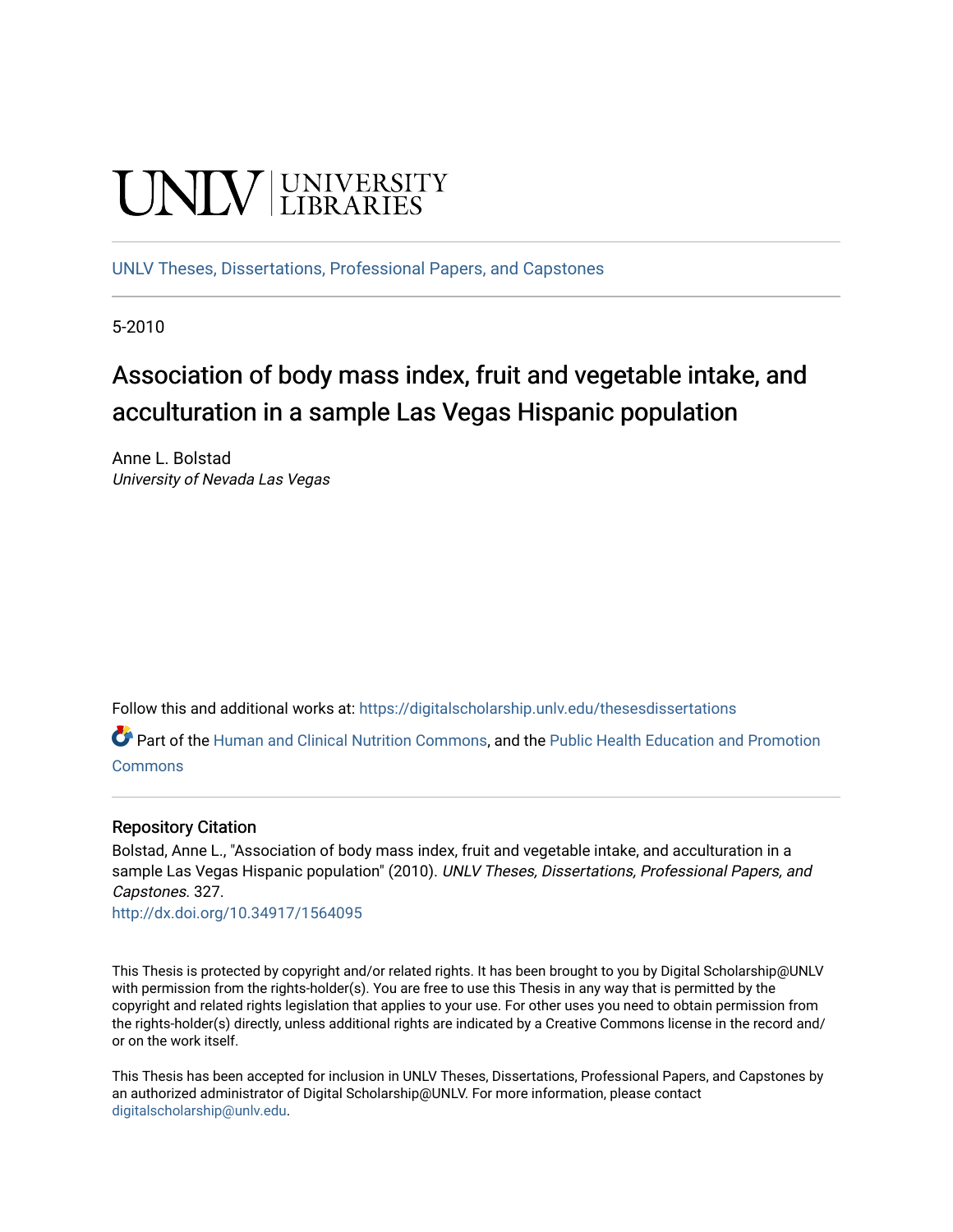# ASSOCIATION OF BODY MASS INDEX, FRUIT AND VEGETABLE INTAKE AND

# ACCULTURATION IN A SAMPLE LAS VEGAS HISPANIC POPULATION

by

Anne L. Bolstad

Bachelor of Science University of Nevada, Las Vegas 2006

A thesis submitted in partial fulfillment of the requirements for the

**Master of Public Health Degree Department of Epidemiology and Biostatistics School of Community Health Sciences Division of Health Sciences**

> **Graduate College University of Nevada, Las Vegas May 2010**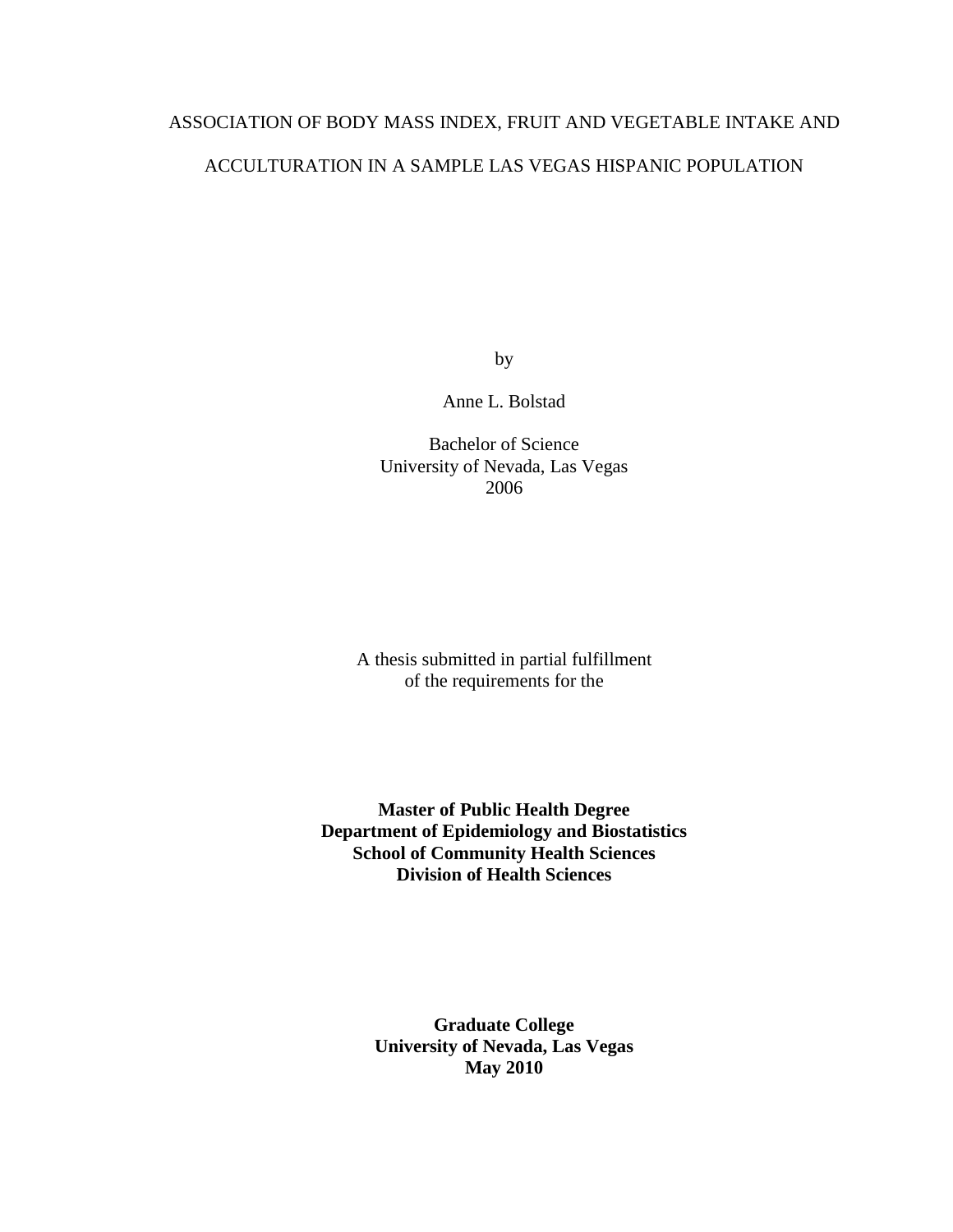

# THE GRADUATE COLLEGE

We recommend the thesis prepared under our supervision by

# **Anne L. Bolstad**

entitled

# **Association of Body Mass Index, Fruit and Vegetable Intake, and Acculturation in a Sample Las Vegas Hispanic Population**

be accepted in partial fulfillment of the requirements for the degree of

# **Master of Public Health**

Epidemiology and Biostatistics

Timothy Bungum, Committee Chair

Chad Cross, Committee Member

Sheniz Moonie, Committee Member

Yu Xu, Graduate Faculty Representative

Ronald Smith, Ph. D., Vice President for Research and Graduate Studies and Dean of the Graduate College

**May 2010**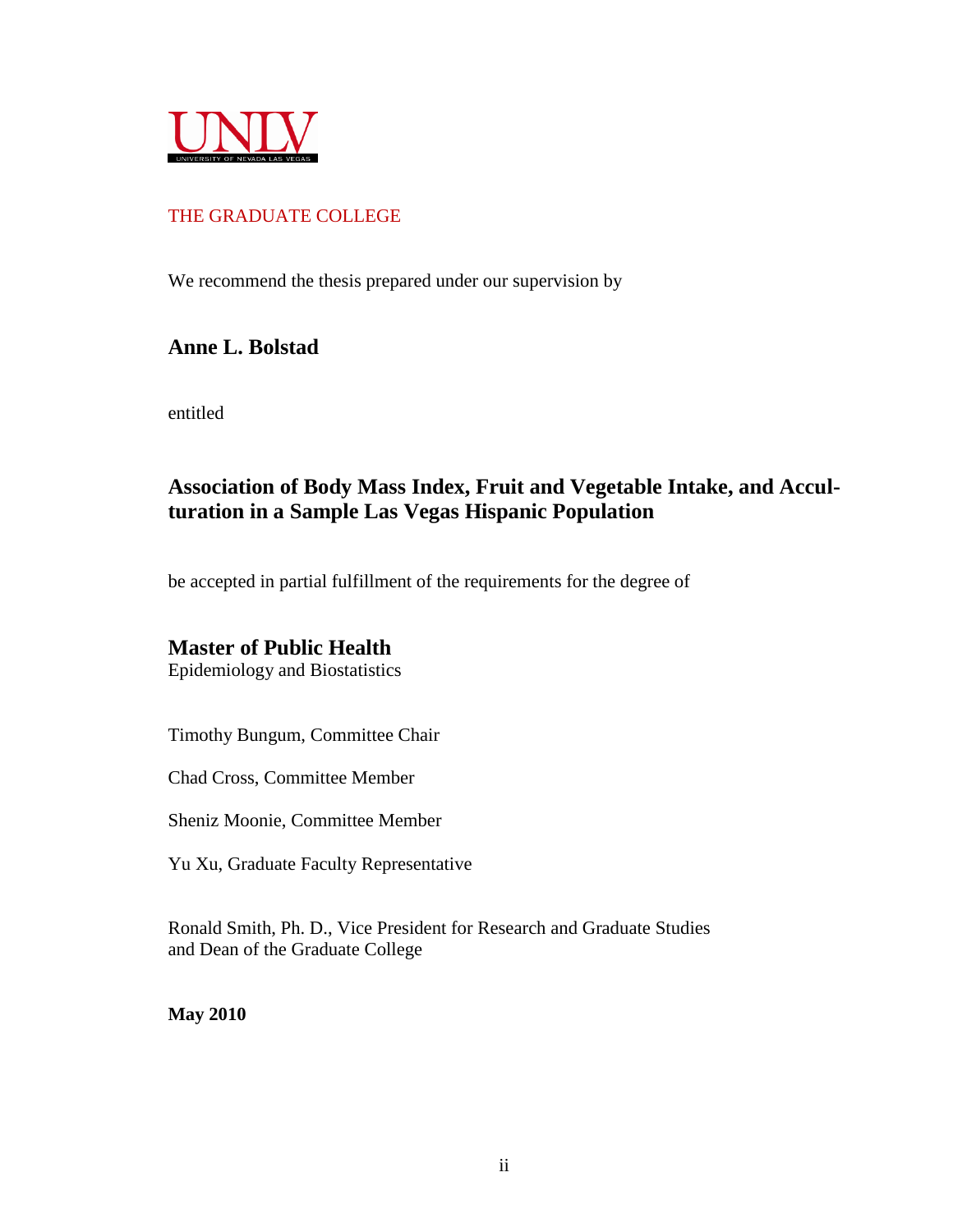#### ABSTRACT

## **Association of Body Mass Index and Fruit and Vegetable Intake and Acculturation in a Sample Las Vegas Hispanic Population**

by

Anne L. Bolstad

Dr. Timothy Bungum, Examination Committee Chair Associate Professor, Department of Epidemiology and Biostatistics University of Nevada, Las Vegas

 The U.S. is experiencing a rising prevalence of overweightedness that has been identified as the second leading cause for chronic health conditions threatening public health. Overweightedness has grown disproportionately among ethnic sub-groups. In the fastest going minority population in the U.S., Hispanic Americans are observed with disparately high body mass index, placing them at heightened risk for poor health outcomes. Research suggests five servings of fruit and vegetables, in any combination, provides a sound nutritional base for healthful living and helps to maintain normal body weight.

 Americans are known to have poor eating habits while foreign-born populations have well-balanced diets that are plentiful in fruit and vegetables. With migration and acculturation to the U.S., migrant diets frequently deteriorate into the poor eating habits of the typical American. The greatest differences are noted between first- and secondgeneration, however, the negative impact remains relatively unchanged from that point forward.

 This study conducts an analysis of secondary data to determine the relationship of overweightedness and fruit and vegetable consumption in a survey sample of Hispanics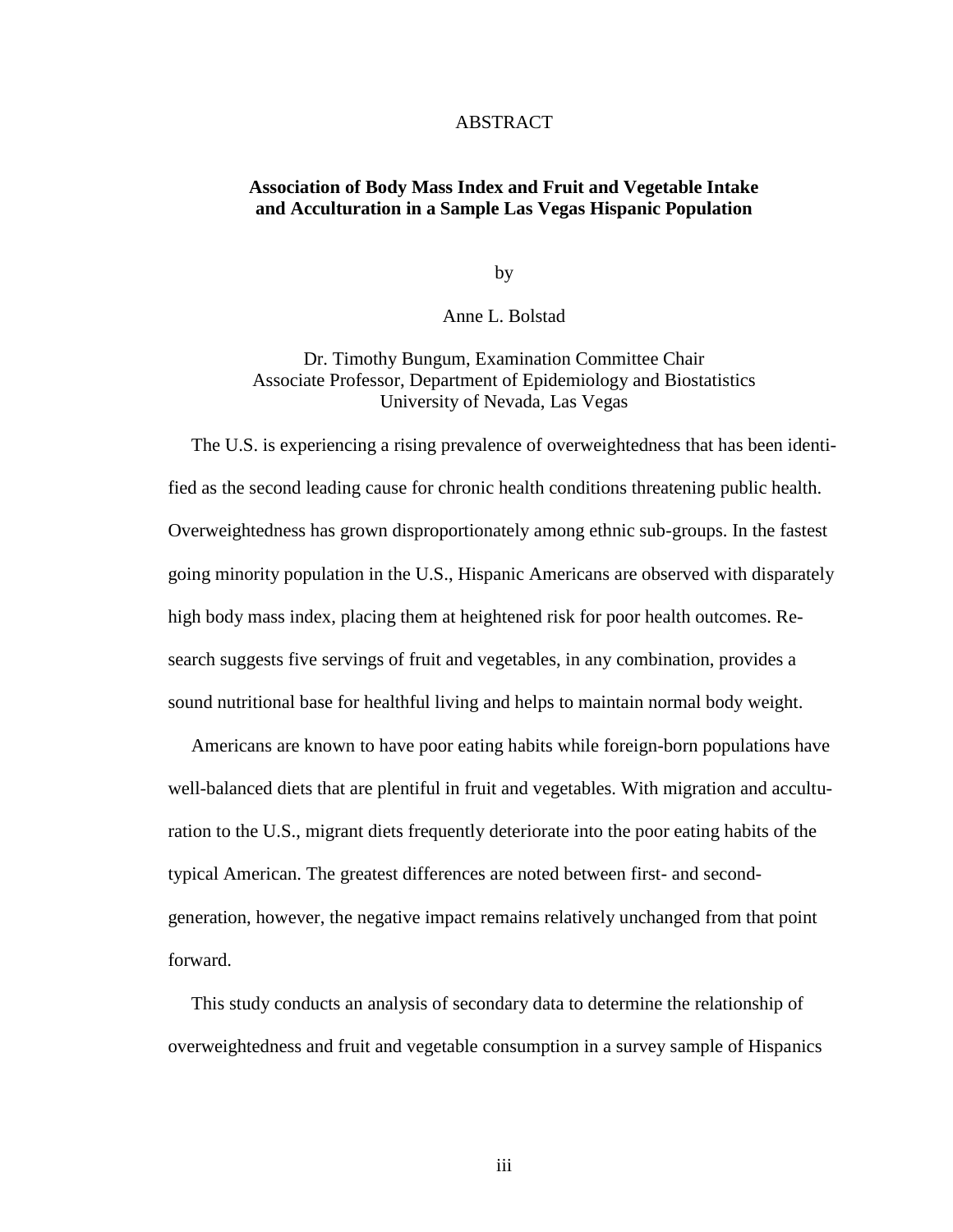living in the Las Vegas metropolitan area. Secondly, it evaluates the relationship of fruit and vegetable consumption and acculturation, measured by language of preference.

 In a sample of 318 respondents, fruit and vegetable consumption was non-significant in association to healthier body weight. However, a  $\chi^2$  analysis of BMI and daily fruit and vegetables suggests that 87% of those classified as normal weight eat five or more fruits and vegetables daily. Concerning acculturation and daily fruit and vegetable consumption, a sample of 321 respondents demonstrated a significant  $(p \le 0.05)$  relationship between acculturation and fruit and vegetable consumption. A negative relationship between the two showed that highly acculturated individuals were 6.6 (S.E. 0.319) times more likely to fall below the minimum daily recommendation for fruit and vegetables daily.

 Understanding the general characteristics of Hispanic Americans living in the Las Vegas metropolitan, and the tendency for overweightedness in the population provides insight for potentially poor health outcomes and a future impact on public health. Targeted health programming may be warranted.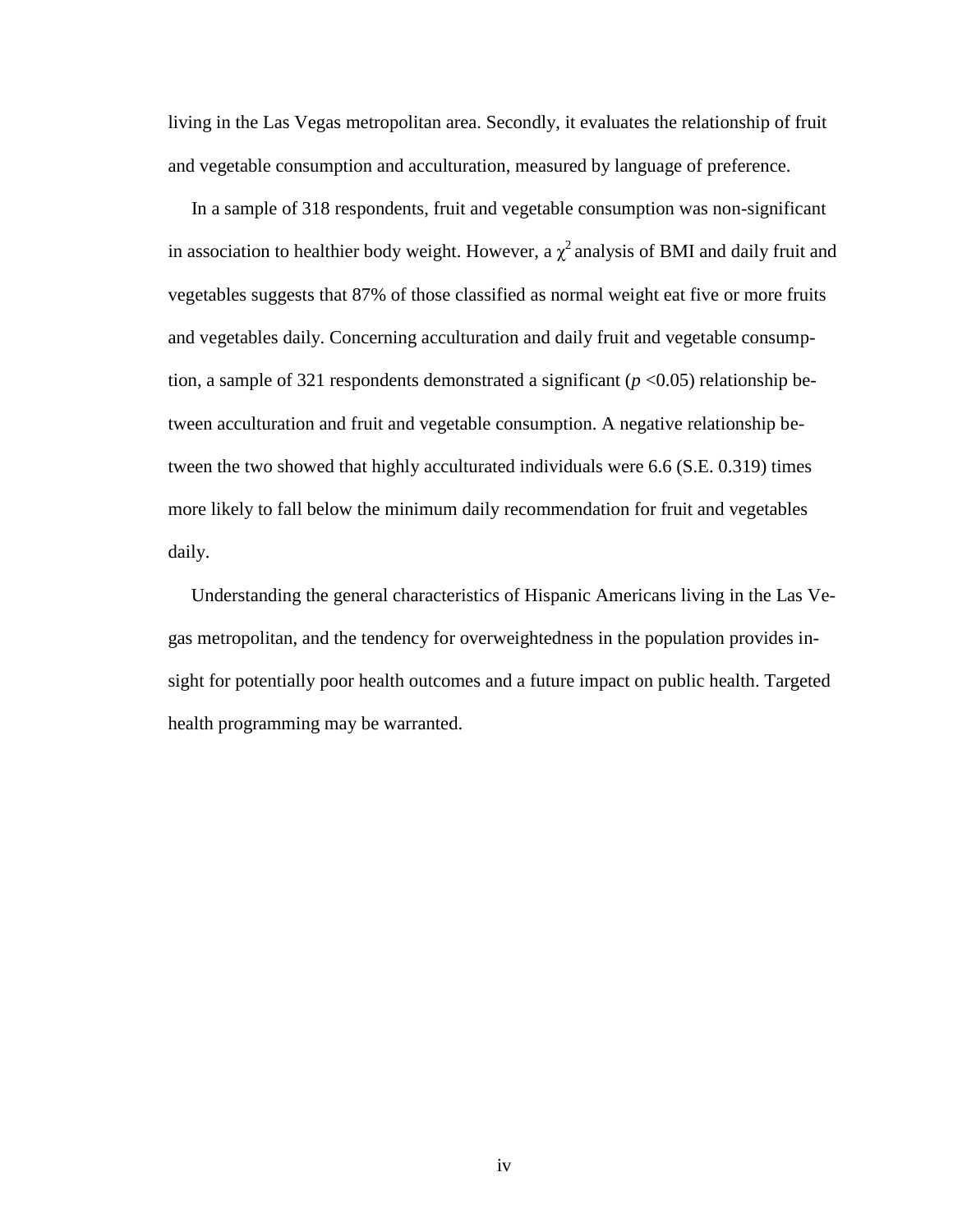#### ACKNOWLEDGEMENTS

The impact of simple words may never be known by those who utter them. Katie Bolstad often said "the impossible just takes a little longer," words meant to deflect a negative attitude actually inspired possibilities. My parents lived their life consciously and with a sense of adventure, because of their example I reach for new adventures even though it may seem daunting. Pursuing a Master degree has been one such adventure.

Many remarkable people have touched my life but the most important of these is my daughter Judy. Her unending encouragement sustains me, her presence in my life means more than words can adequately express, her love and support makes all things seem possible.

I would also like to thank the faculty and staff of UNLV that are too many to name individually. Though, I must offer special thanks to Dr. Timothy Bungum for his patience, expertise, and guidance as the chair of my committee and to Drs. Moonie and Cross for guiding my journey into the world of biostatistics. Finally, thank you to Dr. Xu for the opportunity to gain practical experience in the field.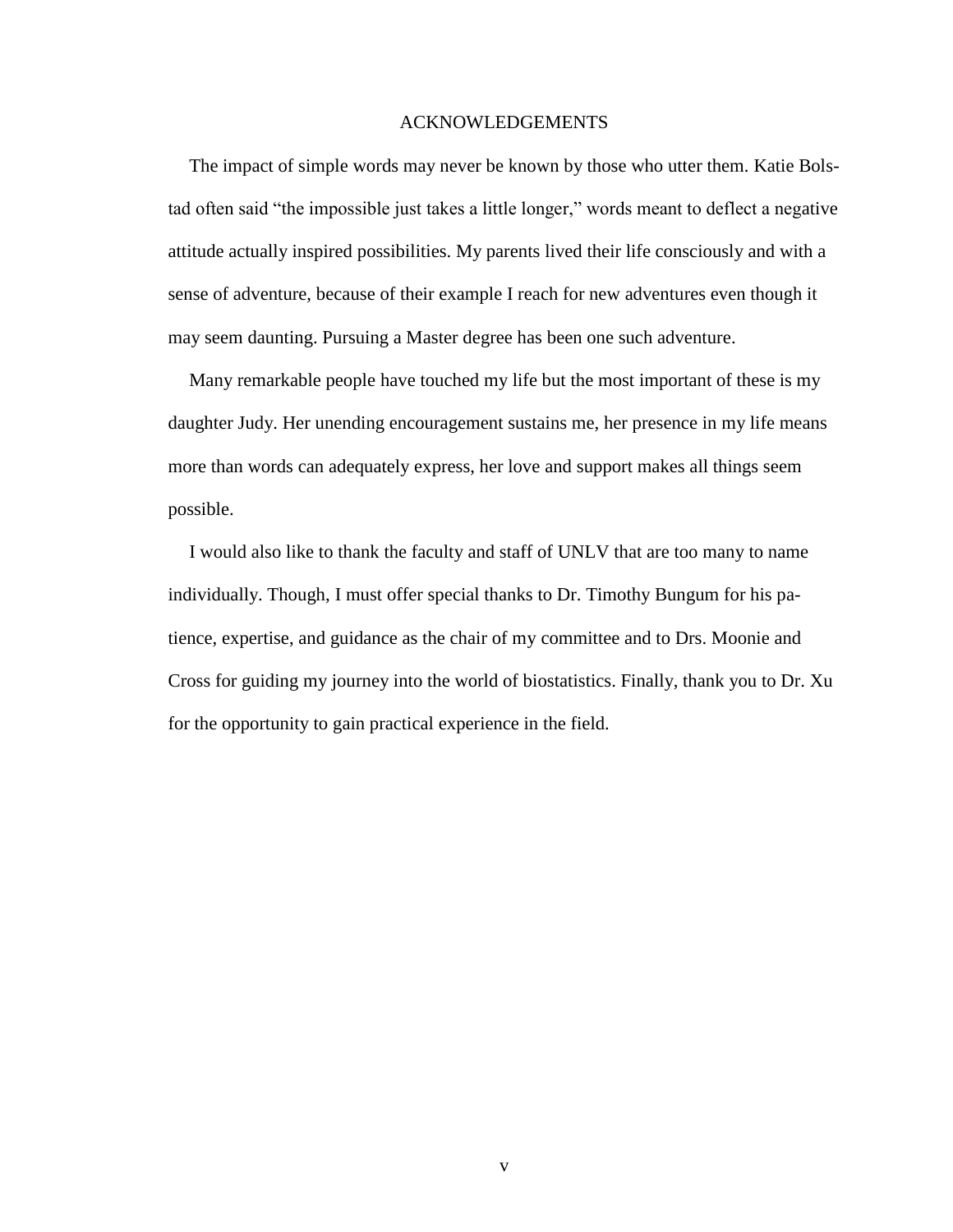| <b>CHAPTER 1</b>                                       |  |
|--------------------------------------------------------|--|
|                                                        |  |
| CHAPTER 3 QUESTIONS, OBJECTIVES, AND HYPOTHESIS  18    |  |
|                                                        |  |
|                                                        |  |
|                                                        |  |
| APPENDIX A LITERATURE REVIEWED WITH DATA SOURCES 40    |  |
| APPENDIX B SURVEY QUESTIONS ANALYZED FOR THE STUDY  41 |  |
| APPENDIX C INITIAL DATASET EXPLORATION OF VARIABLES 42 |  |
|                                                        |  |

# **TABLE OF CONTENTS**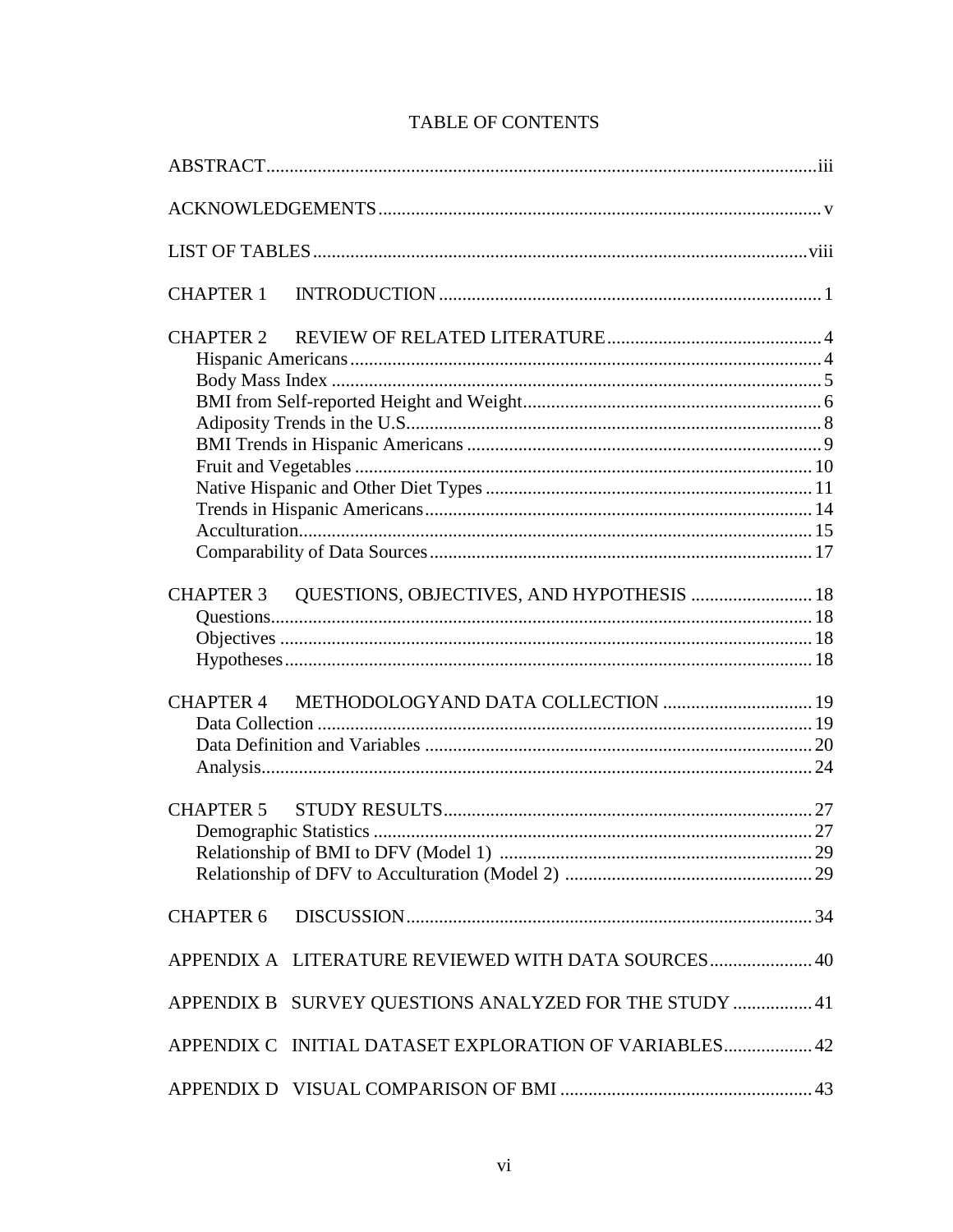| APPENDIX E VISUAL COMPARISON OF AGE AND TRANSFORMATION |  |
|--------------------------------------------------------|--|
| APPENDIX F VISUAL COMPARISON OF DFV AND TRANSFORMATION |  |
|                                                        |  |
|                                                        |  |
|                                                        |  |
|                                                        |  |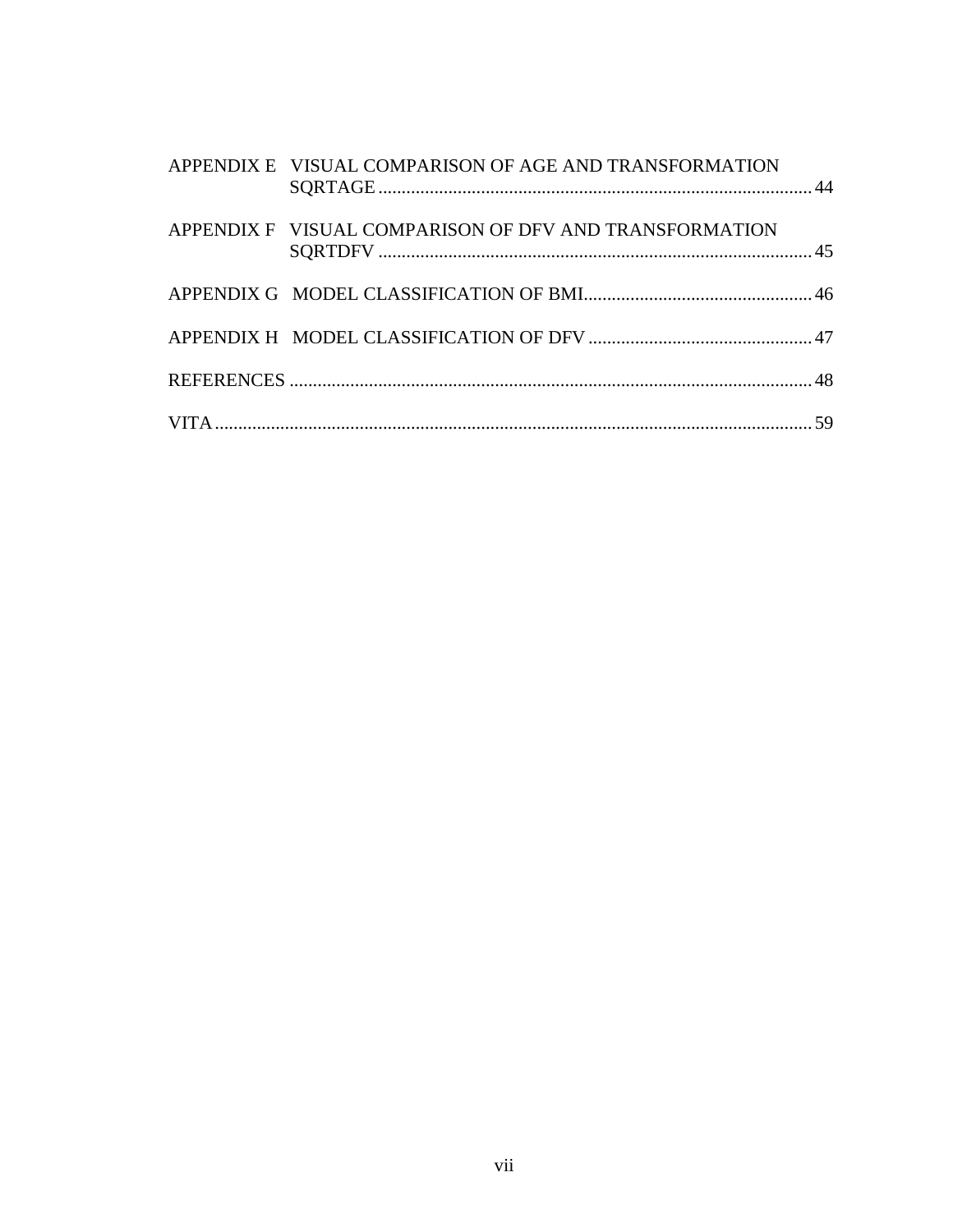# LIST OF TABLES

| Table 1 |  |
|---------|--|
| Table 2 |  |
| Table 3 |  |
| Table 4 |  |
| Table 5 |  |
| Table 6 |  |
|         |  |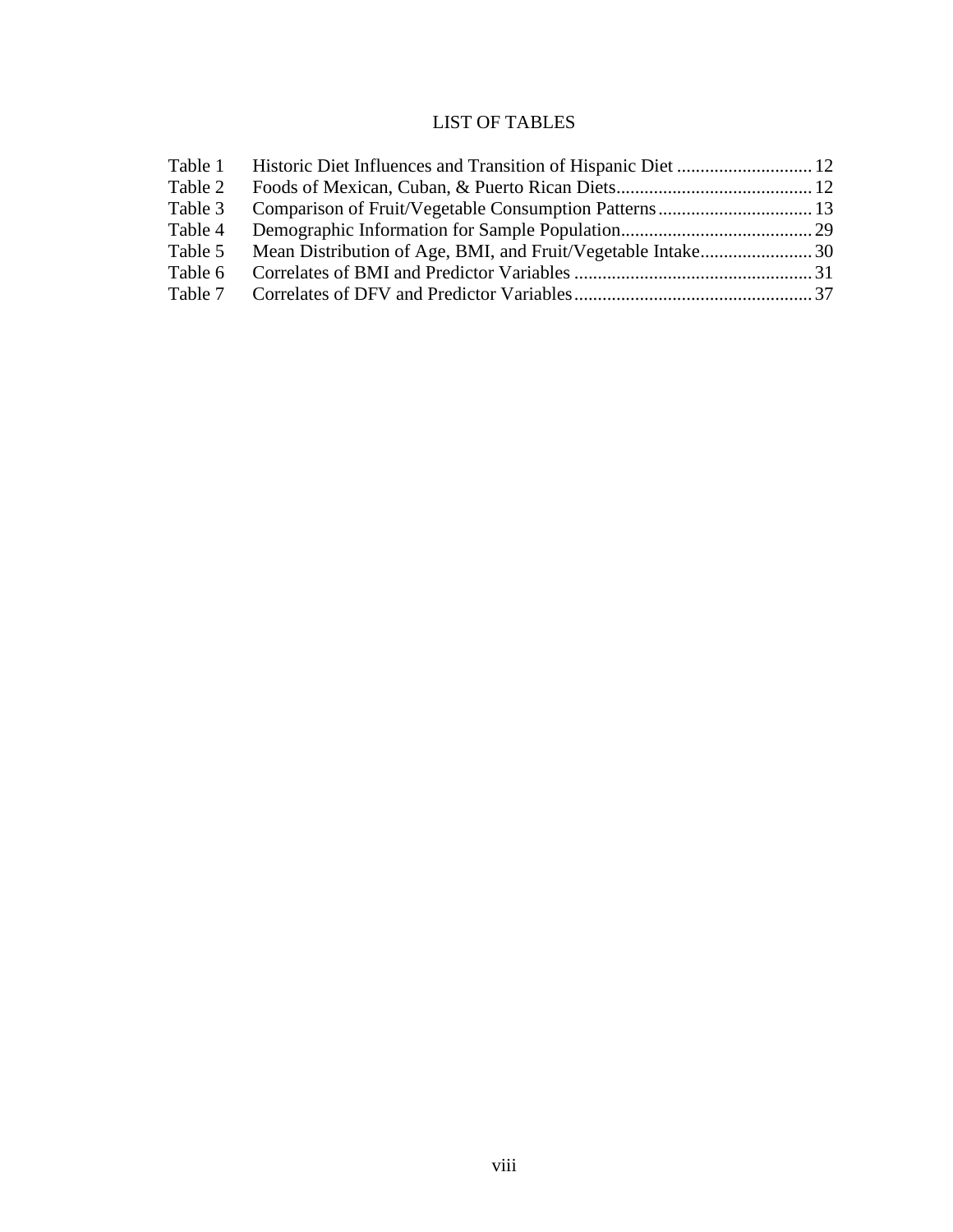#### CHAPTER 1

#### INTRODUCTION

Many chronic health conditions would be improved or prevented by consuming a diet that provides adequate nutrition and promotes appropriate body weight. A startling number of Americans are overweight or obese as a result of poor food choices and physical inactivity, placing them at a greater risk for poor health outcomes (Balluz, Okoro,  $\&$ Mokdad, 2008; Goel, McCarthy, Phillips, & Wee, 2004). The U.S. Dept. of Health and Human Services" initiative, Healthy People 2010, lists overweight and obesity as the second leading indicator for chronic conditions threatening public health (DHHS, 2000). Research shows a positive association between consuming fruit and vegetables and maintaining normal body weight (Carrera, Gao & Tucker, 2007; Joffe & Robertson, 2001; Rolls, Ello-Martin & Carlton, 2004).

Adequate nutrition is elemental to human health, yet Americans are in the forefront of poor eating habits. Americans rely heavily on convenient foods, foods prepared and eaten outside the home that are often nutritionally incomplete and high in calories, fat, and salt (Casagrande, Wang, Anderson, & Gary, 2007). A majority of Americans are overweight, suggesting an overabundance of food in their diet, however the diets of overweight and obese populations frequently lack the dietary micro- and macro-nutrients necessary to protect against chronic illnesses (Tucker, Falcón, & Bermúdez, 1997).

In epidemiologic research, Body Mass Index (BMI) is a commonly used measure to compare health outcomes by the degree of adiposity in a population. Studies frequently associate high BMI values ( $>$ 25 kg/m<sup>2</sup>) with chronic health conditions such as diabetes, arthritis, hypertension, and hypercholesterolemia (Barcenas et al., 2007; Balluz, Okoro, &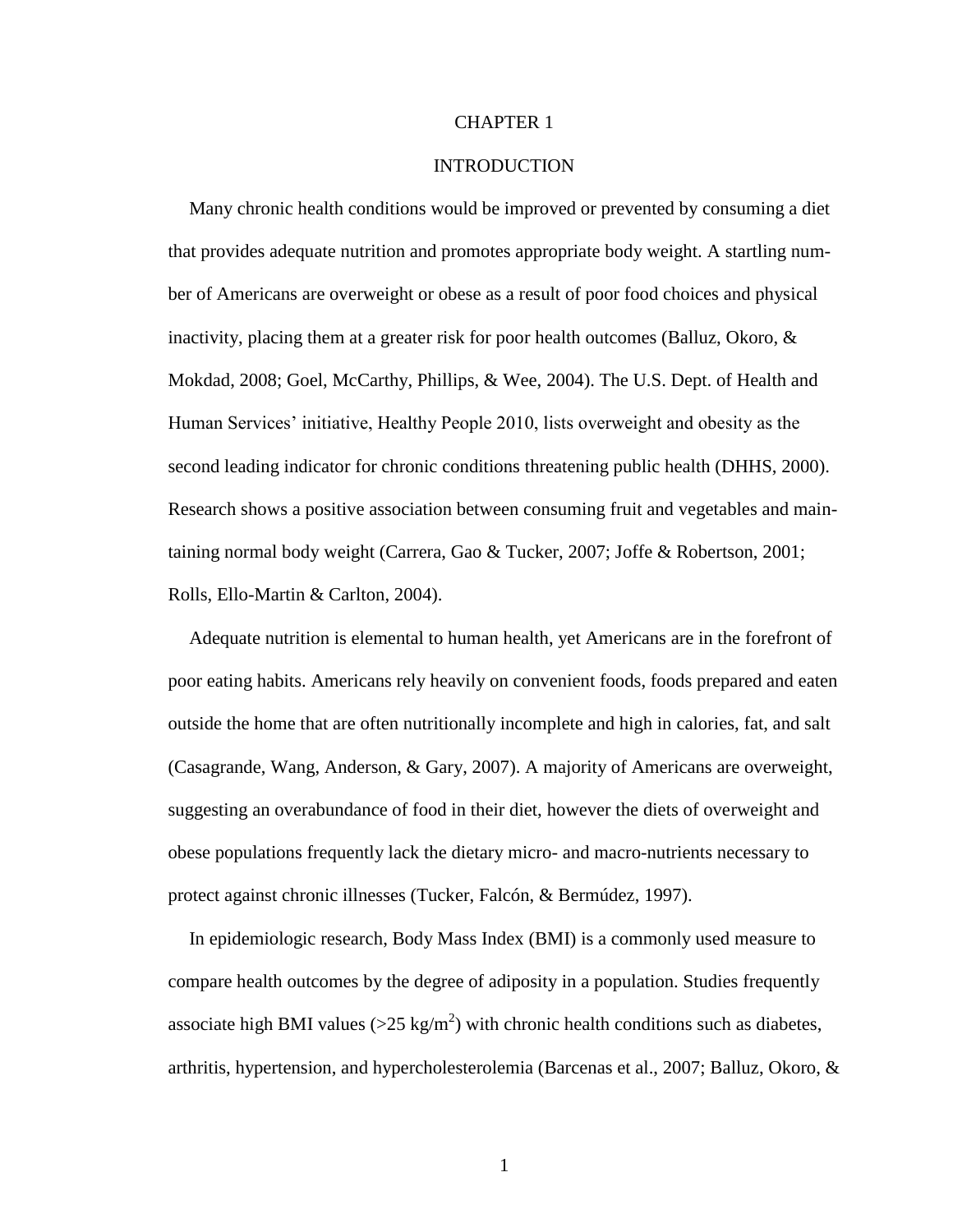Mokdad, 2008; Bowie, Juon, Cho, & Rodriguez, 2007; Joliffe, 2004; Wright, Riggs, Jeffrey, & Chen, 2008). Estimates for the U.S. suggest the annual burden of disease related to overweightedness is nearly 300,000 deaths and \$117 billion in healthcare costs (Bowie, Juon, Cho, & Rodriguez, 2007).

The USDA *Dietary Guidelines for Americans* recommend three to five servings of fruit or vegetables in combination daily (USDA). Data from the National Health and Nutrition Examination Survey (NHANES) for 1988-1994 highlight how few Americans eat recommended amounts of fruit and vegetables (Casagrande, Wang, Anderson, & Gary, 2007). Such findings were the impetus for fruit and vegetable consumption goals for the year 2000 that were included in the original Healthy People initiative.

Surveillance of NHANES 1999-2002 data found small but important regional increases in fruit and vegetable consumption, likely the result of Healthy People inspired campaigns such as 5-A-Day for Better Health (Casagrande, Wang, Anderson, & Gary, 2007). Healthy People 2010, the second initiative, increased the goals for American to 75% meeting the two or more serving of fruit and 60% meeting at least three vegetables daily (USDA). However, at the writing of Healthy People 2010, disparities by ethnic subgroups were apparent. Research shows that in 2000 only 32% of Hispanic Americans (HA) met the minimum recommendation for fruit consumption and 47% for consuming vegetables (Healthy People, 2001).

The Healthy People 2010 additionally outlines the importance of normal body weight for healthy living. Objective 19-1 sets the goal for 60% of Americans to be in the healthy body weight range with a BMI of  $18.5-25$  ( $\text{kg/m}^2$ ), (Healthy People, 2001). Objective 19-2 promotes a reduction in the proportion of the currently obese Americans (BMI  $\geq$ 30) to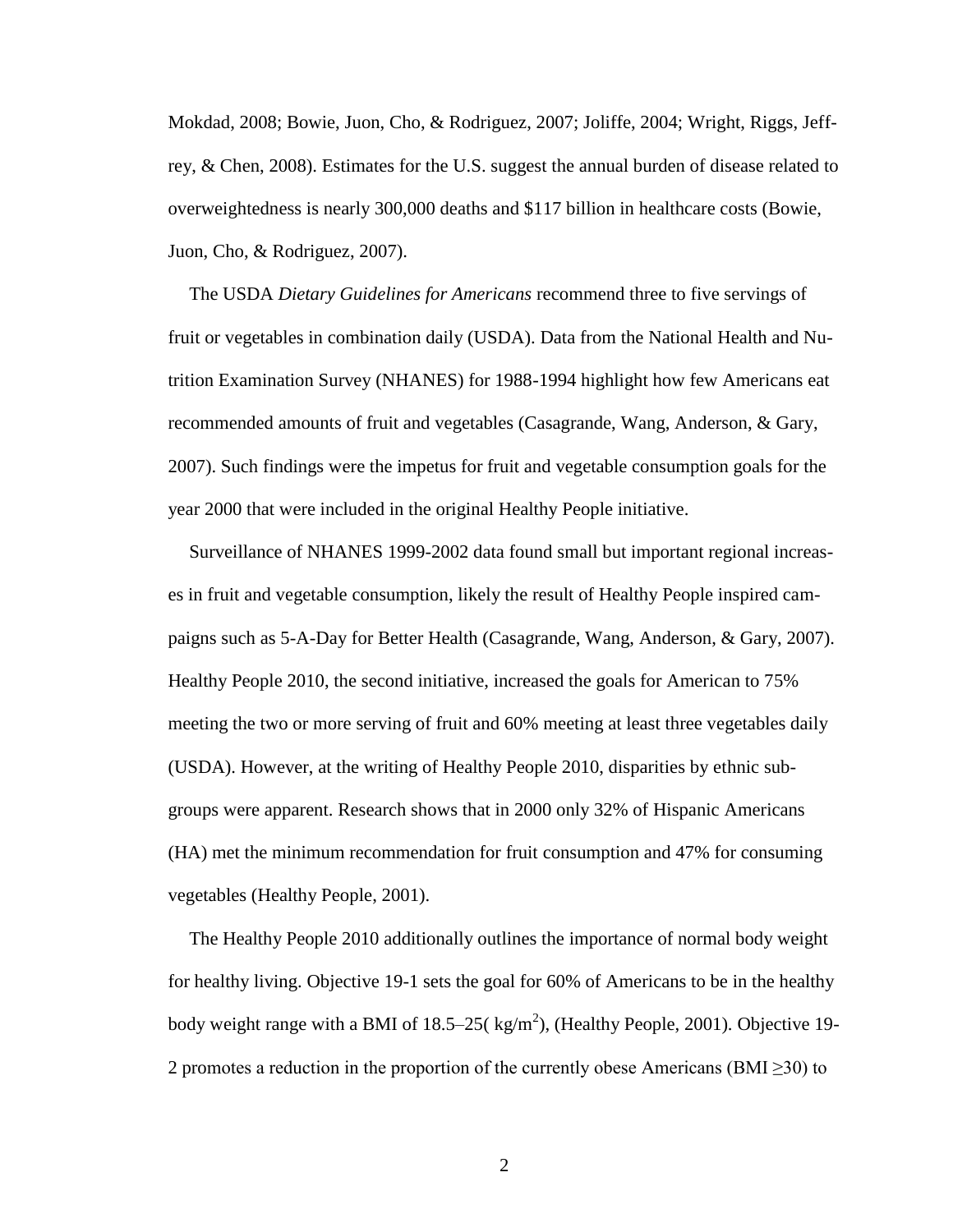less than 15% of the total population (Healthy People, 2001). Age-adjusted NHANES 1988-1994 data for the largest subset of the Hispanic American (HA) population, Mexican Americans (MA), demonstrated that only 30% were maintaining a healthy body weight (BMI 18.5-25 kg/m<sup>2</sup>), (DHHS, 2000). Ogden et al. (2006) report the majority of MA population (73.4% [SE 1.9]) fall into either the overweight or obese category.

Despite the tendency for higher BMI, Hispanics demonstrate lower morbidity and mortality than non-Hispanic Whites (Abraido-Lanza, Chao, & Flórez, 2005; Hummer et al., 2000; Lin et al., 2003; Singh & Siahpush, 2002; Sorlie, Backlund, Johnson & Rogot, 1993). Suggestions that adherence to a native Hispanic diet is key to averting negative health outcomes (Abraido-Lanza, Chao, & Flórez, 2005) because native Hispanic diets provide a wide variety of fruit and vegetables (Abraido-Lanza, Chao, & Flórez, 2005, Romero-Gwynn et al., 1993).

Hispanic American research suggests that those who adhere to a native Hispanic diet demonstrate better health outcomes than others of similar SES, education or health insurance status who consume a typical American diet (Abraido-Lanza, Chao & Flórez, 2005). Research shows that health status declines as migrants acculturate to a host country"s diet (Bowie, Juon, Cho, & Rodriguez, 2007). The adoption of Western eating habits after migration has been investigated (Bermúdez, Falcón, & Tucker, 2000; Himmelgreen et al., 2004; Lin, Bermúdez, & Tucker, 2003; Monroe et al., 2003). However, there is little research on HA populations in Las Vegas, Nevada. This study will investigate the association of fruit and vegetable consumption to BMI and acculturation in HA residing in Las Vegas, Nevada. Surveillance data are vital to reduce disparate burden of disease and health inequities.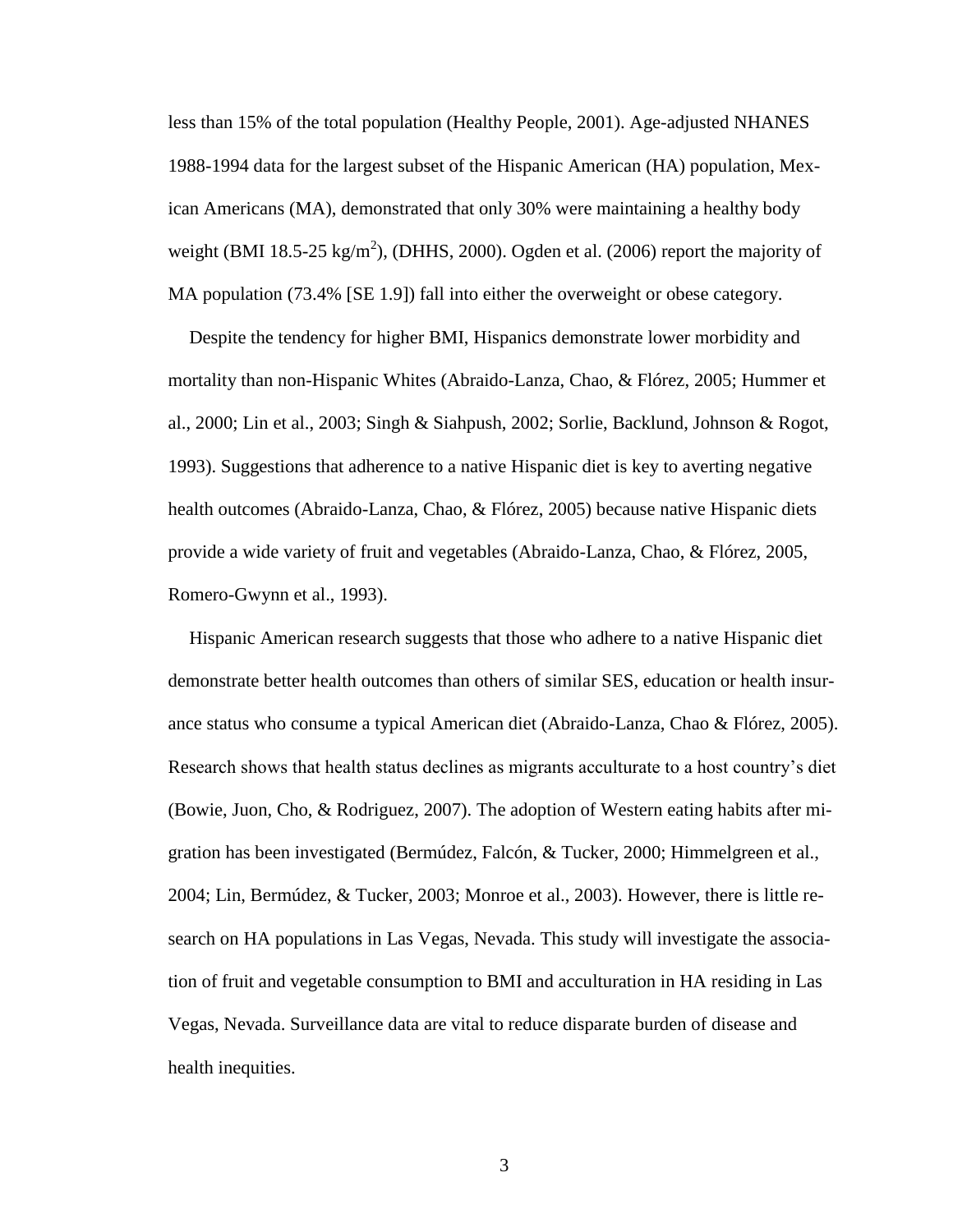#### CHAPTER 2

#### LITERATURE REVIEW

#### Hispanic Americans

In 1970, U. S. Census questionnaires began collecting ethnicity and race of origin information (US Census Bureau, 2001). The classification of Hispanic American (HA) refers to a heterogeneous population originating from Central America, Cuba, Dominican Republic, Mexico, Puerto Rico, Spain, or South America (Fernández et al., 2003). The HA population is currently the fastest growing minority in the U.S. (Bowie, Juon, Cho,  $\&$ Rodriguez, 2007; Kuczmarski, Kuczmarski, & Najjar, 1995; Neuhouser, Thompson, Coronado & Solomon, 2004). A report from the U.S. Census Bureau stated that, as of July 2006, Hispanics comprised more than 15% of the total U.S. population (U.S. Census, 2007). Additionally, census information predicts that all minorities will, collectively, be more than half of the 'all minorities' population by the year 2042 (Bernstein & Edwards, 2008; Neuhouser, Thompson, Coronado & Solomon, 2004; US Census Bureau).

Among minority groups HA populations have growth rapidly. Between 1980 and 2000, the number of census respondents who self-identified as HA increased dramatically. From 1980 to 1990, census data indicate a 13.2% growth in the HA population, and by comparison, 1990 to 2000 data show a startling 57.9% increase (US Census Bureau 2007). Detailed information, gleaned from 2000 census data, show growth rates by HA sub-population: MA increased 52.9%; Puerto Rican Americans (PR) 24.9%; Cuban Americans (CA) 18.9%, and the 'other' category grew by 96.9% (U.S. Census Bureau, 2000).

Some of the growth in the HA population may be attributable to new data collection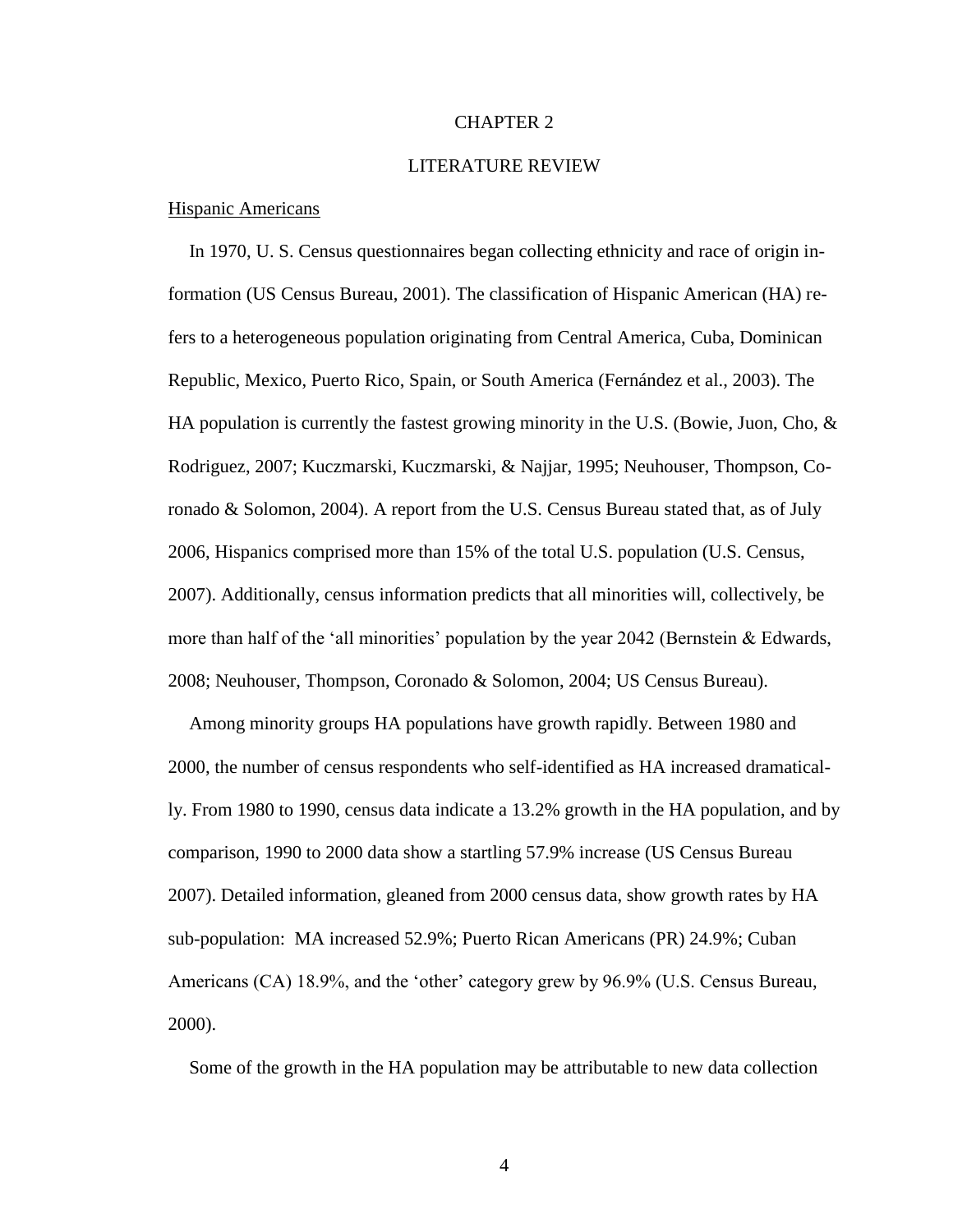methods implemented for the 2000 census. Officials expanded census polling areas, reworded questionnaires to obtain detailed information, and created more inclusive ethnic and racial categories (U.S. Census, 2001). HA categories for the 2000 census included: Mexican/ Mexican American/Chicano; Puerto Rican; Cuban; or other Spanish/Hispanic/ Latino (US Census Bureau, 2001). The net effect has been a likely increase in Hispanic populations identified. Additionally, the 2000 census reported 35.3 million people identified into at least one HA category (Fernández et al., 2003) and of the 35.3 million, 60% identified as of Mexican decent (Gregory-Mercado et al., 2007; U.S. Census Bureau, 2006). By 2050, HA are projected to number 102.6 to 133 million and represent 24 to 30% of the total U.S. population (Bowie, Juon, Cho, & Rodriguez, 2007; Neuhouser, Thompson, Coronado & Solomon, 2004; Satia, 2009; US Census Bureau, 2007).

In the State of Nevada, HA are the majority among minority populations. The State of Nevada Demographer provides ethnicity data for 2005 showing HA comprise 23.31% of the state"s population while non-Hispanic blacks make up 6.88%, Asian/Pacific Islander 6.34%, and Native American 1.33% (State of Nevada Demographer website). Nevada has been identified as one of 15 states with at least 500,000 Hispanic residents and as one of 22 states where Hispanics are the largest minority group (U.S. Census, 2007).

#### Body Mass Index (BMI)

Body Mass Index (BMI) values are commonly used in epidemiologic research to associate the adiposity of populations to health issues (Fernández et al., 2003; Keys, Fidanza, Karvonen, Kimura, & Taylor, 1972). BMI is easily calculated, making it a fast and effective measure for describing under- or overweightedness. The World Health Organization (WHO) defines BMI as the measure of weight over height squared, expressed in kilo-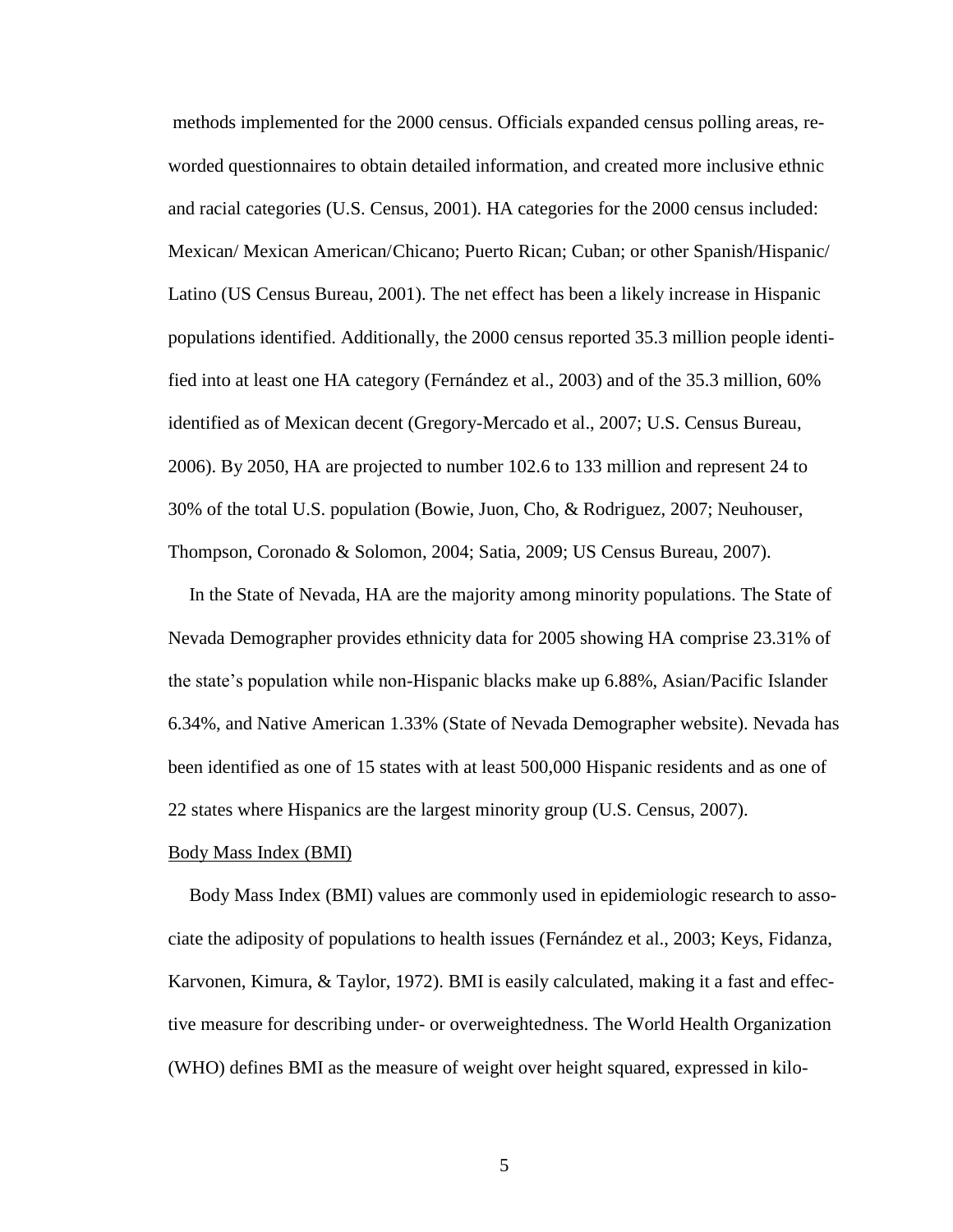grams per meter squared (wt/ht<sup>2</sup> or kg/m<sup>2</sup>), (Beydoun & Wang, 20009; CDC; WHO, Technical Support Series, No. 895, 2000). Universally accepted BMI classifications are: underweight  $\leq$ 18.5 kg/m<sup>2</sup>, normal weight 18.5-25 kg/m<sup>2</sup>, overweight 25-30 kg/m<sup>2</sup>, and obese  $\geq$  30 kg/m<sup>2</sup> (CDC, WHO, Technical Support Series, No. 895, 2000). Barcenas et al. (2007) include an additional classification, extreme obesity defined as BMI  $\geq$ 40 kg/m<sup>2</sup>. BMI from Self-reported Height and Weight

BMI is easily calculated from survey data which makes it a cost effective tool for assessing weight related health issues in a population. However, there is a general tendency for survey data to overestimate height and/or underestimate weight. As a result, BMI values calculated from self-reported data frequently may under represent the true degree of adiposity (Kuczmarski, Kuczmarski, & Najjar, 2001). A problem area for men in selfreported data, and to a lesser degree women, is the over-reporting height (1.3% and 0.6%, respectively, SD 1.5;  $p = 0.001$ ), (Palta, Prineas, Berman & Hannan, 1982). Rowlands (1990) found that men and women over-reported height by 1.4cm and 0.6cm, respectively. Additionally, height overestimations seem to steadily increase with age. It has been suggested that age related over-reporting of height may be the mistake of reporting height as measured in youth, perhaps the last time it was measured, without consideration of the natural loss of stature over time (Palta, Prineas, Berman & Hannan, 1982). Conversely, Palta and colleagues (1982) found an inverse relationship for women and men for underreporting weight that decreases with age (1.6% and 3.1%, respectively). Rowlands (1990) found the percent of error in self-reported weight data grew in association with the extent of subjects" overweightedness.

Acknowledging the issues with self-report BMI data, Palta et al. suggest that discre-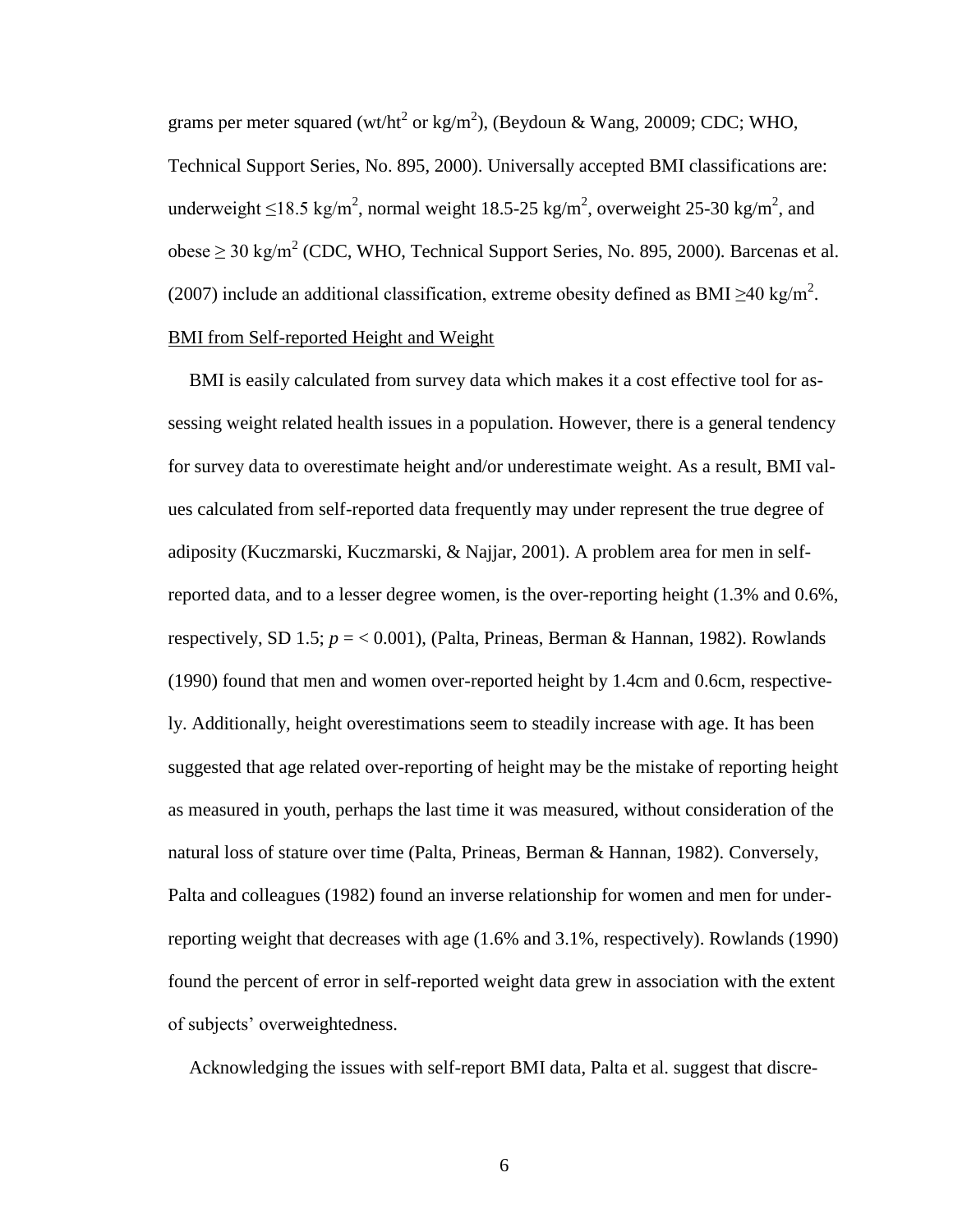pancies have little impact on the epidemiologic value of BMI data. However, caution is warranted for using self-report BMI when calculating relative risk and attributable risk (Rowland, 1990), and careful consideration should be exercised when making inference with self-report data (Flegal, Carroll, Ogden, & Johnson, 2009; Mokdad et al., 1999). Finally, what appears to be most important about self-report BMI data is that elevated BMI reported may represent a greater adiposity in that population than data may suggest. It is also important to note that Craig and Adams (2008) found the phenomenon of under- and over-reporting of height and/or weight was more common in European Americans (EA) than in minority groups (Craig & Adams, 2008).

BMI does not a measure of percent body fat – it approximates adiposity. However, the magnitude of under- or over-reported data seems to have little impact on the usefulness of the information. Craig and Adams (2008) determined the Cohen"s kappa estimate was 0.443 (N=724; SE 0.008) for pregnant women, or moderate agreement between selfreported and direct measure BMI. Rowland (1990) also cites self-report and direct measured BMI are highly correlated. Additionally, both self-report and direct measure BMI are highly correlated to true measures of percent body fat, e.g. hydrodensitometry (*r*= 0.8, *p*= <0.001), (Ellis, 2007). Flegal et al. (2009) found that percentage fat measurements are highly correlated to BMI, 0.716 to 0.839, varying slightly by age and gender.

Accurately measuring the percent body fat for subject, e.g. hydrodensitometry, is often impractical for epidemiological research since it requires subjects to submit to elaborate testing conditions (Brodie, Moscrip, & Hutcheon, 1998). Ellis (2007) created a list of considerations for selecting adiposity study measurements: cost, training of data collectors, data maintenance and operating costs, precision, and accuracy. Direct measure BMI,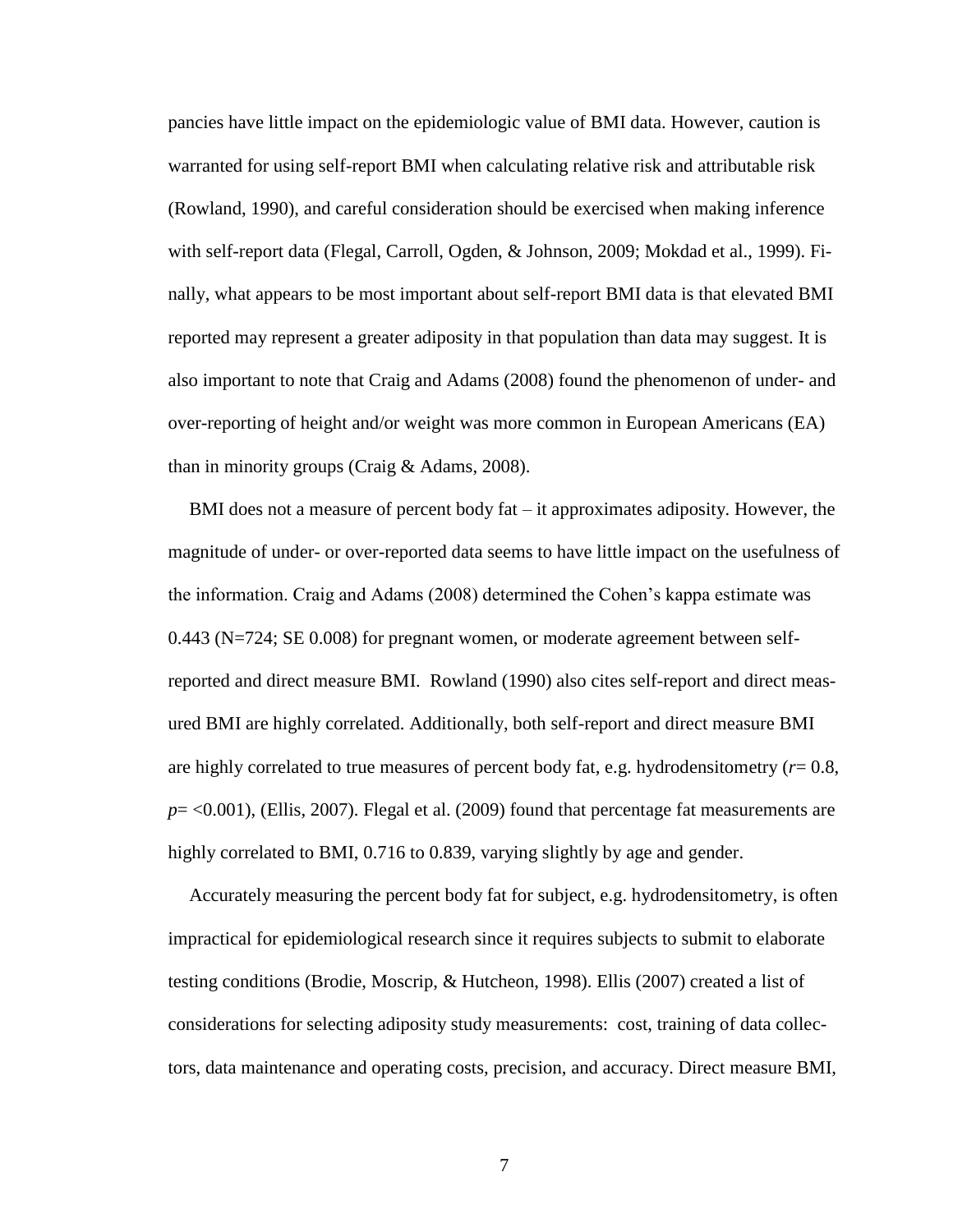with researchers directly collecting weight and height measurements from subjects, meets the first 4 of Ellis" recommendations but does not meet the precision or accuracy consideration. However, Ellis (2007) further suggests that BMI survey data reasonably approximates body fat and maximizes resources, which makes it a good measure for research comparison.

In spite of limitations associated to self-reported BMI data, researchers find the benefits are both acceptable and reasonable for estimating adiposity in a research population because BMI highlights the general tendency of that population for health trend comparisons (Joliffe, 2004; Nagaya, Yoshida, Takahashi, Matsuda, & Kawai, 1999; WHO). BMI Trends in the U.S.

Americans are heavier than ever before. NHANES longitudinal data chronicles the rising weights in the U.S. (Kuczmarski, Flegal, Campbell, & Johnson, 1994; Dixon, Sundquist & Winkleby, 2000). Beginning with the first NHANES collection (1976-1980) to a follow-up assessment (1988-1994) BMI increased by 8% in both genders and for all ethnicities (Sundquist & Winkleby, 2000). Additionally, the prevalence of obesity (BMI  $\geq$  30) in the U.S. doubled over the last 25 years (Barcenas et al., 2007; Beydoun and Wang, 2009; Stein & Colditz, 2004). A comparison of NHANES 1976-1980 and 1999- 2000 data show the proportion of people classified as obese (BMI  $\geq$  30) increased by 110% (Bowie, Juon, Cho, & Rodriguez, 2007; Stein & Colditz, 2004). NHANES 2000 data revealed that nearly 65% of Americans have a BMI > 25 kg/m<sup>2</sup>, categorizing them as either overweight or obese (as cited by Bowie, Juon, Cho, & Rodriguez, 2007; Flegal, Carroll, Ogden, & Johnson, 2002). Projection models of NHANES 1988-1994 and 1999- 2004 data suggest a strong possibility that BMI will continue to rise (Beydoun & Wang,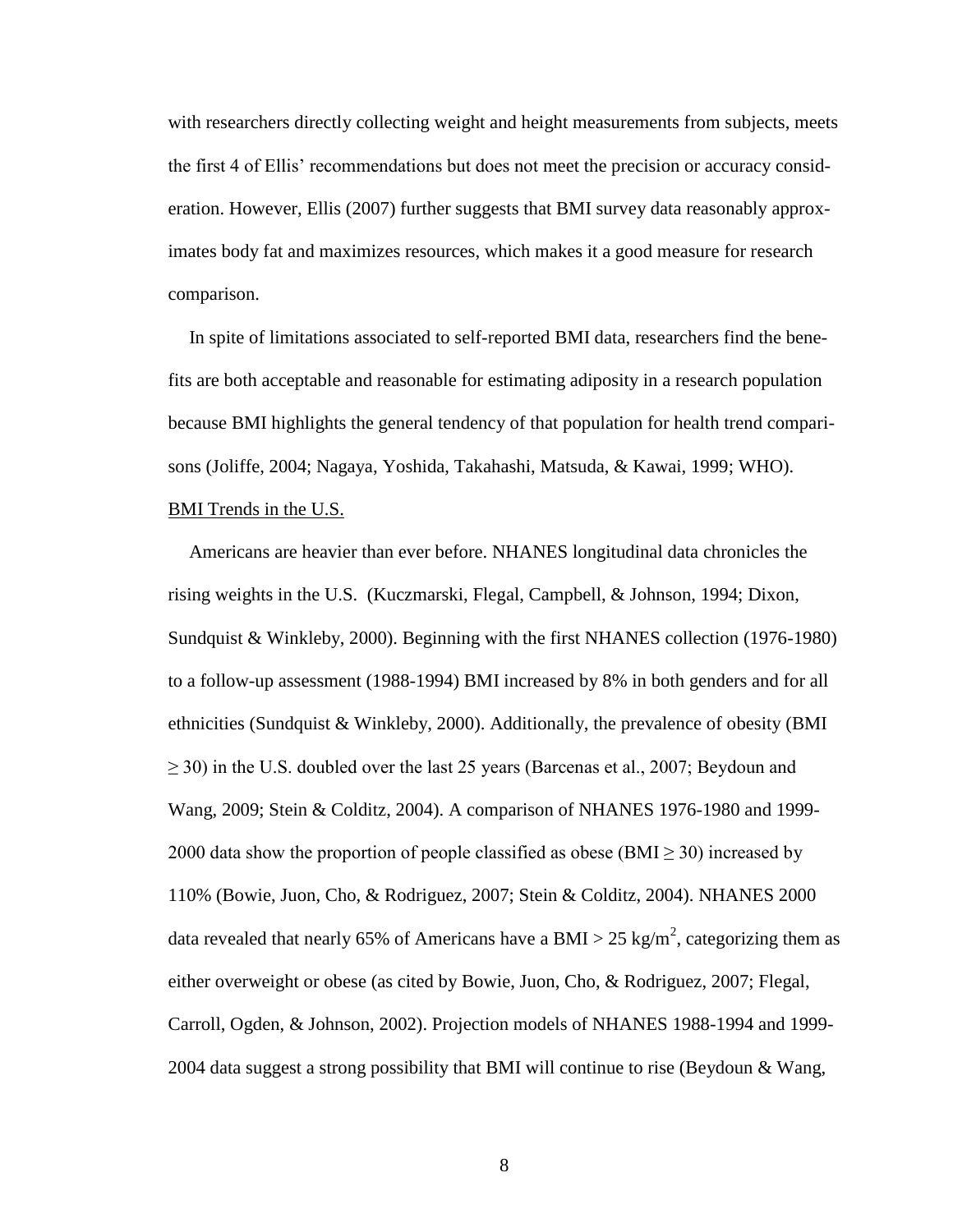2009; Ogden et al., 2006).

#### BMI trends in Hispanic Americans

The growing prevalence of overweightedness in the American populous appears even greater among HA. From 1991 to 1998, HA surveillance data show obesity (BMI $\geq$ 30) increased, from 12% to 21% (Bowie, Juon, Cho, & Rodriguez, 2007). In the largest HA subset, MA ranked highest in a combined category of overweight and obese: EA 62.3% [SE 2.3]; African American (AA) 69.7% [SE 1.0]; and MA 73.4% [SE 1.9] (Ogden et al., 2006).

Additionally, MA and AA women show a greater proclivity for obesity (BMI $\geq$ 30; OR 95% C.I.;  $MA = 1.31$  [1.11-1.55],  $AA = 2.01$  [1.76-2.29]) when compared to EA women (Ogden et al., 2006). However, Beydoun and Wang (2009) observed a little difference in BMI among MA women in the highest percentile; it appears to be holding steady. By gender, MA men are more likely than MA women to be overweight (BMI  $\geq$  25; 44.2% vs. 29.0%), and MA women have a greater tendency to be classified as obese (BMI  $\geq$  30; 25.1% vs. 23.3%), (Bowie, Juon, Cho, & Rodriguez, 2007). Beydoun and Wang (2009) developed predictive models using NHANES data that suggest MA and EA men will experience higher growth rates in general and central obesity in the years to come.

Fernández et al. (2003) found that HA women experienced a higher percent body fat than AA or EA women with the same BMI measurements, suggesting poorer health outcomes over the long term. Ogden et al. (2006) found that Hispanic women had a greater weight issue than EA for being classified as overweight; HA women were classified as 71.9-75.4% [SE 2.4-2.8] overweight and EA women 57.3-58% [SE 1.4-3.3] overweight during three consecutive NHANES report cycles.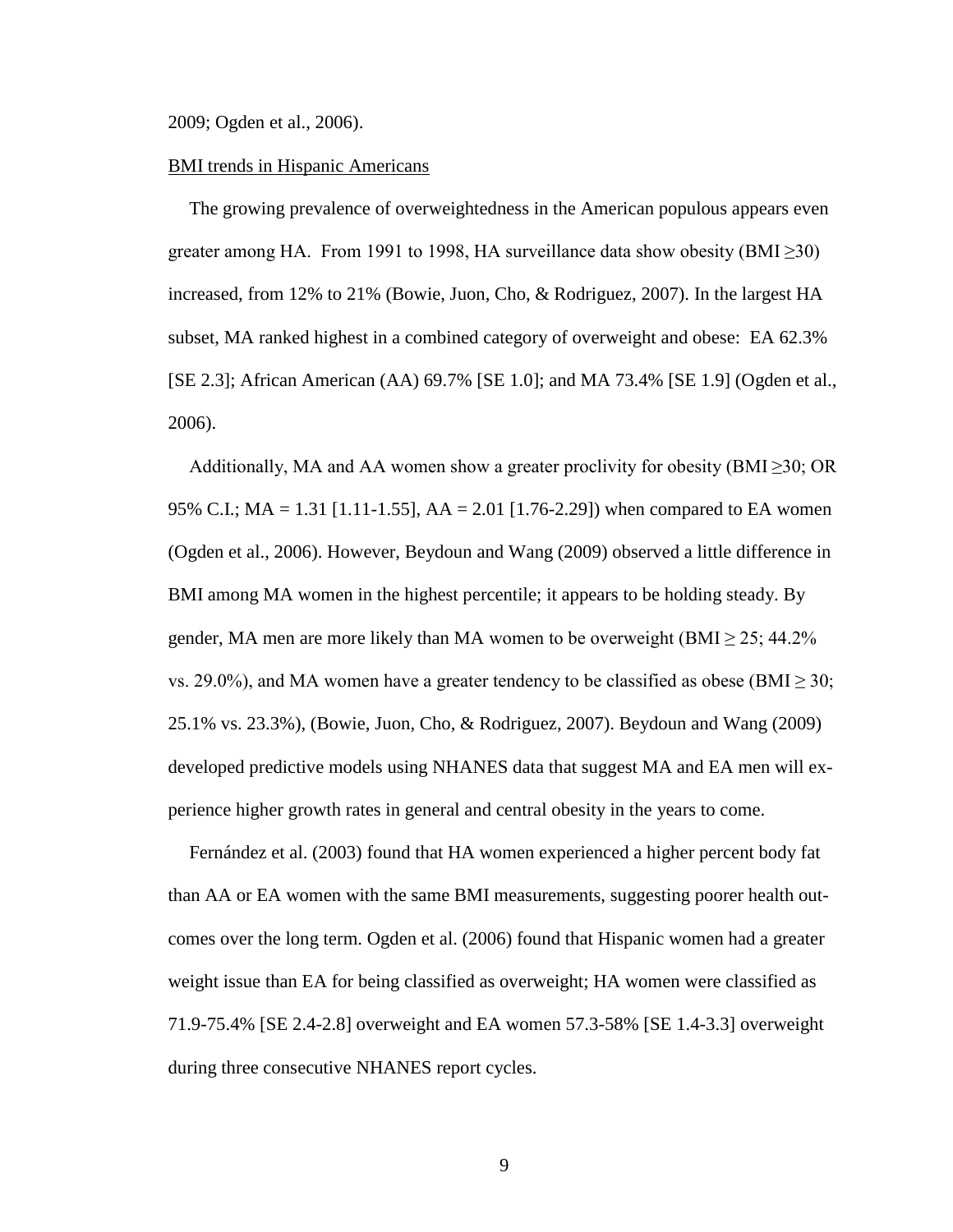The Well Integrated Screening and Evaluation for Women Across the Nation (WISE-WOMAN) are a heart disease studies sponsored by the Centers for Disease Control (CDC), which funds many cross-sectional WISEWOMAN projects nationwide. The Arizona WISEWOMAN project associated diet to the BMI in EA and HA women aged 40 to 64 years living in Utah, New Mexico, Arizona and Colorado (Murtaugh et al., 2007). Arizona WISEWOMAN found HA women with disparately high BMI. Additionally, the study found an inverse weight distribution for EA women  $40.1\%$  (normal weight  $=$   $<$   $25$ ) BMI), 30.4% (overweight =  $\geq$  25-29.9 BMI), and 29.5% (obese =  $\geq$  30 BMI) and HA women 21%, 36.7%, and 42.3%, respectively (Murtaugh et al., 2007).

Beydoun and Wang (2009) discussed whether or not genetic predisposition may be a factor for high adiposity among populations. The research acknowledged that genetics may amplify lifestyle and environment influences however that on their own environmental and lifestyle factors account for the largest part of health disparities found in minority populations (Beydoun & Wang, 2009).

#### Fruit and Vegetables

Carrera and colleagues (2007) demonstrated that low fruit and vegetable consumption results in less healthy, unbalanced diets. The World Health Organization (WHO) categorizes fruit and vegetables as single food items without specifying recommended quantities of either. A WHO report states that fruit and vegetables, excluding potatoes, eaten in variety for a total daily contribution of  $\geq 400$  g per day provides enough micro-nutrients for healthy living (WHO Tech. Rpt. Series, # 895, chapter 4).

Studies find that too few Americans eat the recommended daily quantity of fruit and vegetables (Casagrande, Wang, Anderson, & Gary, 2007; Li et al., 2000; Serdula et al.,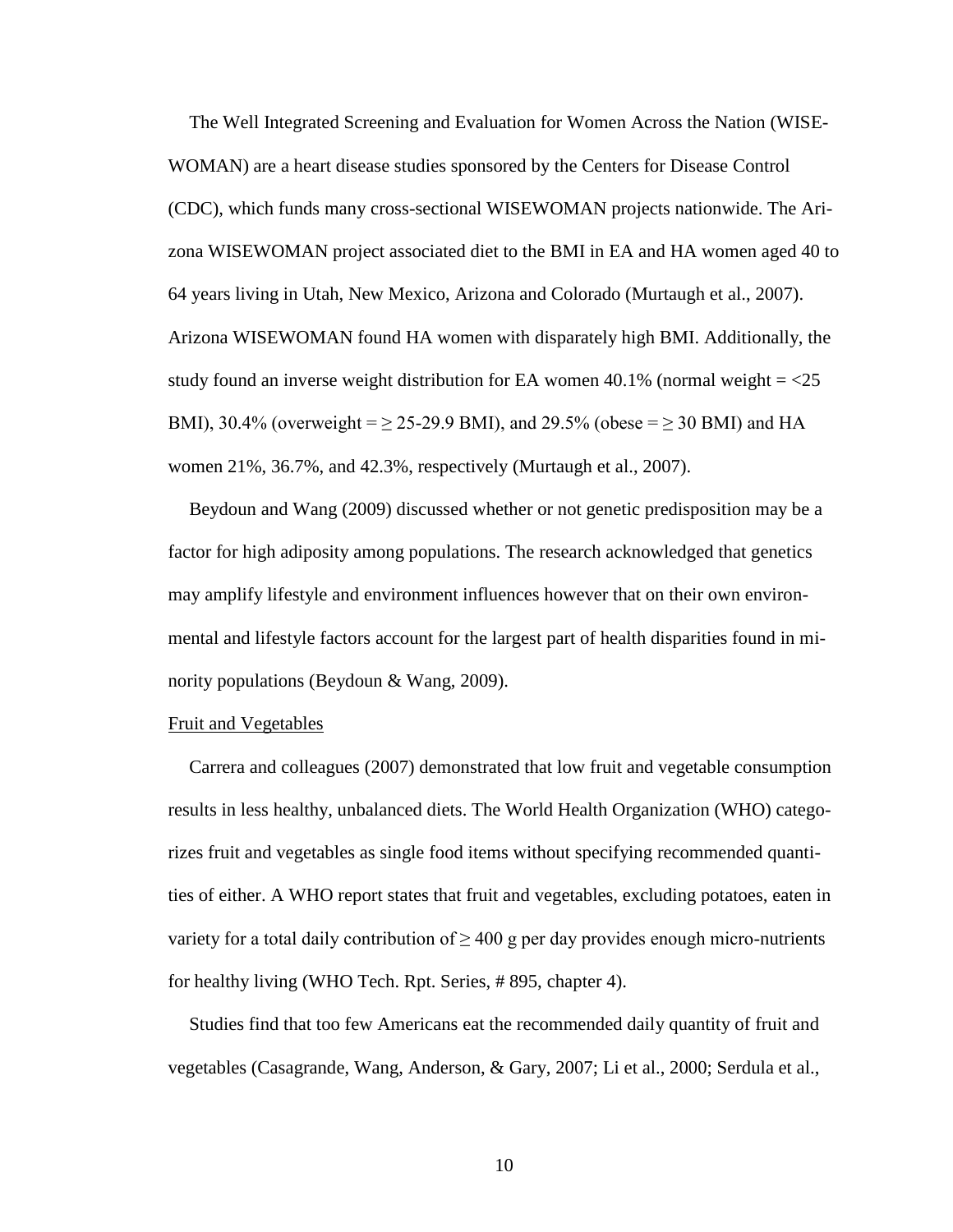2004). Comparison of NHANES 1988-1994 and 1999-2002 data show 62% of Americans did not eat whole fruits on a daily basis and 75% did not drink fruit juices; in fact, only 16.8% to 17.5% of one sample analyzed met the daily minimums for either (Casagrande, Wang, Anderson & Gary, 2007). Additionally, the same diet analysis found that onequarter of the sample ate no servings of vegetables on a daily basis (Casagrande, Wang Anderson, & Gary 2007).

#### Native Hispanic and Other Diet Types

Corn was first domesticated during Mesoamerican times, prior to the  $16<sup>th</sup>$  century, and continues as a staple in many native Hispanic diets (Janer, 2008; Romero-Gwynn et al., 1993). Interestingly, Aztec and Mayan cultures developed a nutrient liberating process for corn called *nixtamalization* that allowed a predominately plant based diet to be nutritionally complete (Janer, 2008).

The HA population is culturally mixed and therefore influenced by many dietary traditions (Fernández et al., 2003; Singh & Siahpush, 2002). Spanish and European settlers were highly influential to Hispanic cultures; Table 1 highlights the many food types introduced to Hispanic diets by foreign settlers (Janer, 2008; Romero-Gwynn, Gwynn, Grivetti, McDonald, Stanford, Turner, et al., 1993). Additionally, regional native Hispanic diets reflect food resources dictated by topography and climate. Janer (2008) describes differences among native Hispanic diets as varying by country of origin and food sources available. Whatever the regional origin, each native Hispanic diet provides the nutritional requirements of healthy living (Gregory-Mercado et al., 2007; Romero-Gwynn et al., 1993).

The literature shows many styles of native Hispanic diet, but there are some commo-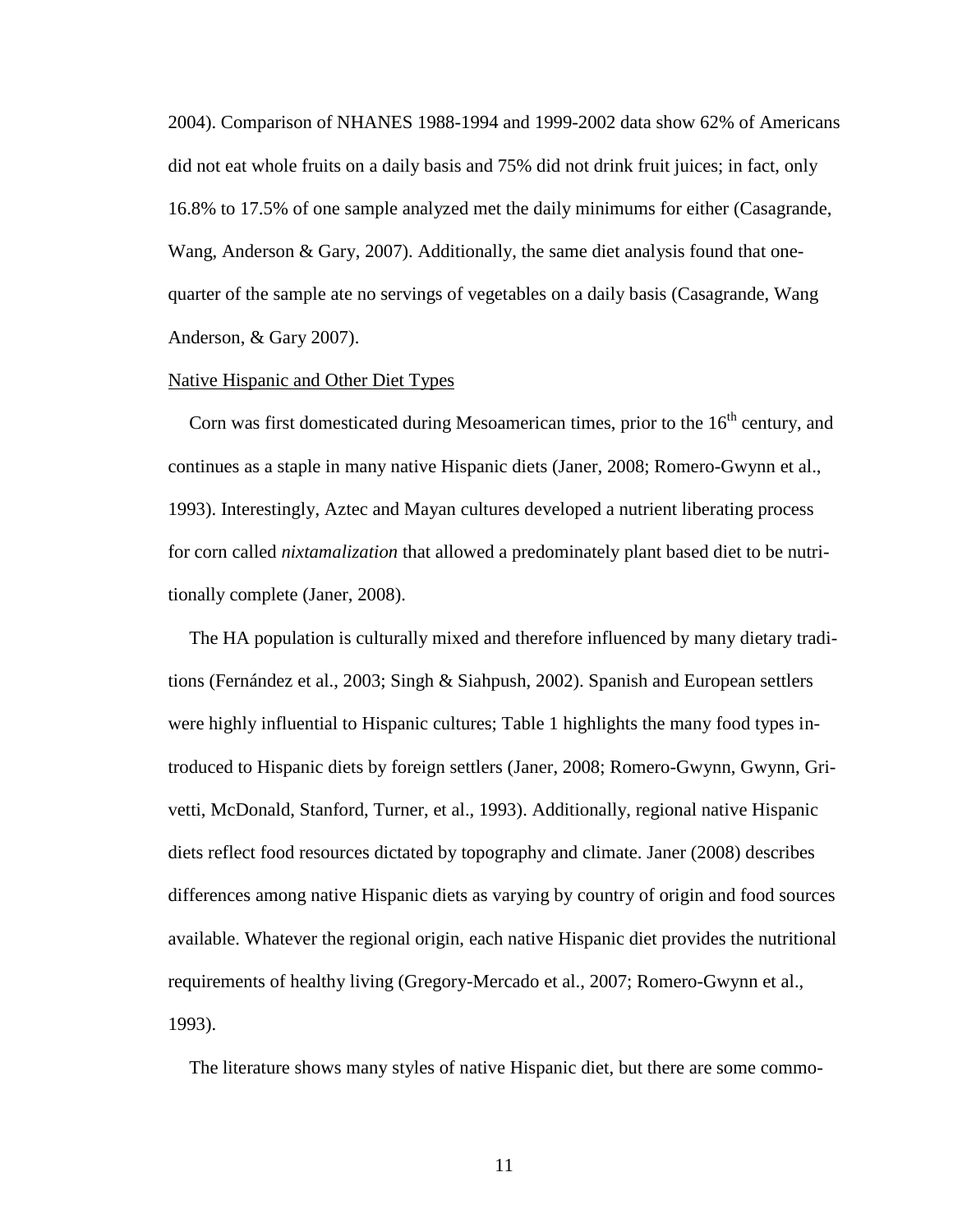nalities among them: cheeses, soups, legume dishes, and generally tomato-based sauces. Janer (2008) describes this as a result of "centuries of fusion" from intermixing cultures. Table 2 provides an incomplete list of foods typically found in native Mexican, Puerto Rican, and Cuban diets.

| Prehistoric Diet                                                                                                                                      | Spanish Influences                                                                                                          | European Influences                            |
|-------------------------------------------------------------------------------------------------------------------------------------------------------|-----------------------------------------------------------------------------------------------------------------------------|------------------------------------------------|
| (Up to the $16th$ century)                                                                                                                            | $(16^{th}$ to the $19^{th}$ century)                                                                                        | $(18th$ century and later)                     |
| Corn<br>Chili<br>Chocolate<br>Beans, squash<br>Variety of vegetables (toma-<br>toes, avocados, squash, greens,<br>etc.)<br><b>Fruits</b><br>Wild game | Addition of:<br>Milk<br>Cheese<br>Lentils and chickpeas<br>Banana and citrus fruits<br>Pork & Beef<br>Wheat<br>Bread making | Addition of:<br>Rice<br>Pastas<br>Oil<br>Sugar |

| <b>Mexican Native Diet</b>                                                                                                                                                                                                                                                                                                                                  | Cuban Native Diet                                                                                                                                                                                                                                                                                                             | Puerto Rican Native Diet                                                                                                                                                                                                                                                                                             |
|-------------------------------------------------------------------------------------------------------------------------------------------------------------------------------------------------------------------------------------------------------------------------------------------------------------------------------------------------------------|-------------------------------------------------------------------------------------------------------------------------------------------------------------------------------------------------------------------------------------------------------------------------------------------------------------------------------|----------------------------------------------------------------------------------------------------------------------------------------------------------------------------------------------------------------------------------------------------------------------------------------------------------------------|
| - Tortillas (corn and flour)<br>- Legumes: Pinto, Red, & Black<br>Beans, Lentils, Chickpeas<br>- Dairy (predominately cheese<br>and milk-based drinks)<br>- Chiles, Tomatoes, Avocadoes,<br>Eggplant, Squash, Greens<br>- Chocolate<br>- Fruits: Citrus, Bananas, Jicama<br>- Papaya, Prickly Pear, and<br><b>Tomatillos</b><br>- Beef, Eggs, Poultry, Pork | - Rice and Pasta<br>- Legumes: mainly Black<br><b>Beans</b><br>- Dairy (cheese and milk)<br>- Squash, Beans, Sweet Pota-<br>toes, Tomatoes, Chiles,<br>Vianda (starchy tubers)<br>- Bananas, Plantains, Papaya,<br>Pineapple<br>- Yucca (cassava)<br>- Dried Salt Cod, Fish and<br>Shellfish, Beef, Poultry,<br>Pork and Goat | - Rice and Pasta<br>- Legumes: mainly Red<br>Beans<br>- Dairy: Whole Milk, But-<br>ter, Cream Cheese<br>- Squash, Beans, Sweet Po-<br>tatoes, Tomatoes, Chiles,<br>Vianda (starchy tubers)<br>- Cilantro<br>- Plantains, Yucca (cassava)<br>- Fried, Stewed, and Canned<br>Fish, Poultry, Beef, Pork<br>and Sausages |

| Table 2. Typical Foods of Mexican, Cuban, and Puerto Rican Native Diets <sup>T</sup> |  |  |  |
|--------------------------------------------------------------------------------------|--|--|--|
|                                                                                      |  |  |  |

<sup>†</sup>Compilation of the research of Janer, 2008; Romero-Gwynn, Gwynn, Grivetti, McDonald, Stanford, Turner, et al., 1993; and Romero-Gwynn & Gwynn 1994.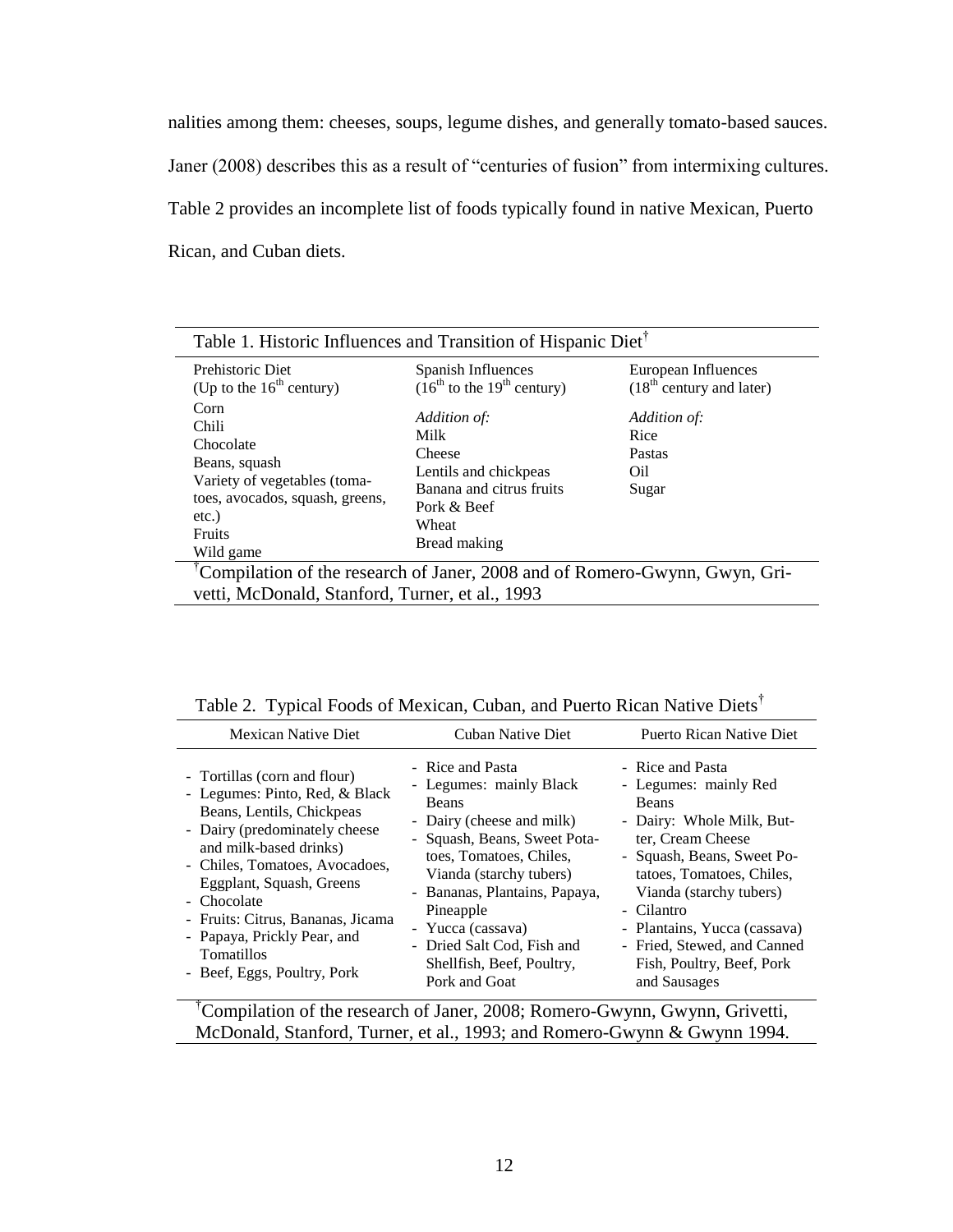It is difficult to encapsulate a diverse population into a general category and even more difficult to singularly classify their diet. For instance, Mexican descendents show a preference for beef over fish, while the opposite is true for Puerto Ricans, yet either group might consume quantities of both seafood and beef. While some native Hispanic diets feature more white sauces than tomato-based sauces, there undoubtedly will be crossover and food diversity among diets (Janer, 2008; Murtaugh, 2007). Table 3 provides consumption frequencies as a non-inclusive illustration of fruit and vegetable dietary patterns of Hispanic Nevadans a whole.

|                                        | Table 3. Comparison of Fruit and Vegetable Consumption Patterns by Year for |                            |
|----------------------------------------|-----------------------------------------------------------------------------|----------------------------|
| Hispanic Adults in Nevada <sup>†</sup> |                                                                             |                            |
|                                        | Hispanic Adults ( $\geq$ 18 Year)                                           |                            |
|                                        | Less than 5 servings/day                                                    | 5 or more servings/day     |
|                                        | $n \ (\%) \ C.I.$                                                           | $n \ (\%) \ C.I.$          |
| 1996                                   | $130(79.6)70.5 - 88.7$                                                      | 31 $(20.4)$ 11.3 - 29.5    |
| 1998                                   | $1528$ (77.9) $75.1 - 80.7$                                                 | 452 $(22.1)$ 19.3 – 24.9   |
| 2000                                   | 1669 $(78.7)$ 76.1 - 81.3                                                   | 433 (21.3) $18.7 - 23.9$   |
| 2002                                   | $2469$ (77.7) $75.5 - 79.9$                                                 | 685 $(22.3)$ $20.1 - 24.5$ |
| 2003                                   | $2339(79.6)$ $77.5 - 81.7$                                                  | 633 (20.4) $18.3 - 22.5$   |
| 2005                                   | $2433$ (77.5) $75.2 - 79.8$                                                 | 684 $(22.5)$ $20.2 - 24.8$ |
| 2007                                   | $3091$ (78.1) $76.1 - 80.1$                                                 | $936(21.9)$ $19.9 - 23.9$  |

| Table 3. Comparison of Fruit and Vegetable Consumption Patterns by Year for |  |
|-----------------------------------------------------------------------------|--|
| Hispanic Adults in Nevada <sup>†</sup>                                      |  |

†Data derived from BRFSS interactive website. BRFSS is a stratified and weighted probability telephone survey conducted by the Centers for Disease Control and Prevention. Website: http://apps. nccd.cdc.gov/brfss/

 Native patterns of food consumption change as people migrate to the U.S. and adapt to new food sources or try new food preparation techniques. In the literature, the typical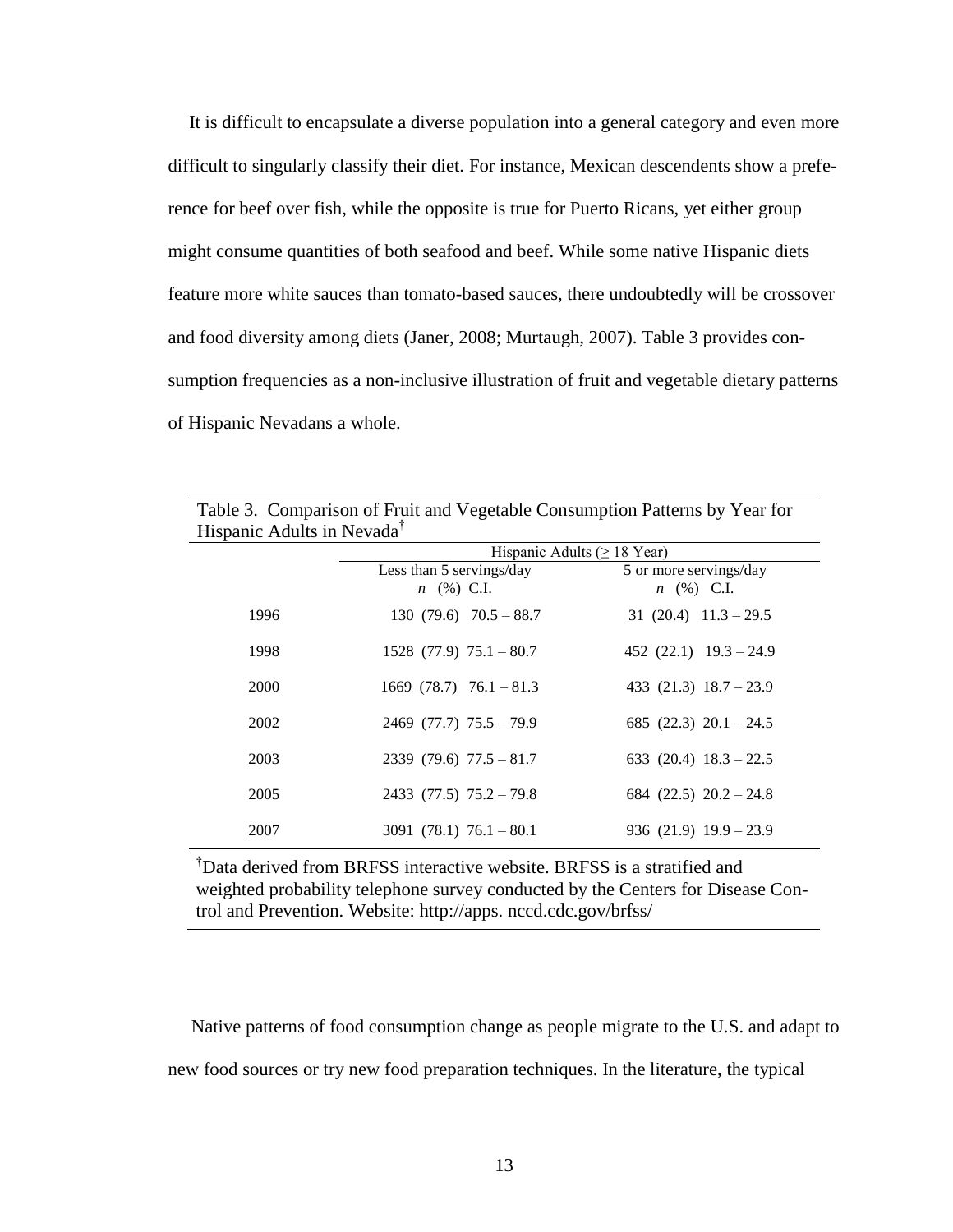American"s diet is referred to as a "Western" diet that includes red meats, nutrientdepleted grains, high-fat dairy products and more frequent dining in restaurants and fast food establishments, or the simple stated, eating more foods high in fat, salt and calories (Murtaugh et al., 2007). The "Prudent" diet is typified by low-fat dairy, whole wheat, fruits, vegetables, legumes, broths and nuts (Murtaugh et al., 2007). The "prudent" diet most closely resembles that of the native Hispanic diet as both are plentiful in fruit and vegetables (Murtaugh et al., 2007).

 Murtaugh et al. (2007) found that "Western" and "dieter" patterns of eating increased the risk of being overweight and obese, unrelated to ethnicity. The prudent and native Hispanic diets in contrast demonstrated 50% less obesity in EA and HA (Murtaugh et al., 2007; Newbury, Muller, & Hallfrisch, 2003).

#### Trends in Hispanic American Diets

HA women participating in the Arizona WISEWOMAN study were observed as eating higher caloric diets and having twice the risk of overweightness compared to EA, regardless of their diet of choice: Western, Prudent, Native Hispanic, Mediterranean, (Murtaugh et al., 2007). Murtaugh et al. noted that when a higher percent of energy intake (caloric dietary contribution) came from vegetables, overweightedness minimally decreased. The native Hispanic diet is traditionally high in both fruit and vegetables, and associated to lower rates of overweightness and obesity within Hispanic populations (page 1319, Murtaugh et al., 2007).

Research notes high fruit and vegetable consumption among HA women than HA men and HA sub-populations show even more differentiation. Only 10.7% of MA; 11.7% of Puerto Rican American (PR), and 12.1% of Cuban American (CA) consumed one or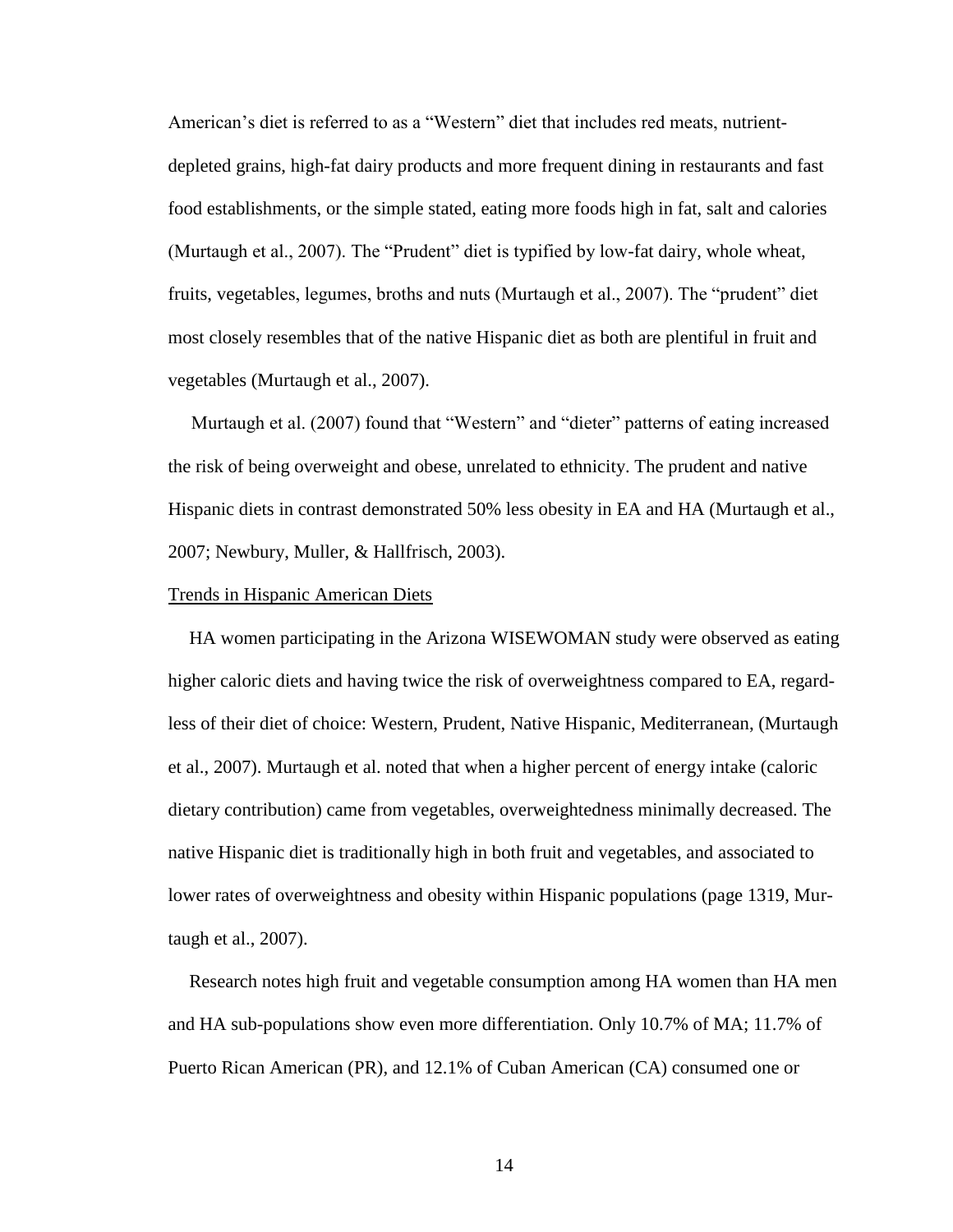more fruits a day (Fanelli, Kuczmarski, & Najjar, 1995). The research showed that only 0.9% of MA and PR and 1.3% of CA ate one or more vegetables per day (Fanelli, Kuczmarski & Najjar, 1995). Such consumption patterns suggest a lack in the diets of HA living in the U.S. for meeting WHO recommendations for ≥400 g of fruit and/or vegetable daily (WHO, tech report).

#### Acculturation

 Acculturation is a significant predictor of diet trends (Neuhouser, Thompson, Coronado & Solomon, 2004). Those born outside the U.S. consume more fruits, vegetables and legumes than people born or living in the U.S. (Dixon, Sundquist & Winkleby, 2000). Multiple studies suggest that highly acculturated HA eat fewer fruit and vegetables than those less acculturated (Bermúdez, Falcón & Tucker, 2000; Monroe et al., 2003; Murtaugh et al., 2007; Neuhouser, Thompson, Coronado & Solomon, 2004; Otero-Sabogal, Sabogal, Pérez-Stable & Hiatt, 1995).

Related to acculturation, Romero-Gwynn et al. (1993) noted a transition away from native food preparation methods to that of Americanized techniques that had a negative impact on nutritional and caloric content of the diet. Romero-Gwynn and colleagues (1993) found a 30% increase in the consumption of typical American food after migration to the U.S. Further, Americanized food preparation methods are thought to be highly influenced by advertising, limited food availability, restrictions placed on food selection by assistance programs, and by the desire to fit in to American culture (Romero-Gwyn et al, 1993). The most dramatic shift in MA fruit consumption (decrease of 10-14%) was noted to happen between the first and second generation of living in the U.S. (MA men and women caloric adjusted mean intake, -12% and -14%, respectively), (Monroe et al.,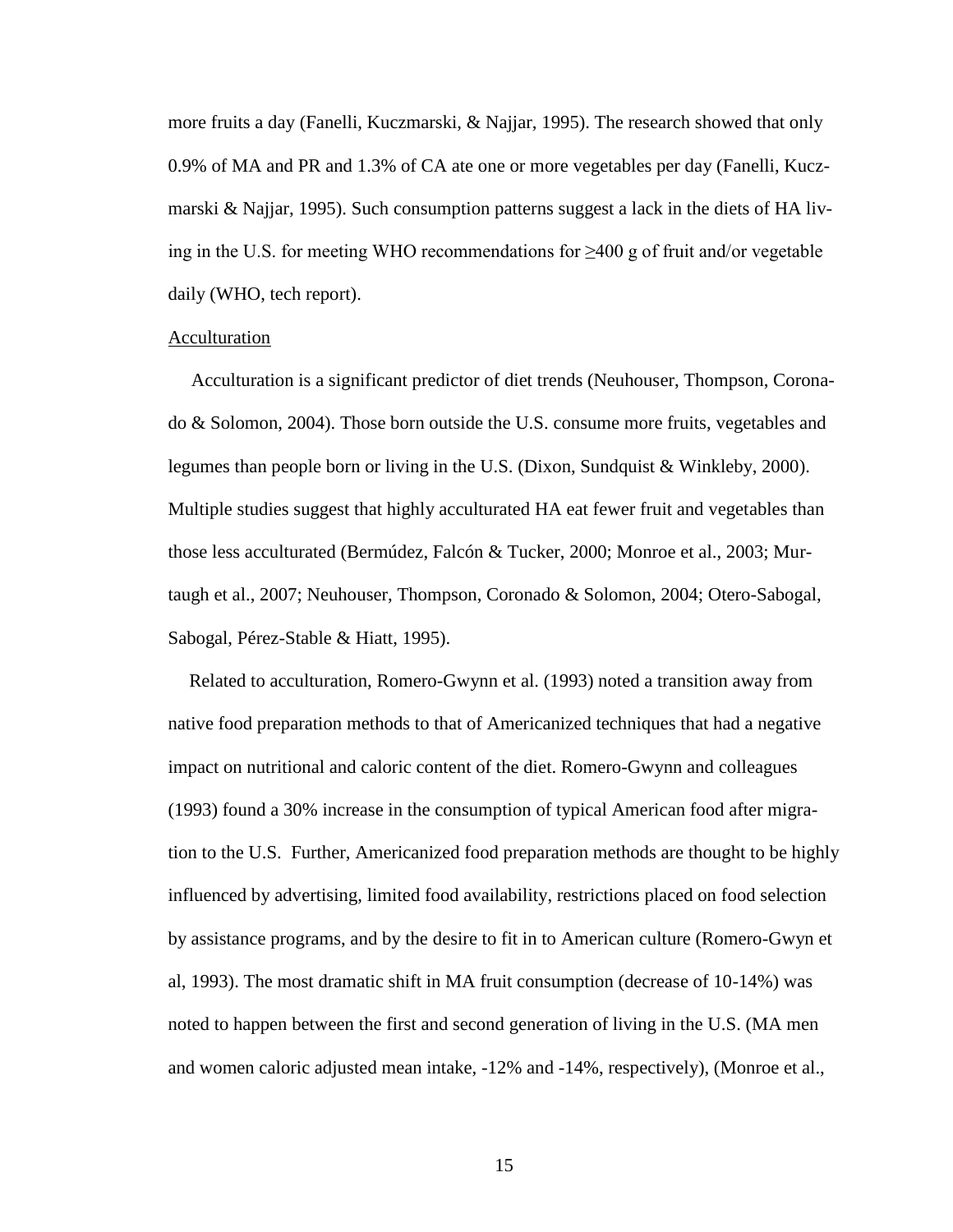2003). Most interestingly, consumption patterns established in the second generation of MA populations living in the U.S. remain fairly stable in subsequent generations (Monroe et al., 2003).

Research suggests that less acculturated MAs consume more fruit and vegetables than more acculturated groups (Gregory-Mercado et al., 2007). Monroe et al. (2003) found a 7% to 43% decrease in MA consumption of peaches, apricots, mangos, papayas, tangerines, pears, avocadoes, bananas and oranges associated to increased acculturation. Additionally, second generation MA consumed more apples, apple-sauce, and orange, grapefruit and other juices that may be associated to price and market availability of fresh produce (Monroe et al., 2003).

Primary language spoken in the home is a common measure of acculturation (Bersamin, Hanni & Winkley, 2008; Carrera, Gao & Tucker, 2007; Dixon, Sundquist & Winkleby, 2000; Winkleby, Albright, Howard-Pitney, Lin & Fortmann, 1994). Research shows that as people transition from being foreign-born and native speaking, to American migrants but still native speaking, and finally to American residents primarily speaking English, the consumption of fruit and vegetables decline at each stage (Dixon, Sundquist & Winkleby, 2000).

Researchers describe a phenomenon known as the "Hispanic Paradox," low morbidity and mortality co-existing with indicators for poor health outcomes such as high BMI (Abraido-Lanza, Chao, & Flórez, 2005; Harvard Health Letter, 2003). Typically, new migrants are among the least advantaged in society and consequentially suffer poor health outcomes. Some suggest that stress of migration or institutionally imbedded and overtly experienced discrimination in a host country manifests as poor health outcomes. Howev-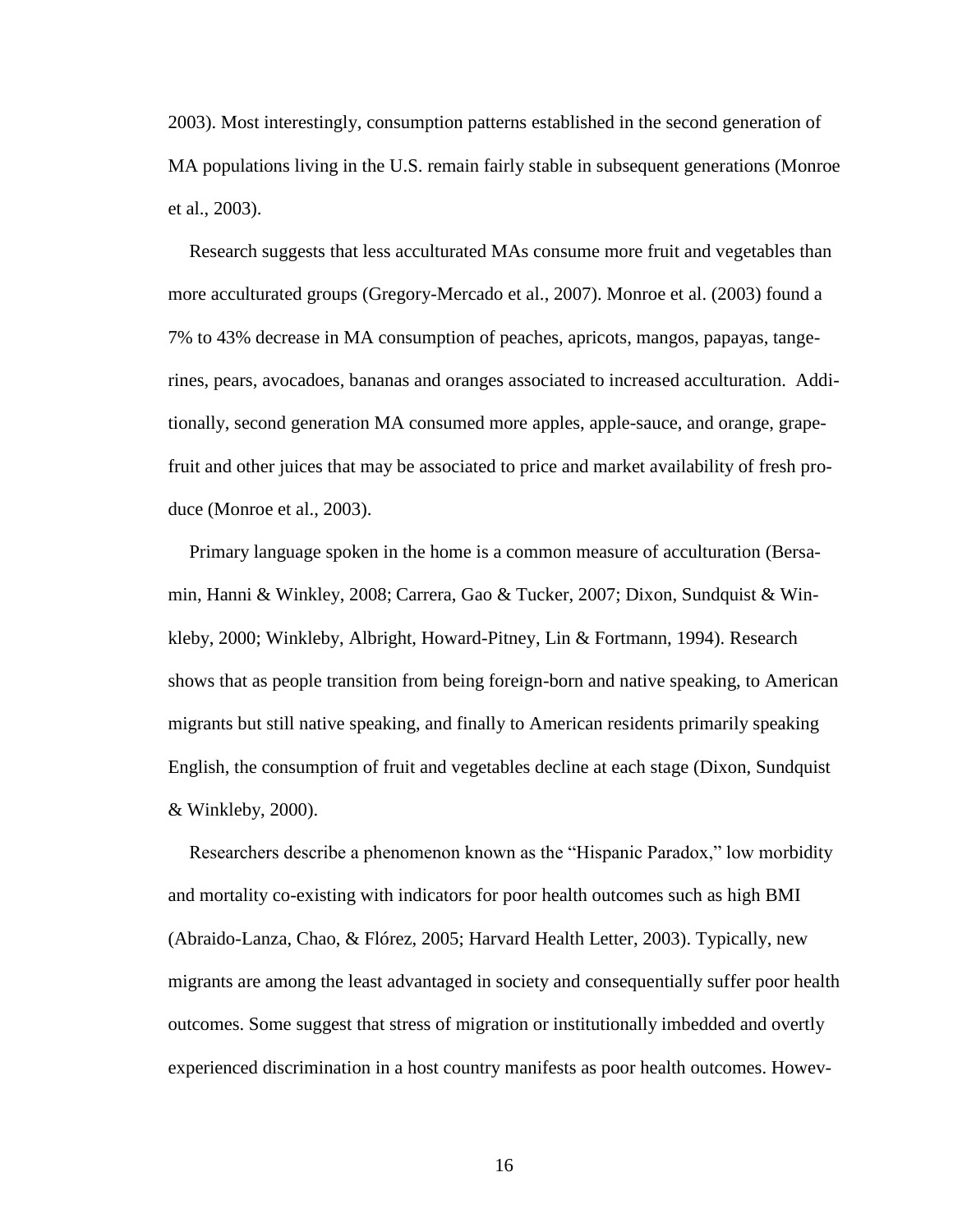er, Hispanic populations, who should demonstrate similarly described poor health outcomes, seem to have a protective factor that supports their health (Abraido-Lanza, Chao, & Flórez, 2005; Harvard Health Letter, 2003).

Several theories on the Hispanic Paradox suggest that adherence to a culturally based diet provides the protective factor that bolsters health (Abraido-Lanza, Chao, & Flórez, 2005; Casagrande, Wang, Anderson & Gary, 2007; Harvard Health Letter, 2003). Other theories on the Hispanic Paradox that explain the phenomenon are beyond the purview of this report. The importance of the noted health protection observed is that it wanes with acculturation and the adoption of an American lifestyle (Casagrande, Wang, Anderson, & Gary, 2007; Harvard Health Letter, 2003).

#### Literature Reviewed and Data Sources

National Health and Nutrition Examination Survey (NHANES) and Hispanic Health and Nutrition Examination Survey (HHANES) are two major sources of ethnicity data for this report. The CDC"s National Center for Health Statistics combines personal interviews with physical examination, an extensive survey approach, to collect annual NHANES data. In HHANES, the same technique is used to gather information from 5,000 participants who will more accurately represent HA. HHANES is probability sample of Puerto Rican, Mexican, and Cuban descendents  $\geq 20$  years of age living in the U.S. Additionally, there are nationally and regionally funded opportunities that provide for state-level collection of minority demographic and disease information. A list of the studies reviewed for this project is provided in Appendix A.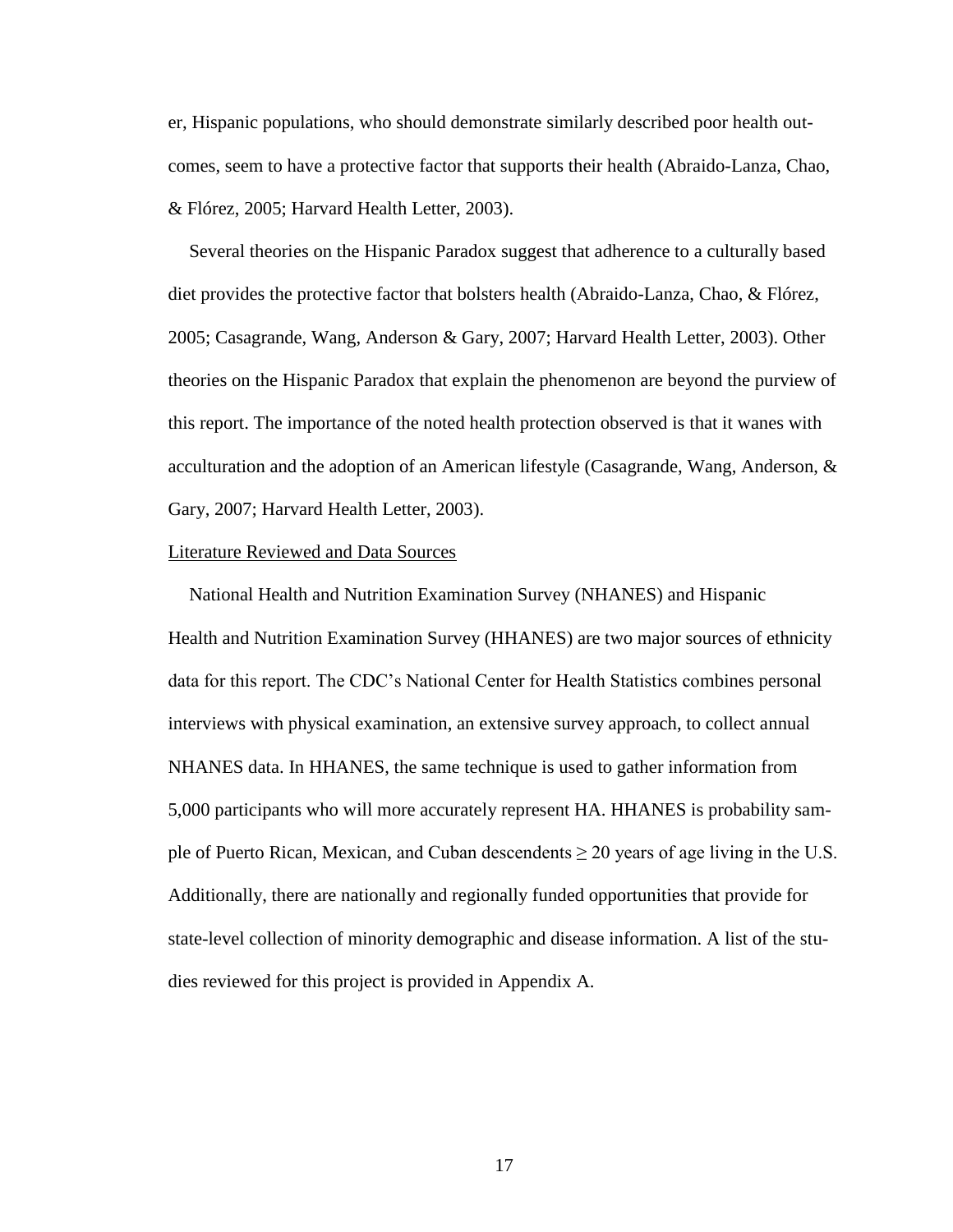#### CHAPTER 3

## QUESTIONS, OBJECTIVES, AND HYPOTHESES

#### Research Questions

- What is the relationship of fruit and vegetable intake to body mass index in a sample Hispanic population from the Las Vegas, Nevada?
- What is the association of acculturation to fruit and vegetable consumption in a sample Hispanic population in Las Vegas, Nevada?

#### **Objectives**

- The study will explore associations between body mass index and fruit and vegetable consumption through analyses of survey data from a sample Hispanic population in Las Vegas, Nevada.
- The study will examine acculturation and fruit and vegetable intake in a sample of Hispanic residents of Las Vegas, Nevada.

#### Hypotheses

Hypothesis 1: Fruit and Vegetable Intake

 Fruit and vegetable consumption is inversely associated with BMI values in Hispanics residing in the Las Vegas area.

Hypothesis 2: Acculturation

 Fruit and vegetable consumption is negatively associated with acculturation in the Las Vegas Hispanic community.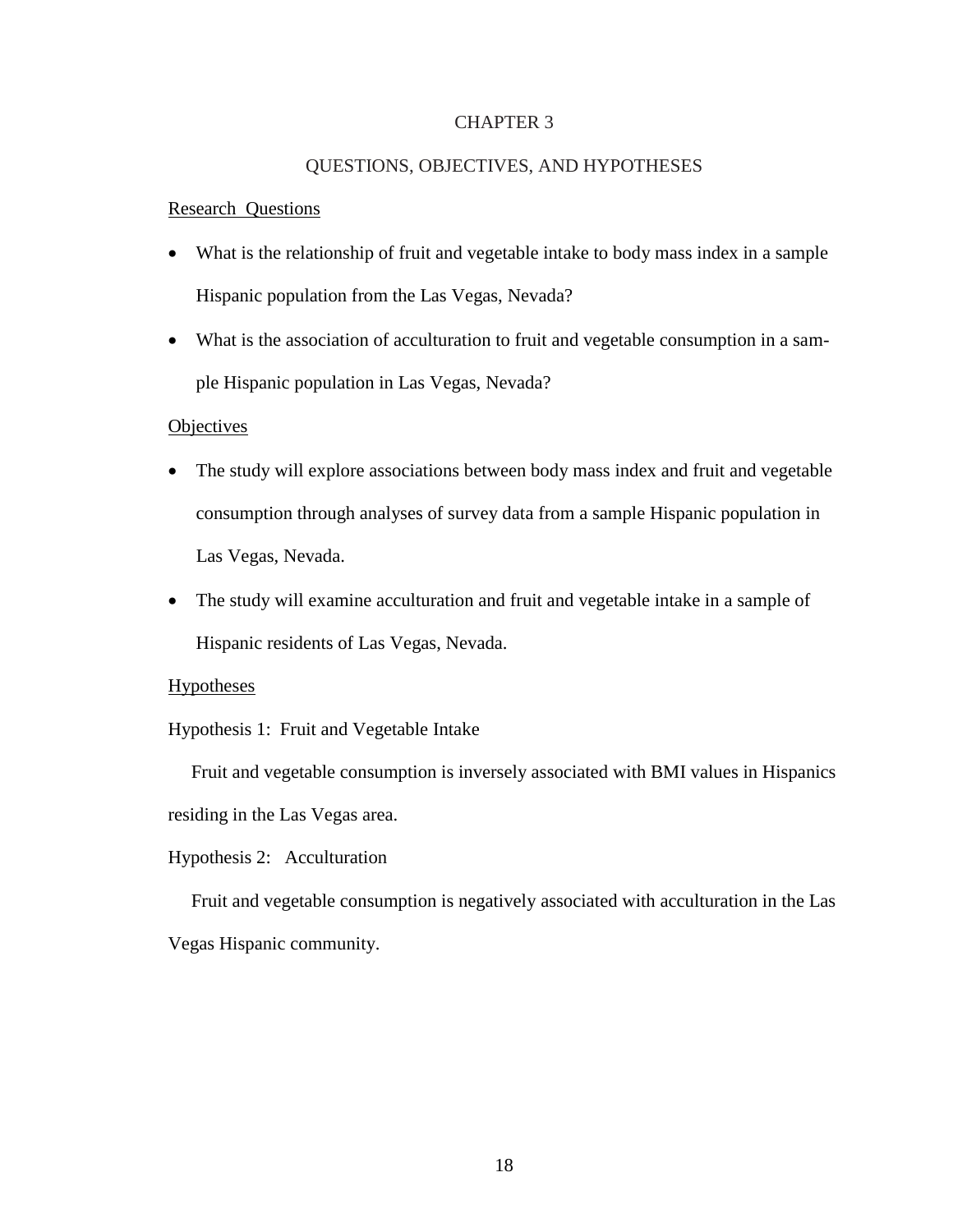#### CHAPTER 4

#### METHODOLOGY AND DATA COLLECTION

#### Data Collection

The Cannon Survey Center at the University of Nevada, Las Vegas conducted a telephone survey on behalf of the Southern Nevada Health District and the University of Nevada, Las Vegas School of Community Health Sciences. The center administered the survey from mid-April to mid-June 2007 using a random digit dialing method. Trained survey interviewers called telephone numbers in ZIP code areas that were pre-identified in the most recent U.S. Census as high density Hispanic residential. Calls were placed on weekdays between 10:00AM and 7:00PM with a maximum of three attempts per residence. Only one questionnaire was completed for each telephone number or residence. Respondents were given the option to complete the survey in either English or Spanish.

At the initial contact with the household, interviewers explained the purpose of the call and asked to speak to a resident of the household 18 years of age or older. Potential respondents were invited to participate in a survey related to health behaviors and health status. Interviewers explained that information would be shared anonymously and collectively. Further, respondents were told they would not directly benefit from the interaction but collective responses from hundreds of Hispanic Clark County residents would be useful to address Hispanic public health issues in the Las Vegas area. Additionally, respondents were told their participation was completely voluntary and they could refuse to answer any question or end the interview at anytime. A verbal agreement to participate in lieu of a signed waiver of consent was pre-approved by the University of Nevada, Las Vegas Institutional Review Board. Subjects were asked to self identify ethnicity by ans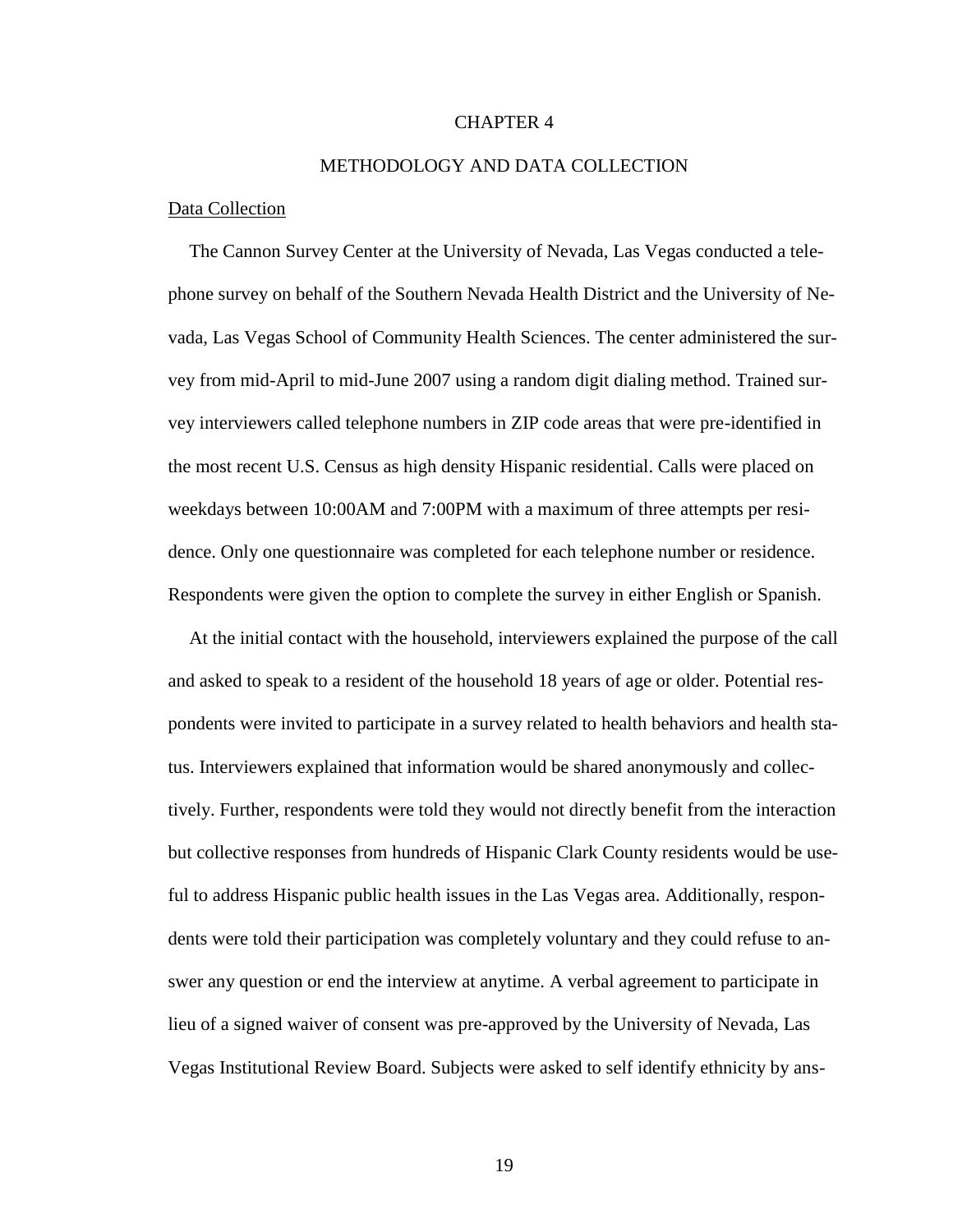wering the question, "Do you consider yourself Hispanic?" Only those identifying as Hispanic participated in the survey and their responses included in the data set.

Of many items collected, only seven responses were considered for in depth analyses in this study: 1) age; 2) gender; 3) education; 4) BMI; 5) daily consumption of fruit and vegetables; and 6) acculturation. A diagrammatical summary of the questionnaire and survey process is provided in Figure1. Additionally, a list of survey questions used for this study are provided in Appendix B.

#### Data Definitions and Variables

 **Spanish Speaking/Acculturation** – In this study, completion of the survey in English categorized the respondent as high acculturation while completion of it in Spanish was classified as low acculturation. In the literature, acculturation is commonly defined by choice of language or the primary language spoken in the home (Bersamin, Hanni  $\&$ Winkley, 2008; Carrera, Gao & Tucker, 2007; Dixon, Sundquist & Winkleby, 2000; Winkleby, Albright, Howard-Pitney, Lin & Fortmann, 1994). Additional measures such as country of birth and length of residence in a host country are proxy measures of acculturation used in conjunction to language preference (Abraido-Lanza, Chao, & Floréz, 2005; Cantero, Richardson, Baezconde-Garanati, & Marks, 1999; Crespo et al., 2001; Himmelgreen et al., 2004; Singh & Siahpush, 2002). Other measures include generation, age of migration, and education levels (Cabassa, 2003; Lara, Gamboa, Kahramanian, Morales, & Bautista, 2005; Negy & Woods, 1992). Combined measures of acculturation are beyond the scope of this investigation.

Lara and colleagues (2005) discuss the advantage and disadvantage of relying on language as the sole measure of acculturation. Advocates of single language constructs cite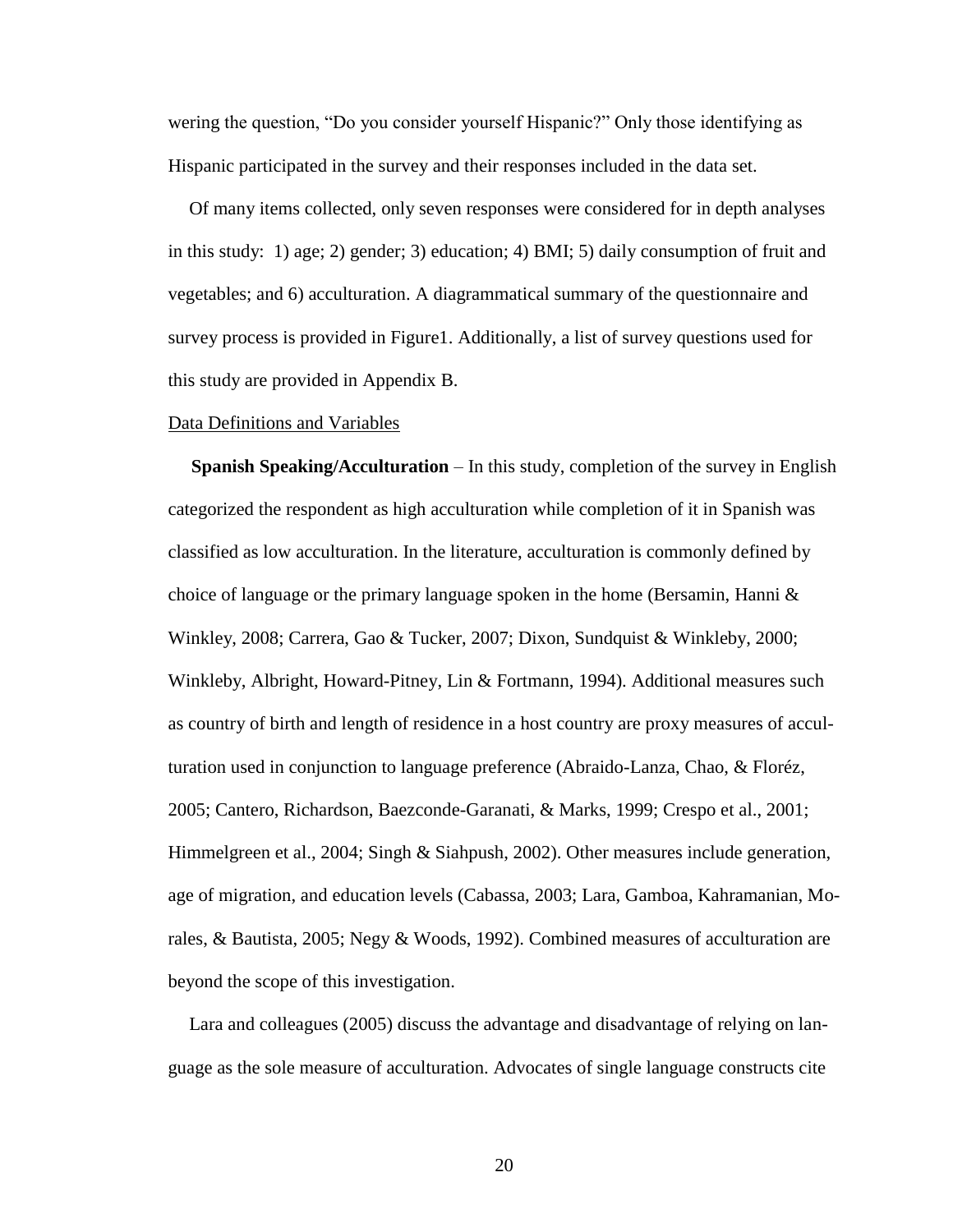

Figure 1: Flow diagram of survey information

psychometrically based studies that show language preference as the defining factor of variations between acculturation scales and it is a readily available measure; opponents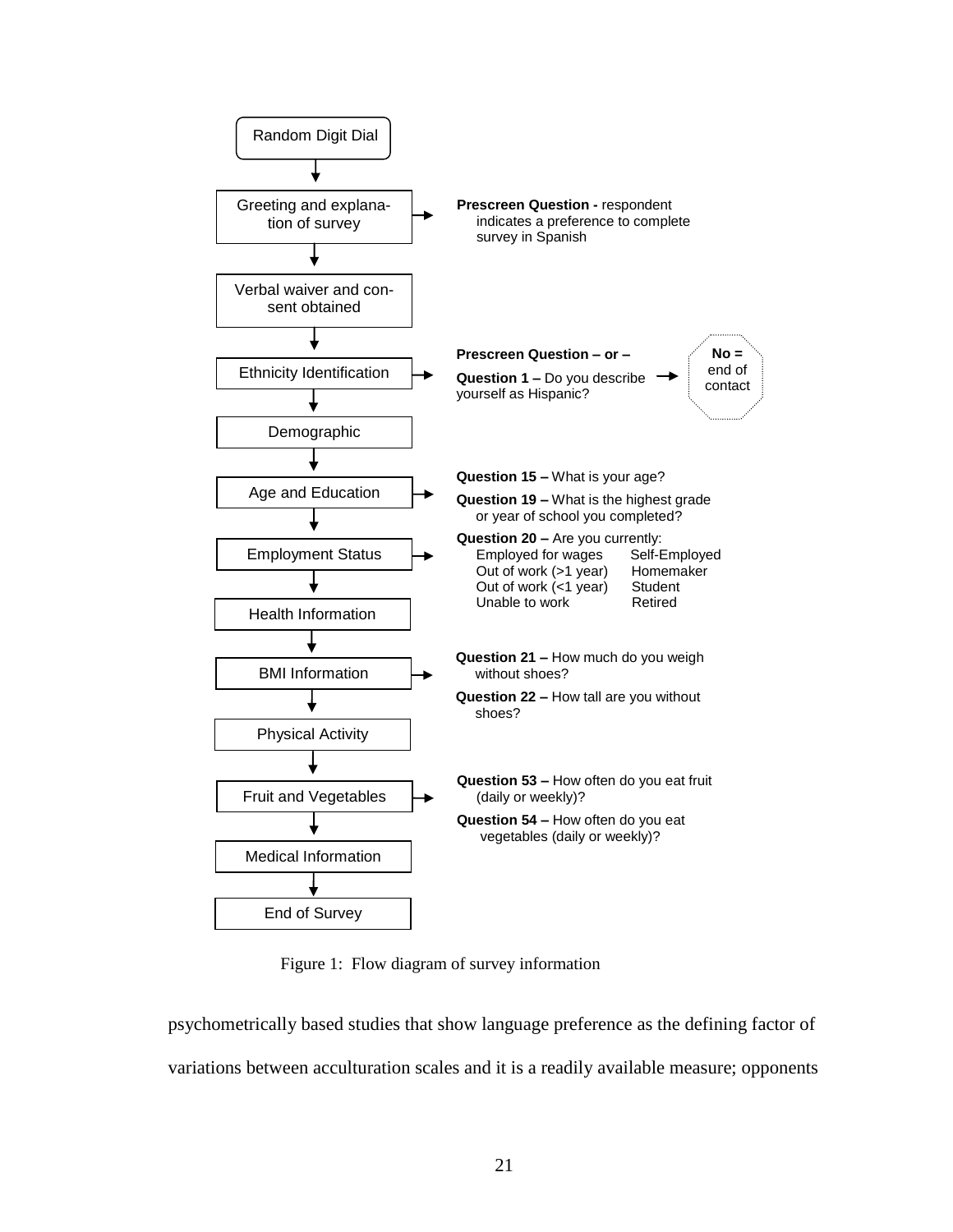suggest that communication constructs do not adequately encapsulate acculturation and are overused (Lara, Gamboa, Kahramanian, Morales, & Bautista, 2005; Marin, 1992). There is no standardized measure of acculturation identified in the literature. For this research, acculturation was coded as 2 for low acculturation (completed the survey in English) and 1for high acculturation (completed the survey in Spanish) using Predictive Analytic SoftWare (PASW, 17.0; Chicago, Illinios).

 **BMI** – BMI is frequently used to estimate population adiposity and has practical application in epidemiological research. BMI was calculated as kilogram/meters<sup>2</sup>.

$$
BMI = \frac{weight (kg)}{height^{2} (m)}
$$

For this study, BMI was calculated using the *compute variable* function of the student version of PASW 17.0. Additionally, BMI was transformed into several variables for different reporting purposes. BMI in the continuous form provided a mean, median and mode and in the dichotomous form (normal weight  $= 0$ , overweight  $= 1$ ) for logistic regression. BMI was converted into ranges (BMI\_range) defined by WHO: underweight  $(BMI \le 18.5)$ , normal weight (BMI >18.5 and <25), overweight (BMI  $\ge 25$  and <30); obese (BMI >30 and <40), and extreme obesity (BMI >40) for descriptive purposes.

**Fruit & Vegetable** – Fruit and vegetable raw scores were manipulated to generate different variables contingent on the comparison. Two continuous variables were combined to create Daily Fruit and Vegetable (DFV), the arithmetic sum of Daily Fruit and of Daily Vegetables, for frequency analysis. DFV was converted into a dichotomous variable to accommodate binary logistic regression. The dichotomy categories were adequate ( $\geq 5$ ) servings) or inadequate consumption (<5 servings) based on the WHO recommendation that adults consume  $\geq 400$  g of DFV and on the Centers for Disease Control suggestion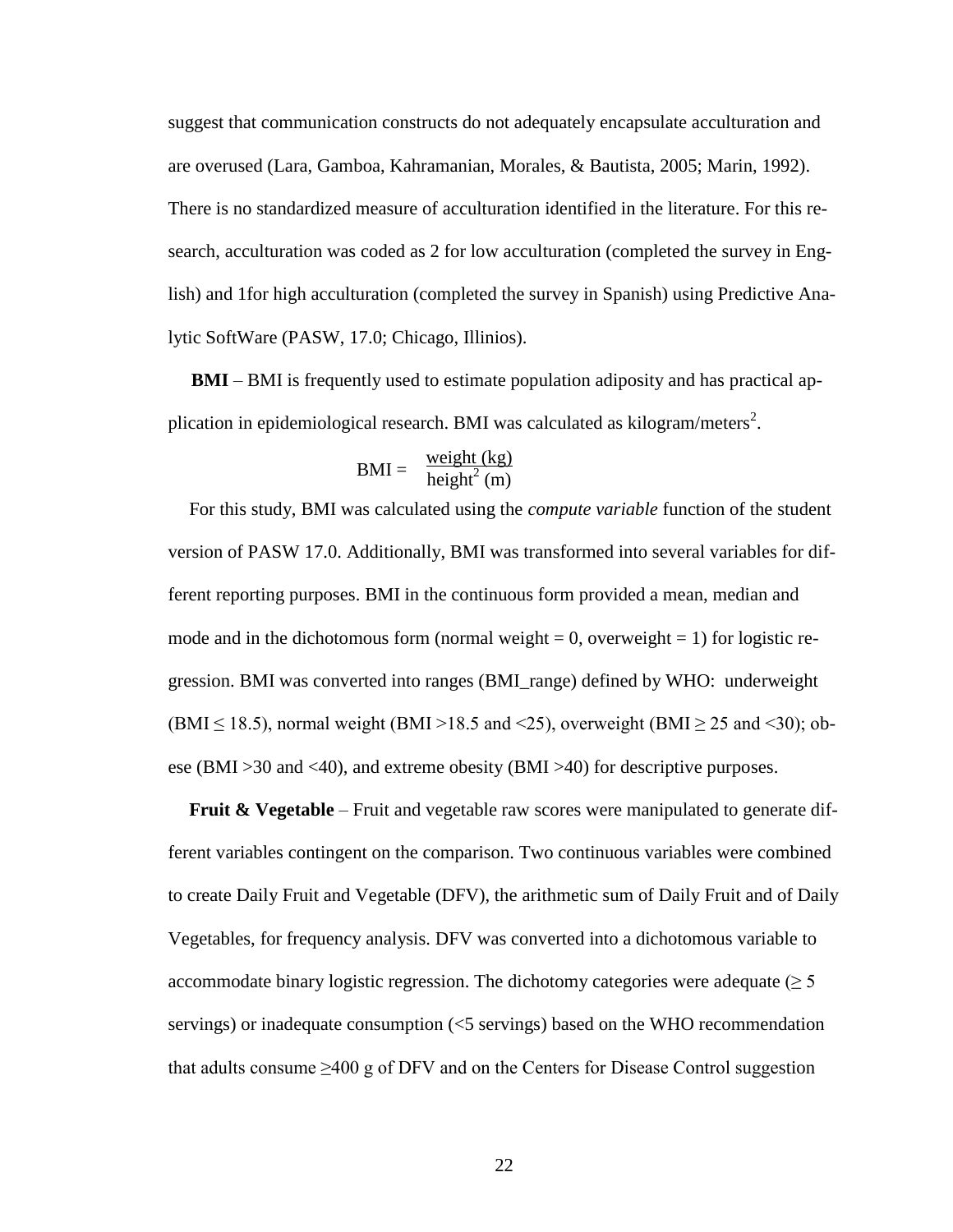that  $\geq 400$  g is equivalent to 5 servings. Ultimately, a binary form of the variable was coded as 1 for inadequate consumption and 2 for adequate consumption. A range variable was created through the visual binning function of PASW 17.0 to summarize categorical patterns for description purposes: 0 to 4 DFV = low fruit and vegetable consumption; 4 to 6 DFV = moderate fruit and vegetable consumption; and 6 to 10 DFV = high fruit and vegetable consumption; and  $> 10$  DFV = extremely high fruit and vegetable consumption.

**Age** – Age is a covariate of adiposity that has been extensively identified by the literature. Research finds that obesity has a naturally occurring relationship to age (Ogden et al., 2006), and supporting data show that increasing BMI appears to plateau around the age of 49 (Bowie, Juon, Cho, & Rodriguez, 2007). Age appears to also confound errors related to self-reported height and weight as well (Palta, Prineas, Berman & Hannan, 1982). Age was included in the study to control for its affects. The continuous variable (Age) was manipulated and evaluated for descriptive statistics in age ranges and utilized in a continuous form for logistic analyses.

**Gender –** Gender differences in Hispanic populations have been noted in BMI research (Palta, Prineas, Berman & Hannan, 1982; Rowland, 1990) and associated to errors in self-reported weight and height values used to calculate BMI. Subsequently, the influence of gender was included in recession analyses to control for possible affects.

**Education** – Education has been associated to dietary intake and weight related issues. Education in the dataset included several pre-determined descriptive categories: 1) preschool only; 2) elementary (1<sup>st</sup> to 8<sup>th</sup> grade); 3) some high school (9<sup>th</sup> to 11<sup>th</sup> grade); 4) high school graduate or GED; 5) some college or technical school; and 6) college gradu-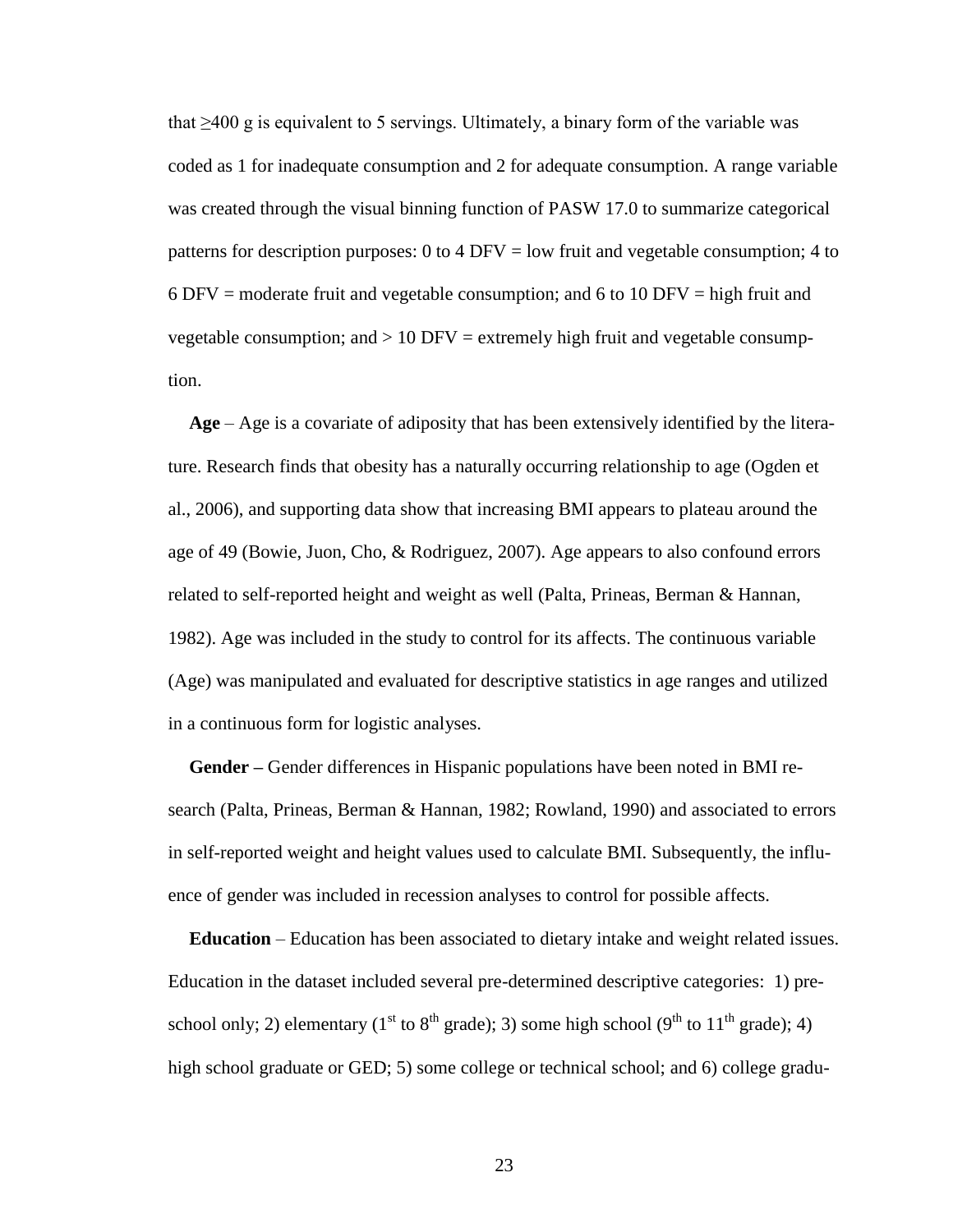ate or higher degree. The dichotomous variable reduced the number of cells with low frequencies in some categories. An unusually high number of respondents identified as having an  $8<sup>th</sup>$  grade education or less. This prompted the split of the variables dichotomy at the 8<sup>th</sup> grade mark. For regression analysis, the variable was dichotomized into 1 for  $\leq 8$ <sup>th</sup> grade and 2 for high school attendance or higher.

#### Statistical Methods

The dataset was examined for normality through the descriptive statistics "explore" option , excluding cases pairwise, and through regression diagnostics in PASW 17.0. The standardized residuals highlighted that at least one observation was 4.56 SD greater than the residuals mean (Appendix C). In depth inspection of the data found an observation of BMI with avalue of 52.84. Additionally, the BMI boxplot revealed 13 outlying data observations including the data point  $>4$  SD (Appendix D). The remaining data points in the residuals examination did not exceed the 10% threshold for outliers (dataset outliers = 3%). Indicators of influence, DfBetas and Leverage  $(.02 (K+1/n))$  or 0.0004228), revealed no influential data points of interest in BMI. However, there were four data points with variance/covariance issues  $(CVR_i \ 1 \pm [3(k+1)/n]$  or 0.9365–1.0634) related to DFV that are addressed in a later section. One extreme outlier (ID 1443, BMI = 52.84) was removed from the dataset and the revised database utilized for subsequent analyses.

BMI had a problem with kurtosis that was corrected by square root transformation (BMI  $_{\text{kurtosis}}$  2.768, sqrtBMI  $_{\text{kurtosis}}$  1.613), (Appendix D). The transformed variable was manipulated to create alternate forms needed for logistic regression and descriptive statistics: sqrtBMI\_binary (1 = normal weight, 2 = overweight), and sqrtBMI\_range (0 = normal weight,  $1 =$  overweight,  $2 =$  obese, BMI >30).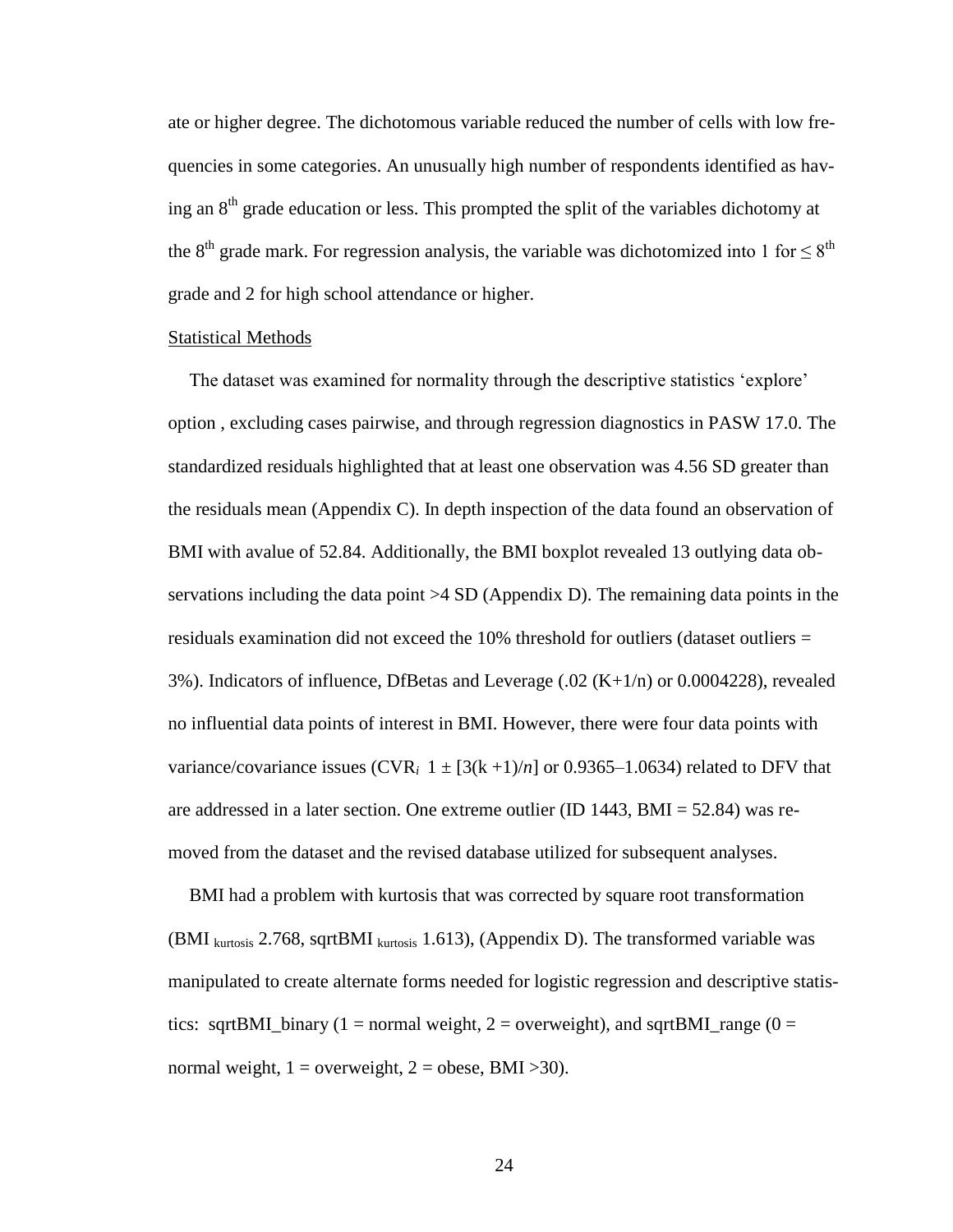The Age variable was also evaluated for normality. Initial screening showed the mean was larger than the median and the median larger than the mode ( $\mu$  = 38.30, SD 15.02; mdn  $=35$ ; and mode  $=32$ ), presenting a positive skew to the data. A square root transformation of Age (sqrtAge) reduced the number of visible outliers on the boxplot from eight to just one (Appendix E). The transformed age variable (sqrtAge) brought observations on the observed vs. expected plot closer to the best fit line and mildly reduced the positive skew on a histogram of the data (Appendix E). The transformation had no impact on kurtosis, which was a non-issue and remained 0.270 before and after transformation. The variable sqrtAge was used for subsequent analyses.

There were four observations with a Mahalanbis distance  $> |25|$ . A visual inspection of the data points across variable categories showing high values for DFV; the values ranged from 20 to 24 daily servings and were high in comparison to the residual mean  $(\mu)$  $= 4.6$ , SD 3.2). The codebook/questionnaire did not include a question about vegetarianism. No data entry error was apparent and the possibility of vegetarianism seemed a plausible, however, the four observations were associated to variance/covariance values outside of the tolerance range (lower tail  $CVR_i = 0.9365$ , upper tail  $CVR_i = 1.0634$ ). The observations of concern were removed from the dataset (ID 1990, 7145, 5346, & 5753).

The DFV variable presented with a high number of missing cases that could be problematic for logistic regression as it removes cases listwise from the calculation. To avoid a reduction in power due from too few observations, missing cases were substituted using the "linear trend at point" method in the "replace missing values" option in PASW 17.0. This replaced missing values by regressing existing patterns to find a predicted value. Additionally, the DFV variable was square root transformed to handle a problem with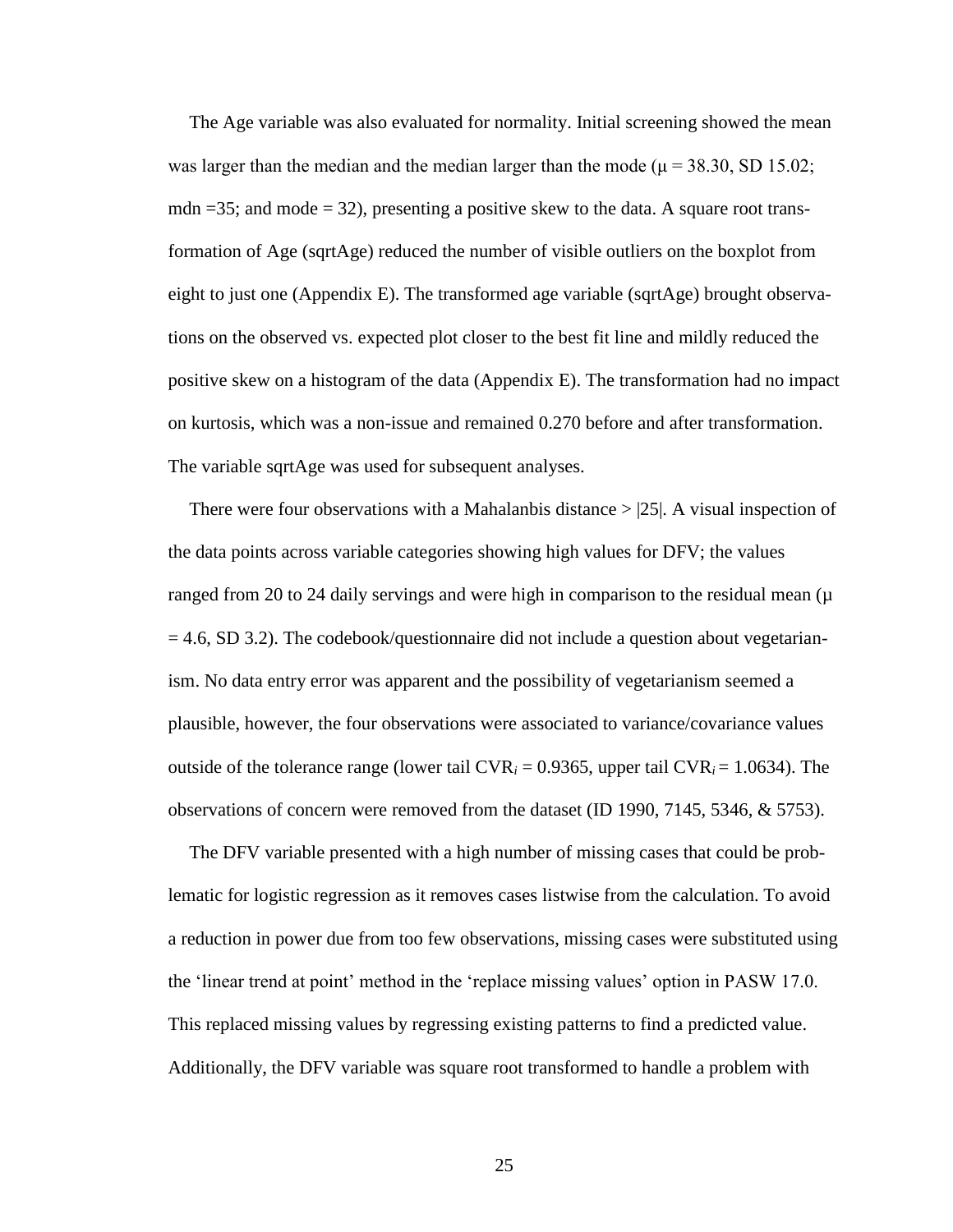kurtosis (DFV<sub>-1kurtosis</sub> = 4.835; sqrtDFV<sub>-1kurtosis</sub> = 2.471). The sqrtDFV<sub>-1</sub> variable was coded as binary (sqrtDFV\_1binary) for logistic regression with 1 representing inadequate consumption ( $\leq$ 5 servings) and 2 representing adequate consumption ( $\geq$ 5 servings). Additionally, sqrtDFV\_1 was coded into ranges as previously described to characterize the sample population for descriptive statistics.

After data adjustments, Kolmogorov-Smirnov and Shapiro-Wilks testing demonstrated that all variables produced p-valves <0.05, signaling a violation of normality in the dataset. Therefore, logistic regression was employed to model the relationship between *Z*, an unknown, and the probability of an outcome given the predictor variables:

$$
Z_i = \log \left( \frac{\pi_i}{1 - \pi_i} \right)
$$

Logistic modeling assumes that *Z* has a linear association to predictor variables and that predictors are related to the probability of the outcome when substituting *Z*. Computations for logistic regression use an iterative maximum likelihood method to estimate regression coefficients. Logistic regression uses maximum likelihood to estimate log likelihood, the odds of the observed values of the dependent predicted by the observed values of the independent variables, for an event.

$$
Z_i = \frac{1}{1 + e^{-(b_0 + b_1 x_{i1} + b_2 x_{i2} + \dots + b_p x_{ip})}}
$$

Maximum likelihood is preferred when assumptions of normality cannot be met in the distribution of the error term or in the dependent variable (Garson, 2010). Binary logistic regression assumes quantitative variables coded for contrast (0 or 1) and proper specification (Garson, 2010). For this research, logistic regression examined BMI, DFV, gender, education, and age (model 1) and DFV, acculturation, gender, education, and age (model 2) and employed a direct method with all variables entered simultaneously.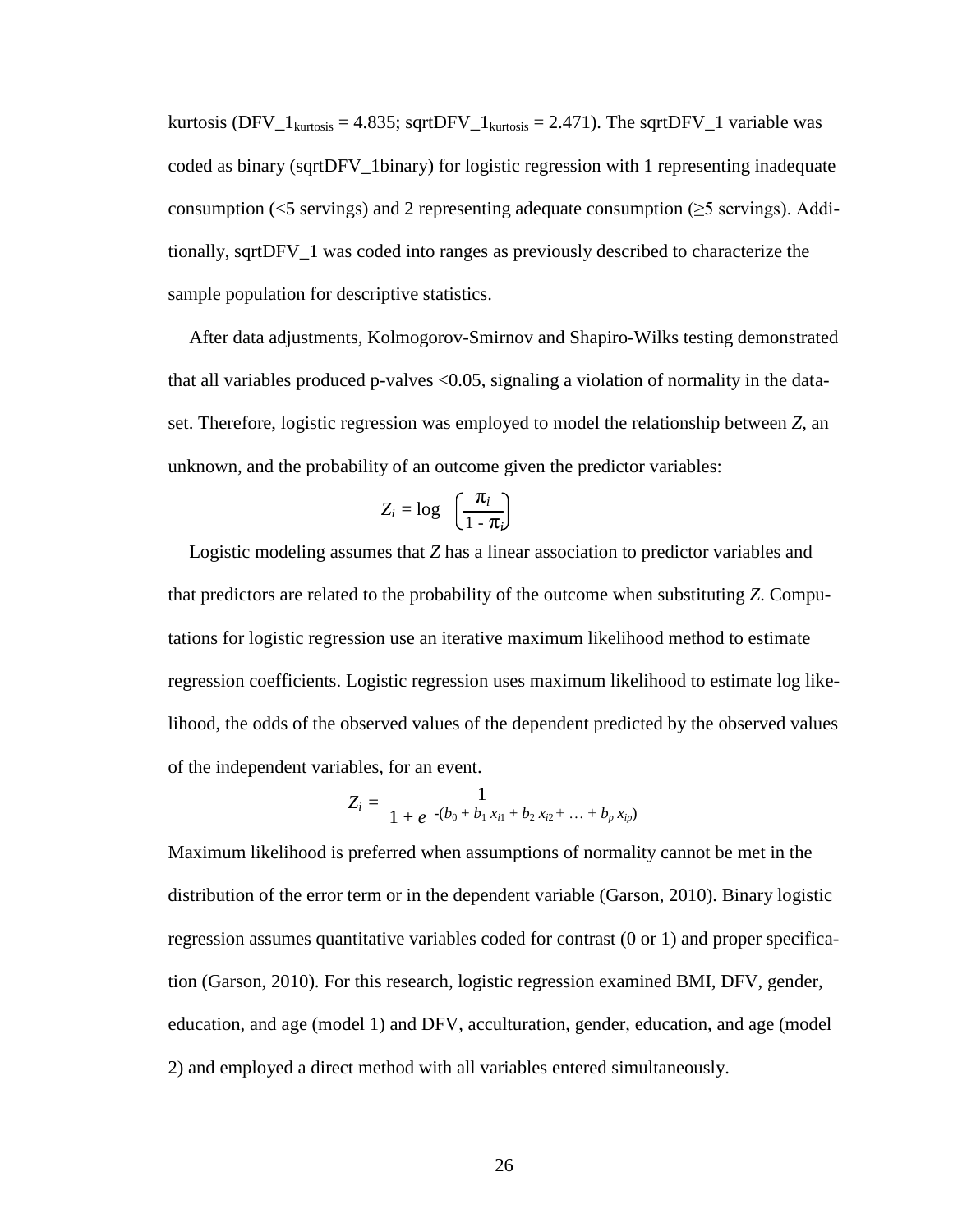#### CHAPTER 5

#### STUDY RESULTS

#### Demographic Statistics

A survey of Hispanic adults (*n* = 326) living in the Las Vegas metropolitan area provided a sample with more female respondents than male (female  $n = 173, 53.1\%$ ; male  $n =$ 153, 46.9%), (Table 4). Compared to U.S. Census estimates for the same year, the nation had the inverse proportion of Hispanic women to men (female  $= 48.3\%$ , male  $= 51.7\%$ ), (US Census, 2009). The majority in this sample were 25 to 45 years of age (*n* = 172, 52.8%) and age distribution had a consistent pattern across genders.

An unusual pattern was noted for acculturation. The overwhelming majority of men and women in the sample were classified as high acculturation (high acculturation males  $n = 115, 75.2\%$ ; high acculturation women  $n = 131, 75.7\%$ ). Acculturation for this study was defined by the completion of the survey in Spanish. In comparison, a small proportion of the respondents preferred Spanish when completing the survey (low acculturation males  $n = 38, 24.8\%$ ; low acculturation women  $n = 42, 24.3\%$ ). Census data for 2007 show 27.4% of Nevadans over the age of 5 spoke a language other than English in the home (US Census; September 30, 2008). Nationally in 2007 Spanish was the most frequently spoken language in the home (*n* = 34,547,000; 12.3% of persons 5 years or older), (US Census; September 29, 2008).

Other differences were apparent by gender. A gap in employment showed that 35.6% more men than women were employed outside of the home (male working *n* = 96, 62.2% [S.E. 0.096]; female working *n* = 46, 26.6% [S.E. 0.099]). An additional 7.2% of the men and 4.6% of the women identified as retired, suggesting past employment and possible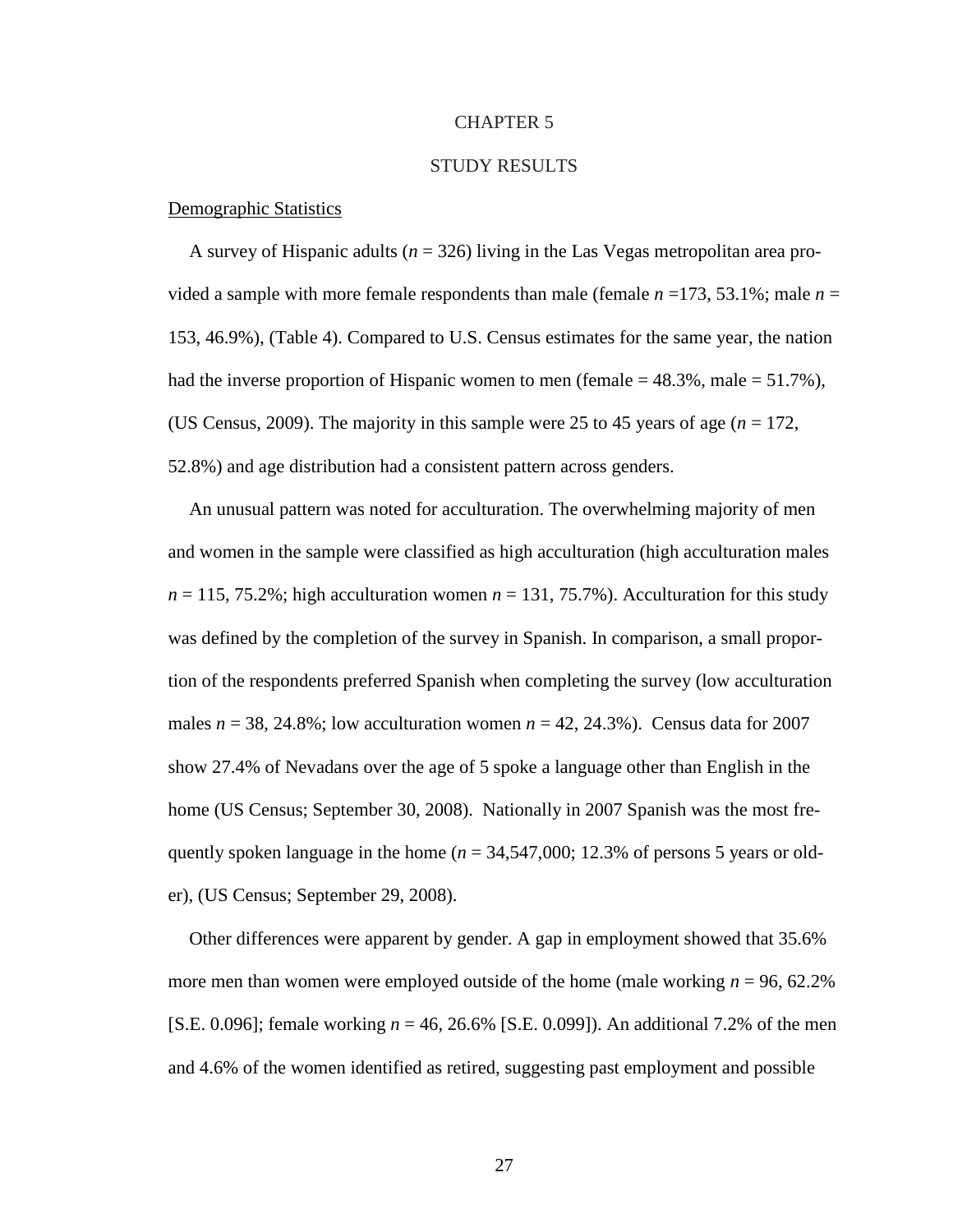|                          |                                    | Male        | Female       | Total         |
|--------------------------|------------------------------------|-------------|--------------|---------------|
|                          |                                    | N(%)        | $N(\%)$      | N(% )         |
| Gender                   |                                    | 153 (46.9)  | 173(53.1)    | 326 (100)     |
| Age                      |                                    | 31(20.3)    | 41 $(24.3)$  | 72 (21.1)     |
|                          | 18 to 25 years                     | 81 (52.9)   | 91 (53.8)    | 172 (52.8)    |
|                          | 25 to 45 years                     | 30 $(19.6)$ | 26(15.4)     | 56 (17.2)     |
|                          | 45 to 65 years                     | 11(7.2)     | 11(6.3)      | 22(6.7)       |
|                          | $> 65$ years                       | 0(0.0)      | 0(0.0)       | 4 $(1.2)$     |
|                          | missing                            |             |              |               |
| BMI                      |                                    |             |              |               |
|                          | Normal Weight                      | 49 (32.0)   | 52 $(30.1)$  | 101(33.7)     |
|                          | Overweight                         | 65 $(42.5)$ | 75 (43.4)    | 140 (41.7)    |
|                          | Obese                              | 38 (24.8)   | 41 $(23.7)$  | 79 (23.3)     |
|                          | missing                            | 1(0.7)      | 5(2.8)       | 6 $(1.8)$     |
| Fruit & Vegetables       |                                    |             |              |               |
|                          | Less than 5 a day                  | 94 (54.3)   | 102(66.7)    | 196 (60.1)    |
|                          | >5 servings a day                  | 79 (45.7)   | 51(33.3)     | 130 (39.0)    |
| Acculturation            |                                    |             |              |               |
|                          | Low                                | 115 (75.2)  | 131(75.7)    | 246 (75.5)    |
|                          | High                               | 38 (24.8)   | 42 $(24.3)$  | 80 (24.5)     |
| <b>Employment Status</b> |                                    |             |              |               |
|                          | Employed - Wages                   | 93 (60.2)   | 41 $(23.7)$  | 134(41.1)     |
|                          | Self-employed                      | 3(2.0)      | 5(2.9)       | 8(2.5)        |
|                          | Out-of-work $> 1$ yr               | 7(4.7)      | 4 $(2.3)$    | 11(3.4)       |
|                          | Out-of-work $< 1$ yr               | 11(7.2)     | 6 $(3.5)$    | 17(5.2)       |
|                          | Homemaker                          | 16(10.6)    | 97 (56.0)    | 113 (34.6)    |
|                          | Student                            | 4 $(2.7)$   | 5(2.9)       | 9(2.8)        |
|                          | Retired                            | 11(7.2)     | 8(4.6)       | 19(5.8)       |
|                          | Unable to Work                     | 6 $(4.0)$   | 2(1.2)       | 8(2.5)        |
|                          | Refused to answer                  | 2 $(1.4)$   | 2 $(1.2)$    | 4 $(1.2)$     |
|                          | missing                            |             | 3(1.7)       | 3(0.9)        |
| Education                |                                    |             |              |               |
|                          | None/Kindergarten                  | 6 (3.9)     | 5(2.9)       | 11(3.4)       |
|                          | Elementary $(1 - 8)$               | 53 (34.7)   | 60 (34.7)    | 113 (34.7)    |
|                          | Some H.S. (9 - 11)                 | 40 $(26.1)$ | 35 $(20.2)$  | 75(23.0)      |
|                          | H.S. Grad/GED                      | 34 (22.2)   | 48 (27.8)    | 82 (25.2)     |
|                          | Some College                       | 12(7.8)     | 11(6.4)      | 23(7.1)       |
|                          | $\geq$ College Grad                | 8(5.3)      | 11(6.4)      | 19 (5.8)      |
|                          | missing                            |             | 3<br>(1.6)   | 3<br>(0.9)    |
| <b>Marital Status</b>    |                                    |             |              |               |
|                          | Married                            | 70 (45.8)   | (53.8)<br>93 | (50.0)<br>163 |
|                          | Divorced                           | (8.5)<br>13 | 8<br>(4.6)   | (6.4)<br>21   |
|                          | Widowed                            | (2.6)<br>4  | 10<br>(5.8)  | (4.3)<br>14   |
|                          | Separated                          | 9(5.9)      | 12<br>(6.9)  | 21<br>(6.4)   |
|                          | Never Married                      | 40 $(26.1)$ | 25<br>(14.5) | 65<br>(19.9)  |
|                          | In a Partnership                   | 17(11.1)    | 22<br>(12.7) | 39 (12.0)     |
|                          | missing                            |             | 3<br>(1.7)   | 3<br>(0.9)    |
|                          | Statistics calculated in PASW 17.0 |             |              |               |

Table 4. Demographic Characteristics of the Sample Las Vegas Hispanic Population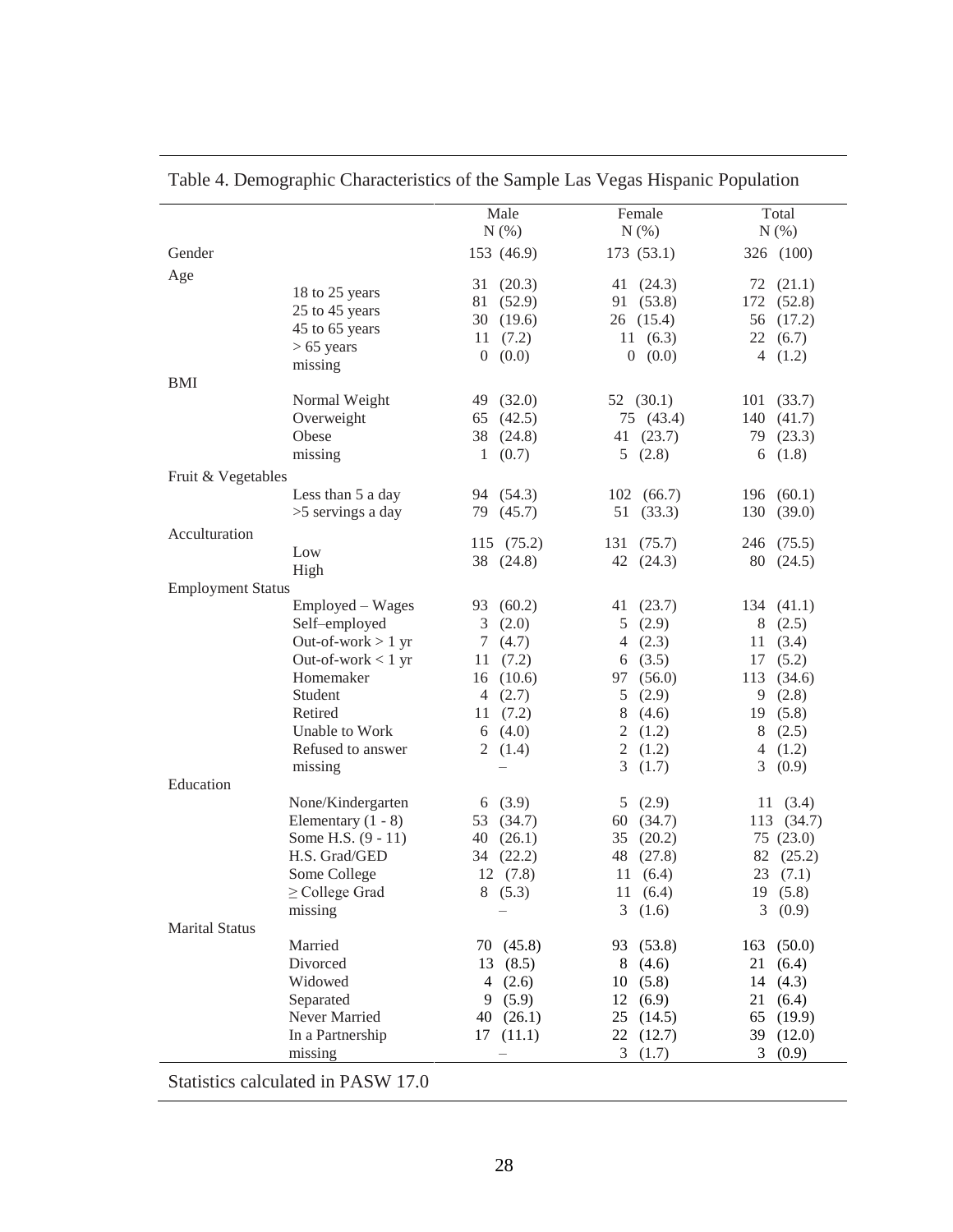retirement income. Retirement was not included as part of the employment variable.

The majority of men and women identified as married (married men *n*= 70, 45.8%; married women  $n= 93, 53.8\%$ ) or as part of an unmarried couple (male  $n= 17, 11.1\%$ ; women *n=* 22, 12.7%).

A notable disparity was evident for educational attainment. Surprisingly, 38.1% of the sample reported an 8<sup>th</sup> grade or less education (male  $n = 59$  or 38.6%; female  $n = 65$  or 37.6%). For the year 2006, U.S. estimates show that only 5.7% of the American adult population had  $\leq 8^{th}$  grade education. High school graduation rates were low for the sample population in comparison to national estimates (sample 25.2% vs. U.S. 31.6%). This trend was mirrored for some college attendance (sample 7.1% vs. U.S. 8.3%) and for college graduation (sample 5.8% vs. U.S. 17.0%), (U.S. Census 2007).

An inspection of the mean distribution of age, BMI and DFV highlighted that men in the sample were slightly older than women, that both groups had a tendency for overweightness, and on average, neither group met the daily recommendation for fruit and vegetable consumption (Table 5).

|                          |        | Mean $\pm$ S.D. Min-Max |               | Median | Mode     |
|--------------------------|--------|-------------------------|---------------|--------|----------|
| Age                      | Male   | $39.29 \pm 15.1$        | $18 - 82$     | 37     | 40       |
|                          | Female | $37.41 \pm 15.1$        | $18 - 80$     | 33     | $25^*$   |
| <b>BMI</b>               | Male   | $27.41 \pm 5.3$         | $17.2 - 47.1$ | 26.64  | 24.26    |
|                          | Female | $27.10 \pm 5.5$         | $15.3 - 47.7$ | 26.51  | $27.49*$ |
| Daily Fruit & Vegetables | Male   | $4.13 \pm 2.3$          | $0.00 - 14.0$ | 4.0    | 4.0      |
|                          | Female | $4.36 \pm 2.5$          | $0.00 - 14.0$ | 4.0    | 4.0      |

Table 5. Mean Distribution of Age, BMI and Daily Fruit and Vegetables for a Sample Hispanic Las Vegas, NV Population

Multiple modes detected – smaller reported (female: age mode  $= 11$  observations each for 25 and 32; BMI mode  $= 6$  observation each 27.49 and 29.36) Statistics calculated in PASW 17.0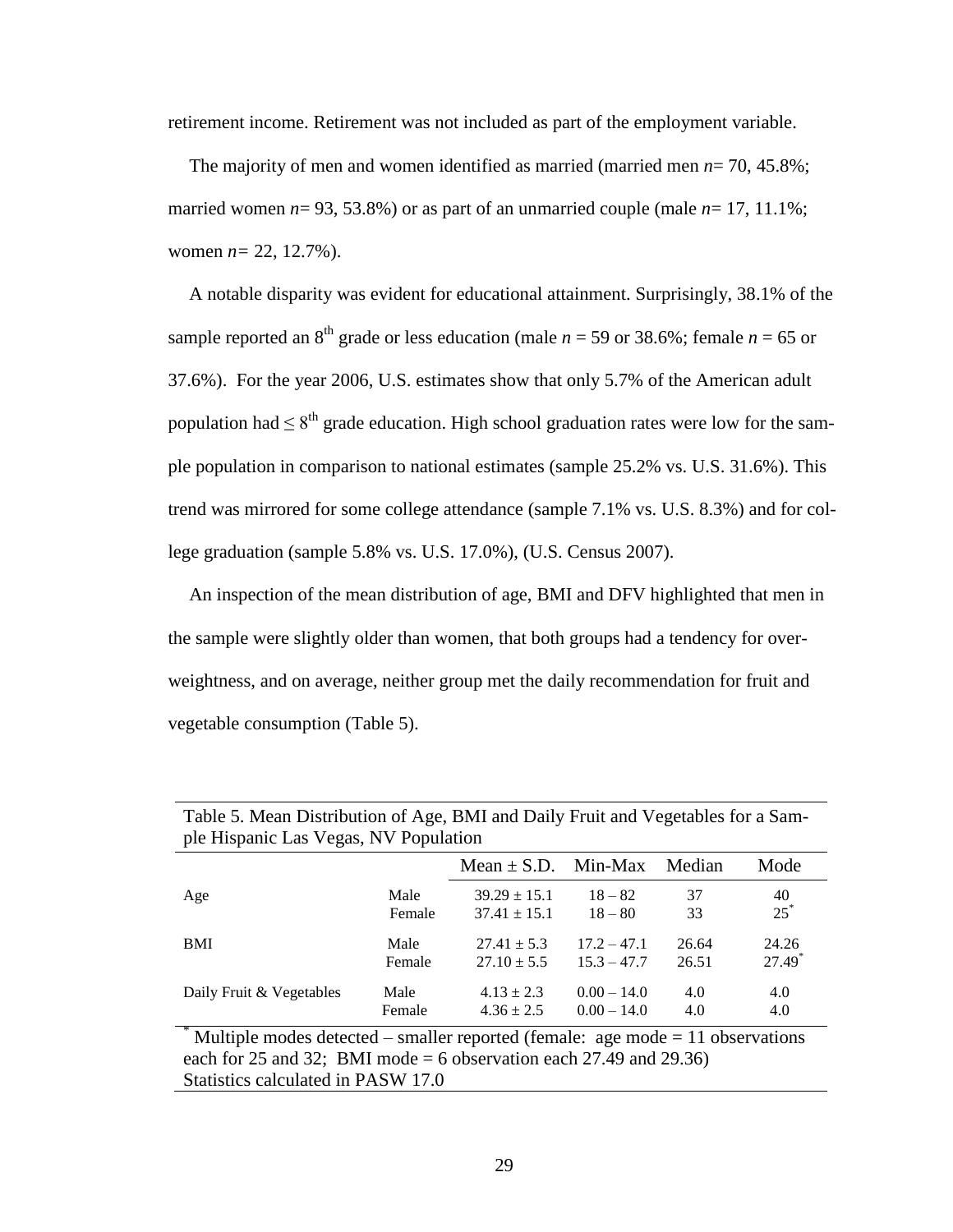#### Relationship of BMI to DFV – Model 1

A binary logistic regression of survey data for the sample of Hispanics living in the Las Vegas metropolitan area examined 318 observations (missing  $= 8$ ) to determine the relationship between BMI and DFV. A direct method of regression included all variables in the model (sqrtBMI\_binary, sqrtDFV\_1binary, sqrtAge, education, and gender) and converged after 4 iterations of the data. The Omnibus goodness of fit test showed significance, indicating an appropriateness for all variables included in the model ( $\chi^2$  = 12.254, 4 d.f., *p*-value 0.016). The Hosmer and Lemershow test provided conflicting results, signaling an inappropriateness of variables in the model ( $\chi^2$  = 15.947, 8 d.f., *p*-value 0.043).

Cox-Snell and Nagelkerke tests provided a pseudo  $R^2$  for percent of variance explained by the model that give cause for concern. Cox-Snell and Nagelkerke tests suggest the model of predictors merely add 3.8 -5.3% more prediction of weightedness in the sample (Appendix F). On the model classification table of the full model showed 100.0% of overweightedness and 1% of normal weightedness were correctly classified. A comparison of the full model to the constant only model showed 0.3% more overweightedness correctly classified (model<sub>constant</sub> =  $68.6\%$ , model<sub>full</sub> =  $68.9\%$ ). This is very poor model performance.

The Wald statistic, the test of a null hypothesis that the logit coefficient is equal to zero, found that sqrtAge was the only variable to significantly contribute BMI classification in this sample (Wald = 10.852, 1 d.f., *p*-value 0.001, CI = 1.166 – 1.833). The correlates of BMI and predictor variables are listed on Table 6.

The lack of salient results by logistic regression and poor model performance suggest the statistical approach may be ineffective for this particular dataset. Concerning the null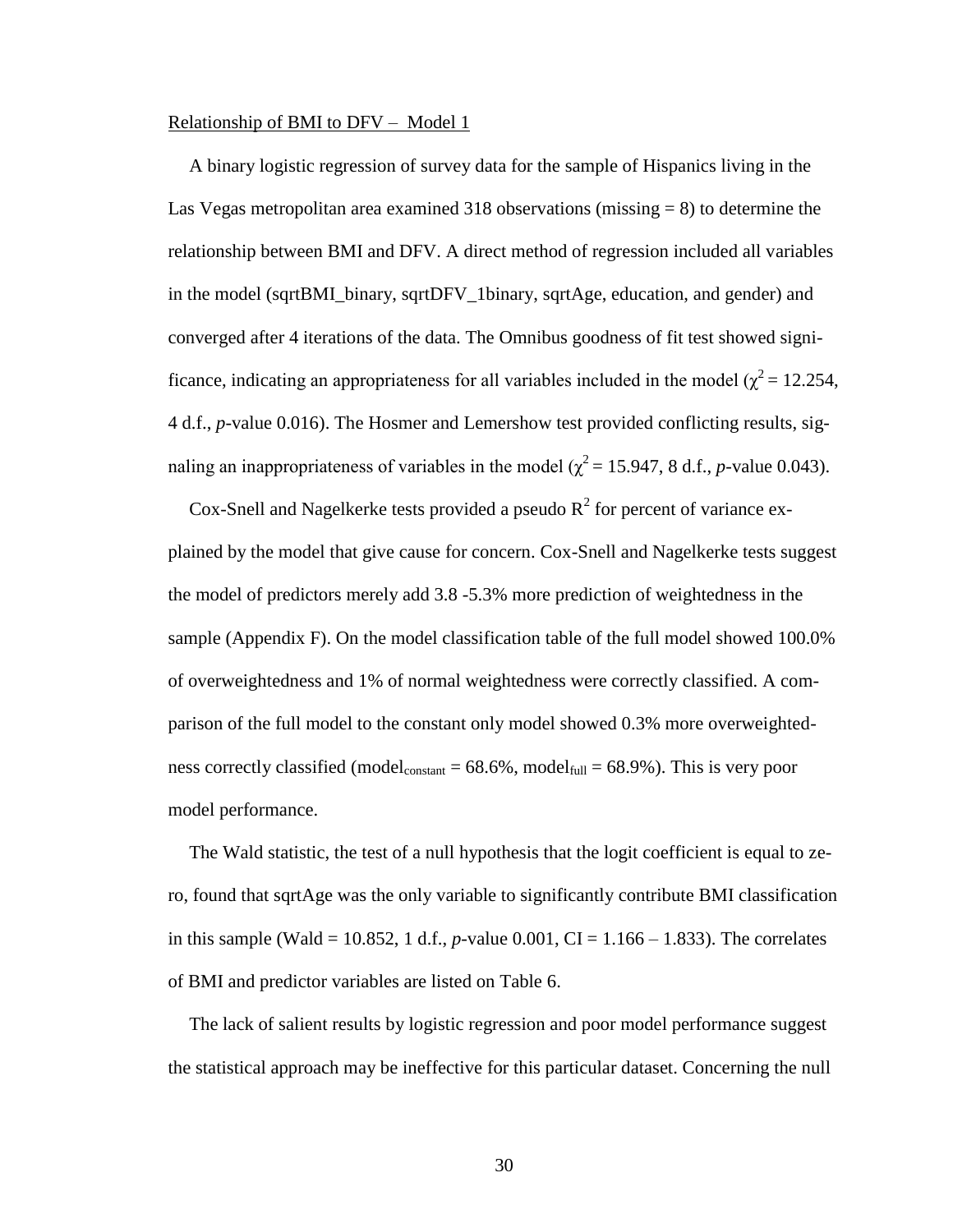hypothesis that BMI is not associated to DFV, the data indicate a failure to reject the null. Therefore, in this dataset, BMI is not associated to DFV consumption. The weakness of the approach merits follow-up evaluation.

| Table 6. Correlates of BMI and Predictor Variables <sup>T</sup>                                   |          |       |        |       |                 |       |       |
|---------------------------------------------------------------------------------------------------|----------|-------|--------|-------|-----------------|-------|-------|
|                                                                                                   |          |       |        |       | 95% C.I. Exp(B) |       |       |
| Variable                                                                                          | B        | S.E.  | Wald   | Sig.  | Exp(B)          | Lower | Upper |
| <b>DFV</b>                                                                                        | $-0.141$ | 0.255 | 0.305  | 0.581 | 0.869           | 0.528 | 1.431 |
| Gender                                                                                            | $-0.133$ | 0.248 | 0.289  | 0.591 | 0.875           | 0.539 | 1.423 |
| Age                                                                                               | 0.380    | 0.115 | 10.852 | 0.001 | 1.462           | 1.166 | 1.833 |
| Education                                                                                         | $-0.008$ | 0.259 | 0.001  | 0.976 | 0.992           | 0.597 | 1.648 |
| Constant                                                                                          | $-1.107$ | 0.958 | 1.334  | 0.248 | 0.331           |       |       |
| <sup>T</sup> All variables entered in one step (full model)<br>Statistics calculated in PASW 17.0 |          |       |        |       |                 |       |       |

An alternate examination of variables was warranted. As such, variables were considered separately in  $\chi^2$  analyses to provide risk estimations, odd ratios, for the population represented by the data. Separate chi-square examinations of sqrtBMI\_binary to sqrtDFV \_1binary, gender and education were completed using the crosstabs function of PASW 17.0.

Considering BMI vs. DFV, the  $\chi^2$  risk estimate table provided output that was nearly the same as from logistic regression (0.874). The estimate shows that 87.4% of normal weight respondent were classified having adequate DFV intake, yet not significantly so (Fisher's Exact  $p > 0.05$ ). Additionally, more than an 8<sup>th</sup> grade education was 85.7% related to normal weightedness. Again, the association was not significant between education and BMI (Fisher's Exact  $p > 0.05$ ); however the analysis suggests that gender plays a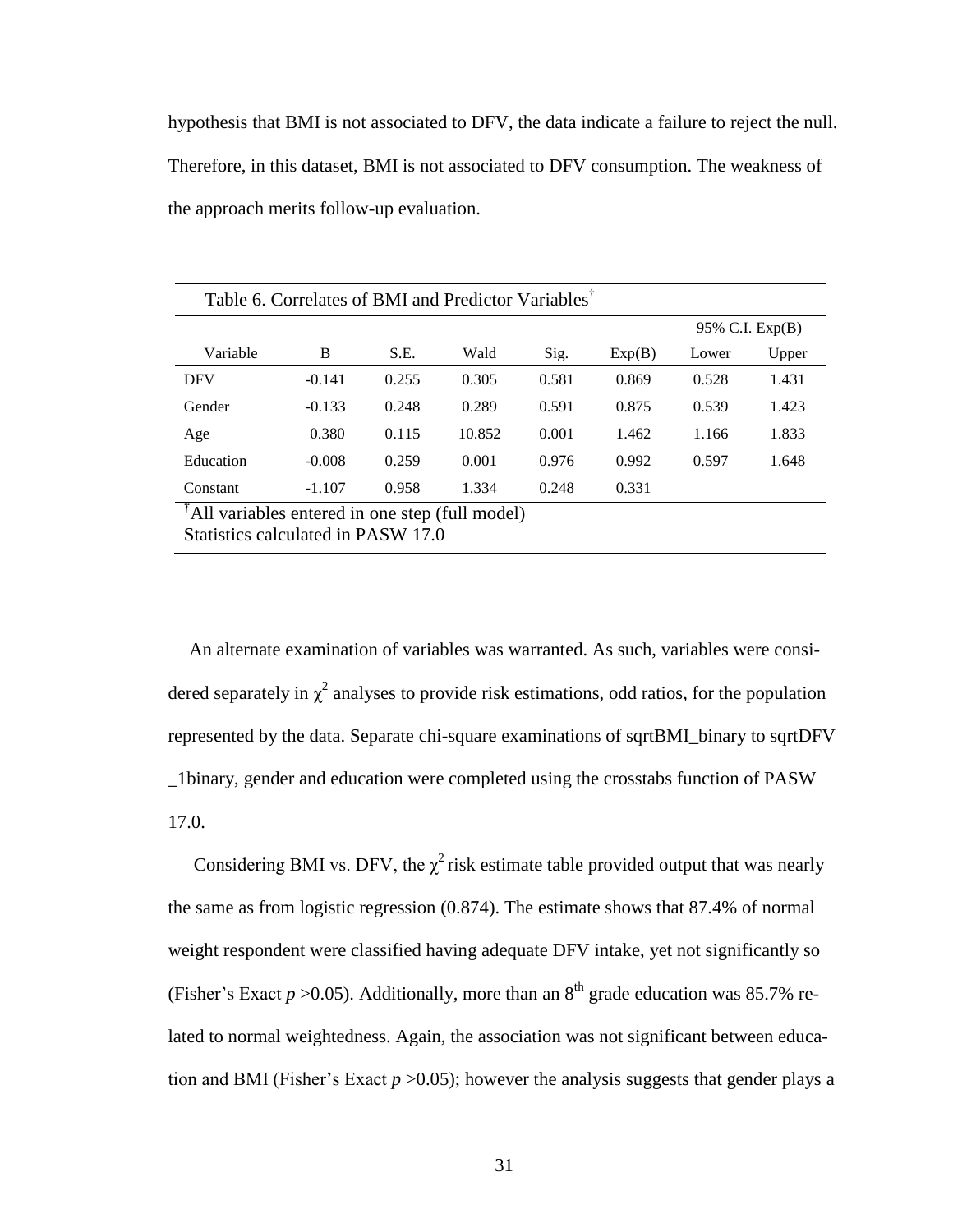factor as well with males 94% more likely to be classified as normal weight.

#### Relationship of DFV with Acculturation – Model 2

A second binary logistic regression was conducted for the sample of Hispanic adults living in the Las Vegas area (321 observations, missing  $= 5$ ). This assessed the relationship between fruit and vegetable consumption and acculturation. The full model included sqrtDFV\_1 binary as the dependent variable and acculturation, sqrtAge, education, and gender as covariates in the model. Convergence resulted after 4 iterations of the data.

The Omnibus test for goodness of fit found significance, indicating the appropriateness for all variables included in the model ( $\chi^2$  = 52.660, 4 d.f., *p*-value <0.001). Additionally, the Hosmer and Lemershow test showed non-significance, which verified the appropriateness of variables in the model ( $\chi^2$  = 14.408, 8 d.f., *p*-value 0.072). The Hosmer and Lemershow test further showed a linear relationship between the continuous variable (sqrtAge) and the dependent variable (sqrtDFV\_1binary). The Cox-Snell and Nagelkerke pseudo  $R^2$  tests suggest the full set of variables may account for 4.4 – 6.1% for fruit and vegetable consumption. Model 2 demonstrated 1.5% more classification of DFV in the full model versus the constant only model (model $_{\text{full}} = 71.3\%$ ; model $_{\text{constant}} = 60.7\%$ ), (Figure 2). The full model classification table suggested 89.2% of low DFV consumption and 43.7% of high DFV consumption was correctly classified by the full set of variables included in the model (Appendix G). The Wald statistic, the test of a null hypothesis of the logit coefficient equal to zero, found acculturation was significant (Wald  $=$  35.485, 1 d.f., *p*-value <0.001, CI = 3.581–12.512) as was gender (Wald = 6.134, 1 d.f., *p*-value  $0.013$ , CI =  $0.323 - 0.877$ ).

Concerning the null hypothesis for model 2, that is, fruit and vegetable consumption is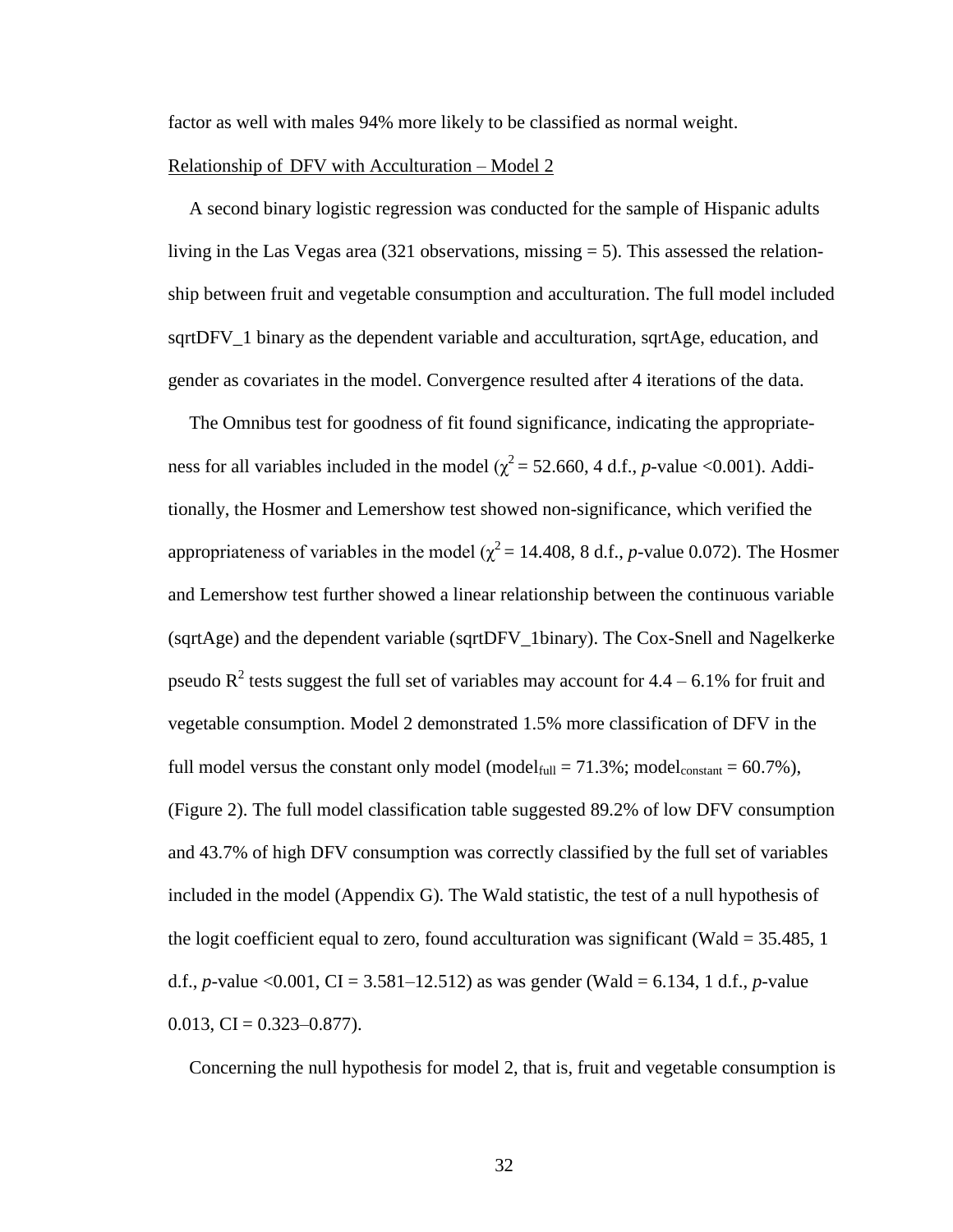positively associated to acculturation in the Las Vegas Hispanic community, the data indicate to reject the null. In the sample of surveyed Hispanics living in Las Vegas area, acculturation was negatively associated to DFV. In other words, as acculturation increases DFV consumption decreases in the same population.

Model 2 performed better than Model 1 with 71.3% classification of the dependent variable sqrtDFV\_1binary (Appendix H). Correlates of DFV and predictor variables are listed (Table 7). Those respondents identified as high acculturation were 6.6 (S.E. 0.319) times more likely to consume <5 servings of fruit and/or vegetables daily. Additionally, men are 0.532 (S.E. 0.259) less likely to meet the minimum daily recommended amount of fruit and vegetables than women in the sample. In the sample population, high acculturation demonstrated a relationship to inadequate DFV (<5 servings) consumption similar to trends described in the literature. The findings were not surprising given the reports of previous research.

|                                                     |          |       |        |       |        | 95% C.I. Exp(B) |        |
|-----------------------------------------------------|----------|-------|--------|-------|--------|-----------------|--------|
| Variable                                            | B        | S.E.  | Wald   | Sig.  | Exp(B) | Lower           | Upper  |
| Acculturation<br>$0 = high 1 = low$                 | 1.901    | 0.319 | 35.485 | 0.000 | 6.694  | 3.581           | 12.512 |
| $0 =$ male<br>Gender<br>$l = female$                | $-0.631$ | 0.255 | 6.134  | 0.013 | 0.532  | 0.323           | 0.877  |
| Age                                                 | 0.118    | 0.109 | 1.170  | 0.279 | 1.125  | 0.909           | 1.392  |
| $0 = \leq 8^{th}$<br>Education<br>$1 = \frac{1}{2}$ | 0.85     | 0.276 | 0.94   | 0.759 | 1.088  | 0.634           | 1.867  |
| Constant                                            | $-2.743$ | 0.914 | 9.015  | 0.003 | 0.064  |                 |        |

Table 7. Correlates of DFV and Predictor Variables†

†All variables entered in one step (full model)

Statistics calculated in PASW 17.0

Age had an association to DFV, albeit it was not significantly associated. With each year increase in age, DFV unit consumption increased by 0.118 (S.E. 0.109). Not surpri-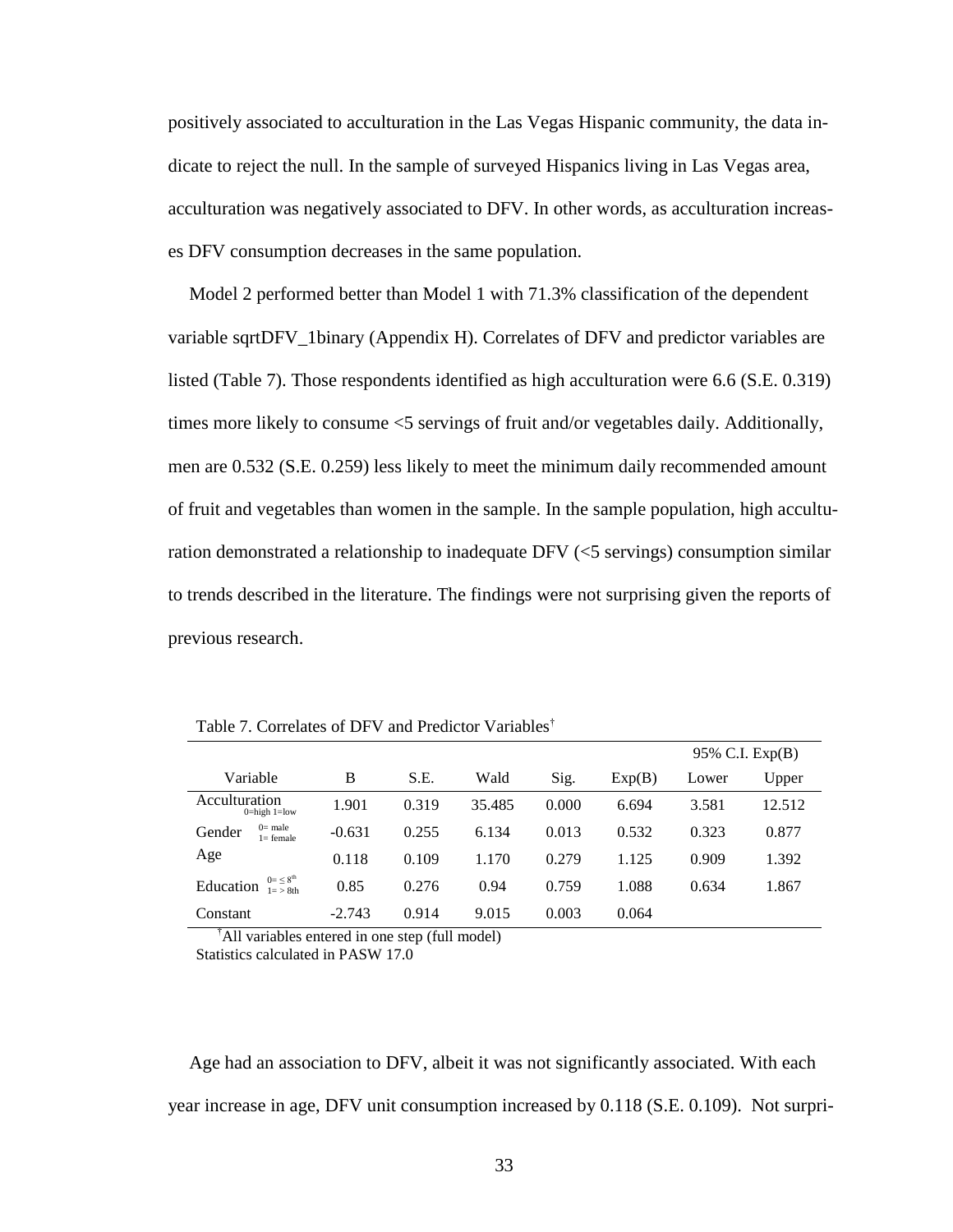singly, there was an association between educational attainment and DFV consumption. Those with a  $9<sup>th</sup>$  grade or higher education were 8.8% more likely to meet the recommendation for 5 or more servings of fruit and vegetables each day.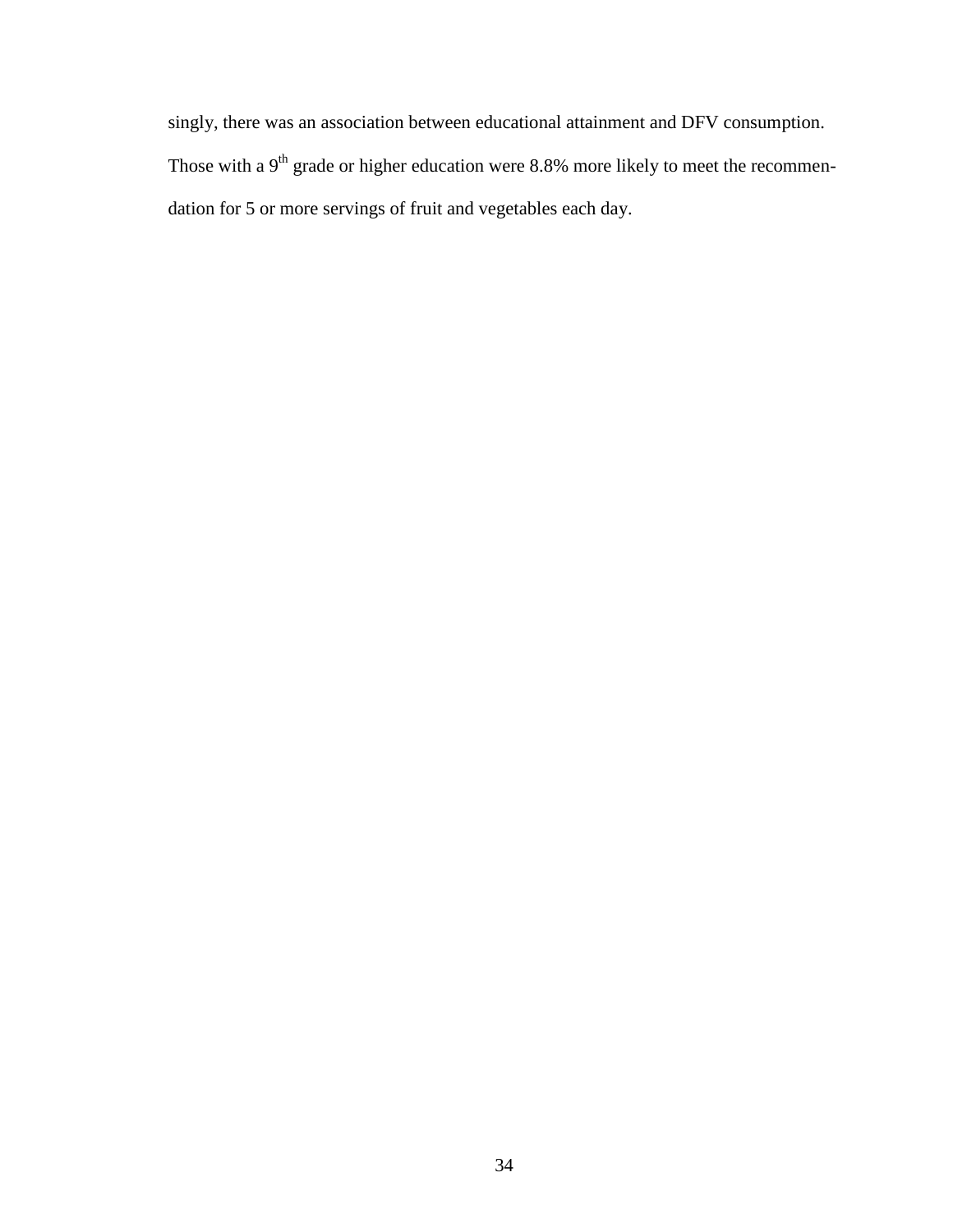#### CHAPTER 6

#### **DISCUSSION**

 A secondary analysis of data collected for Hispanic Americans living in the Las Vegas metropolitan area did not show the hypothesized relationship between adequate daily fruit and vegetable consumption and normal BMI. In the study, adequate DFV ( $\geq$ 5 servings) with all covariates included in the model was non-significant for classifying BMI. However, there was a minimal association in the decrease of log odds for overweightedness (regression coefficient  $= 0.869$ , S.E. 0.255).

The overweight category in the sample was less than national estimates for Nevada Hispanic populations (sample overweight 41.7%, BRFSS Nevada Hispanic overweight 44.0%) yet the local HA sample was higher than Nevada"s general population estimates (sample overweight 41.7%, BRFSS Nevada estimates 38.4%). The sample findings support research showing a high prevalence of overweightedness among Americans, particularly in Hispanic sub-populations.

Overweight/obesity rates for HA in Las Vegas were additionally much higher than the goals set for the nation in Health People 2010. The Health People 2010 goals sought for 60% of Americans to be in the normal weight category (BMI <25) and to reduce obesity (BMI >30) to less than 15% by the year 2010. Additionally, BMI disparities in Hispanic sub-populations may be apparent in the distribution of weightedness. BRFSS data show that Clark County Nevadans presented with 37.0% normal weight (BMI <25), 38.4% overweight (BMI  $\geq$ 25 to <30), and 24.6% obese (BMI >30) in 2007 (BRFSS), but the race specific BRFSS data showed Hispanic Nevadans had the inverse distribution with 29.0% normal weight (CI 23.1–34.9), 44.0% overweight (CI 37.3–50.7), and 27.0% ob-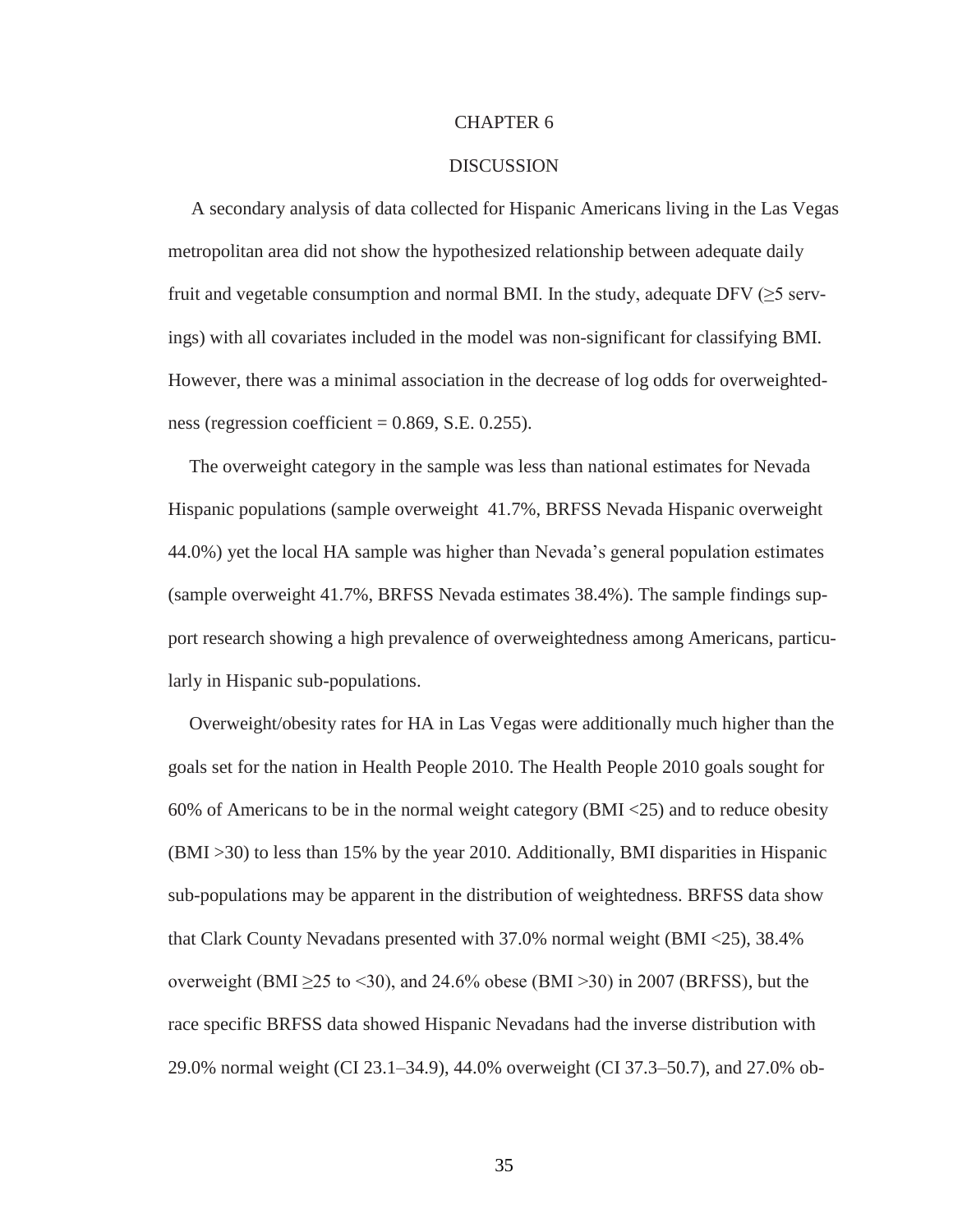ese (CI 21.5–32.5). This is in keeping with the Murtaugh et al. (2007) study showing BMI distribution in Hispanic American women was the opposite of the weight dispersion for Caucasian women.

Research shows disparately high BMI in HA women (Ogden et al. 2006, Murtaugh et al., 2007) and highlights the proclivity for overweightedness among HA women (Murtaugh et al. 2007). However, Beydoun and Wang (2009) suggest that it is Hispanic men who will experience increasing growth in general and central obesity in the years to come. The Las Vegas Hispanic sample of men presented with slightly higher rates of obesity than the women (24.8% and 23.7%, respectively) which may be a foreshadowing of Beydoun and Wang's (2009) prediction. While the relationship was not significantly expressed by the dataset, 67.7% of the men in the sample presented as overweight or obese compared to 64.8% of the women, which again is suggestive of the predictive analyses that HA men will experience higher overweightedness in the future.

The calculation of BMI using self-report data has known limitations with research showing a general tendency for men to over report height and women to under report weight. Physical activity or regular exercise could impact the calculation of BMI relative to an individual"s muscle mass, and this brings to mind a concern about the survey"s employment question. The greater proportion of men identified as "working for wages" however working for wages was not defined by type of employment. The questionnaire did not illuminate job tasks as more physical or intellectual. Men working in construction trades could have greater muscle mass than an accountant, which could impact BMI calculations to a small degree.

Inherent limitations of self-report data do not negate the value of the measure. BMI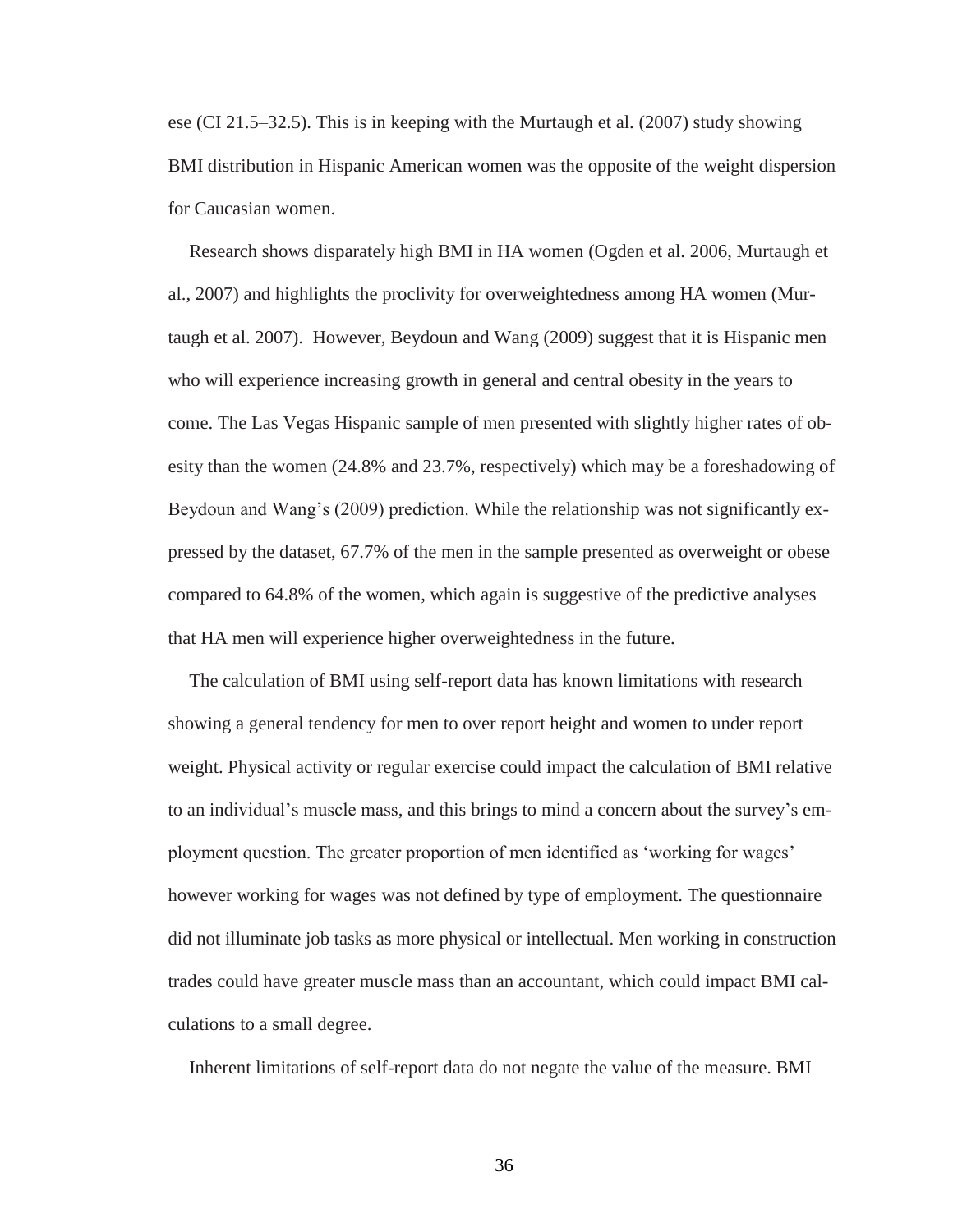has been highly correlated to methods ascertaining more precise measures of percent body fat. BMI is a highly valued epidemiological tool. Yet, these inherent BMI limitations lead to a commonly held theory – the weights observed may actually be higher than indicated (Ellis, 2007).

There are several potential limitations with reported daily fruit and vegetables in the study. First, a review of the survey questionnaire showed that respondents were not given food definitions or guidelines on portion size to consider (Appendix B). As respondents were not provided definitions for what constitutes a fruit or vegetable or quantifications of what is an appropriate serving size, the data may be misrepresentative. Both the WHO and CDC standards state that potatoes should not be included in the count of daily fruit and vegetables. Respondents may not intuitively exclude potatoes and/or know appropriate portion sizes. Finally, survey data are subject to a recognized drawback with recall bias.

Additionally, the variable DFV presented with a high number of missing cases that were substituted using the 'linear trend at point' method in the replace missing values option in PASW 17.0. The process substituted missing observations with values derived by a regression of existing points to establish a predicted value. In total, 39 observations of the 326 case dataset were replaced in this manner. The operation is a study limitation since greater than 5% of the dataset's observations were affected  $(n = 39, 11.9\%)$ . Even though, linear trend at point provides a random generation estimate, it may have inflated the outcomes. The results of the study related to DFV should be viewed conservatively.

In the literature, acculturation has been described as a significant predictor of dietary trends. The current study found that acculturation and gender significantly contributed to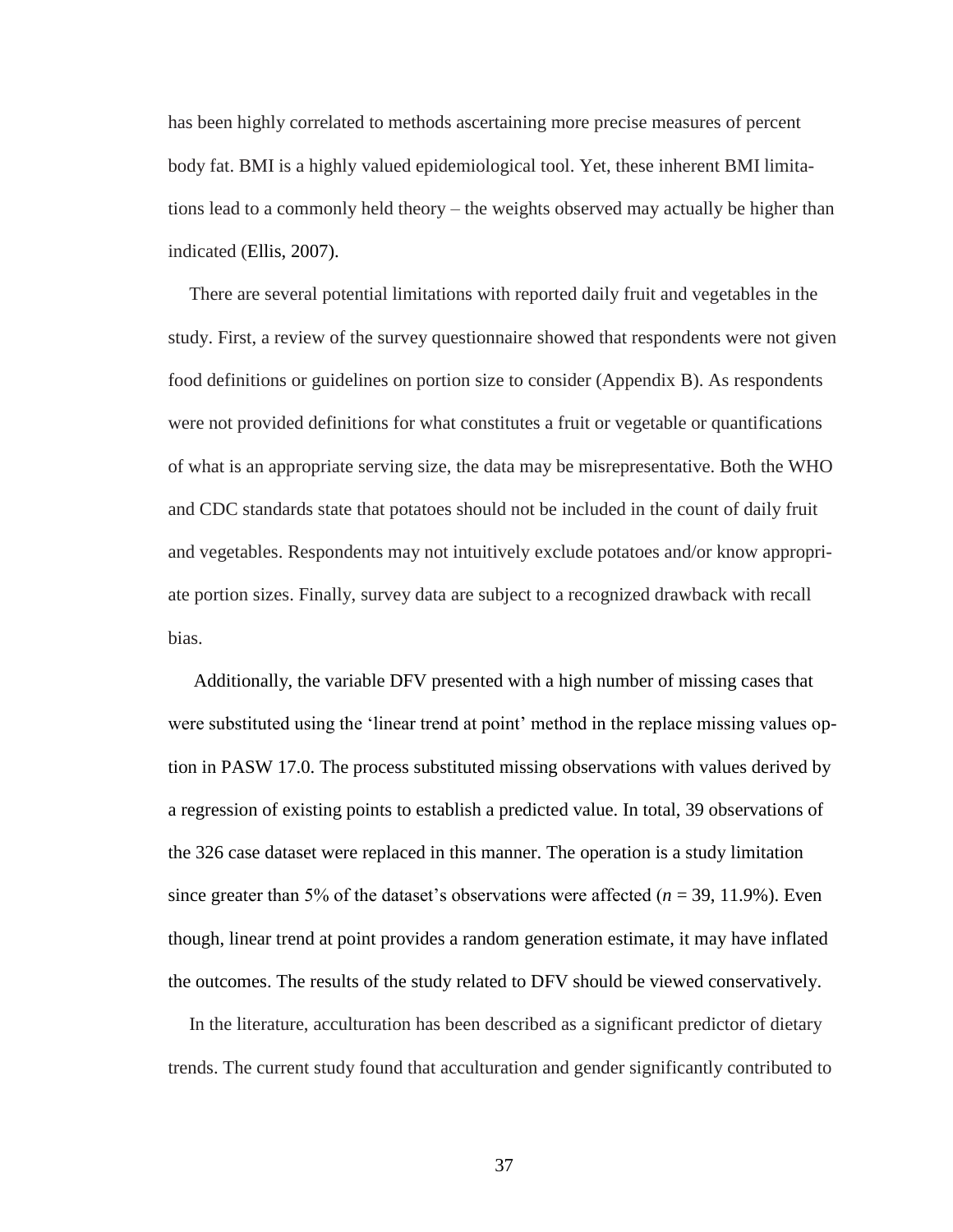the classification of DFV consumption. Highly acculturated individuals were 6 times less likely (S.E. 0.319) to meet the recommended daily intake for fruits and vegetables. The strength of the association with DFV and acculturation rests on the power of a single measure of language, completing the survey in either English or Spanish, to define the acculturation construct. The proponents of language preference as a proxy for acculturation cite that language explains most of the variance between acculturation scales, making it a highly valuable overall measure. Singularly, however, language of preference for completing the survey has drawbacks. Spanish only speaking individuals may feel threatened or uncomfortable answering personal questions over the telephone. There is potential that Spanish only speaking individuals opted out of the study creating an uneven proportion of observations. Too little variability between groups could negatively impact the generalizability of the results.

The mean distribution for DFV by gender ranged from 4.13 for men to 4.36 for women (SD 2.3 to 2.5, respectively). A high proportion of respondents reported an  $8<sup>th</sup>$  grade education or less (women  $= 38.6\%$ , men  $= 37.6\%$ ). The connection between education and BMI was non-significant in the regression model 1, yet the regression coefficients suggests those with  $9<sup>th</sup>$  grade or higher education were 33% more likely to maintain adequate body weight. Targeted health programming to promote fruit and vegetable consumption and to educate on the benefits of maintaining normal weight (BMI <25) may be warranted. Health promotion may be most beneficial if targeted to lower acculturated and lesser educated members of the population.

Daily consumption of fruit and vegetables has been suggested as a protective factor in maintaining healthy body weight and for providing adequate nutrition. More research is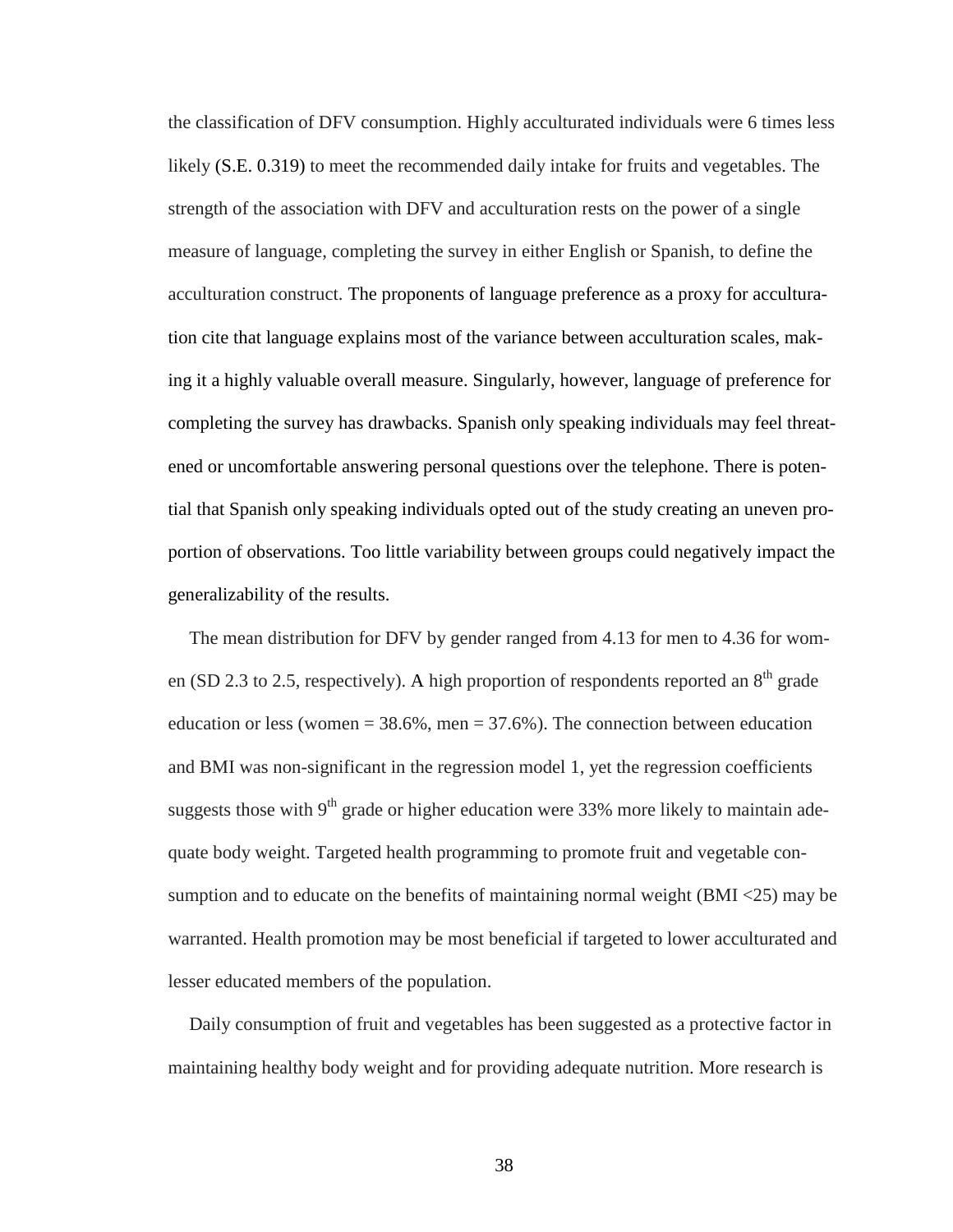needed to understand the association of DFV to acculturation for Hispanic Nevadans living in the Las Vegas metropolitan area. Both men and women in the sample demonstrated low consumption of DFV. While the study did not demonstrate a significant relationship with BMI and DFV, research suggests the relationship exists. Should the association hold true in the current sample, will the trend of overweightedness continue to rise in the Las Vegas Hispanic population? Intervention strategies related specifically to diet in Hispanic populations living in the Las Vegas metropolitan area may benefit the general nutrition and increase protective factors for chronic health conditions.

The low measure of chronic health conditions within the HA populations, even though there are general indicators to suggest chronic conditions may exist, is concerning. Little is truly known about the phenomenon known as the Hispanic Paradox – only that it appears to be real. Explanations for the Hispanic Paradox run the gambit from migration at a younger age, greater healthiness at migration, a general younger age of the population in the U.S., a lack of healthcare seeking behaviors, to social support that reduces stressors with a potential negative impact on health. Regardless of the explanation, public health cannot just accept the Hispanic Paradox as a fortunate occurrence in the population. Public health may be best served by investigating the potential impact of inadequate diet and/or overweightedness as it has potential for poor health outcomes in the current or future generations of the Hispanic Americans.

It is important to know the true nature of underlying health conditions and health status to effectively advocate policy change and/or implementation strategies for any population. This may be of particular importance for a group projected to be one-quarter of the U.S. population within the next forty years.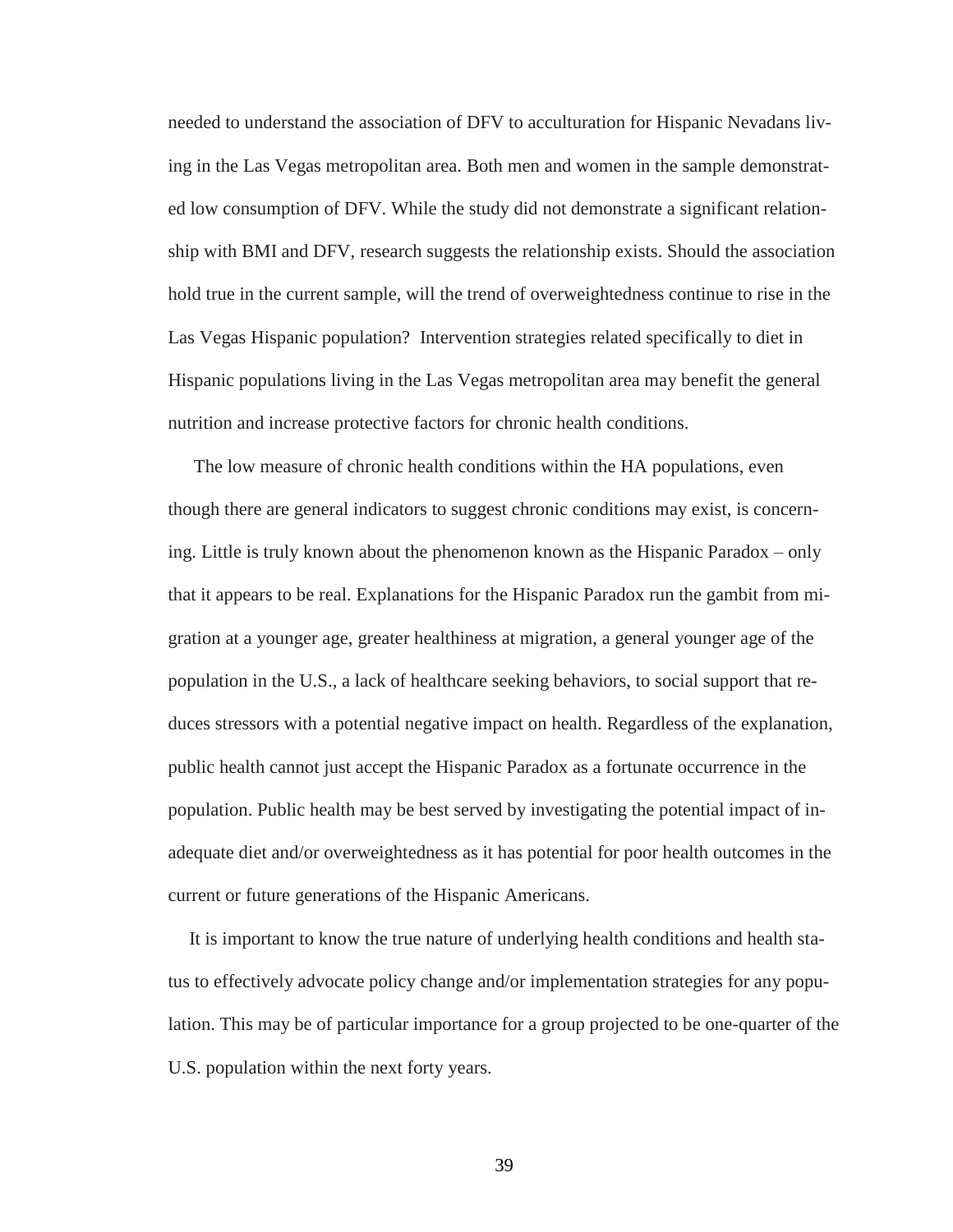## APPENDIX A

# PROJECT LITERATURE REVIEW WITH DATA SOURCES

| NHANES <sup>1</sup>                        | HHANES <sup>2</sup>                      | <b>Other Research Study Sources</b>                                                                    |  |  |
|--------------------------------------------|------------------------------------------|--------------------------------------------------------------------------------------------------------|--|--|
| Beydoun & Wang, 2009                       | Fernandez et al., 2003                   | Abraido-Lanza, Chao & Florez, 2005 Nat'l Health<br>Interview Survey-Multiple Cause of Death (NHIS)     |  |  |
| Bersamin, Hanni &<br>Winkleby, 2008        | Kuczmarski, Kuczmarski<br>& Najjar, 1995 | Barcenas et al., 2007 Mano a Mano – Univ. of Texas,<br><b>MD</b> Anderson                              |  |  |
| Craig & Adams, 2008                        |                                          | Bermudez, Falcon & Tucker, 2000 Massachusetts<br>Hispanic Elders Study (MAHES)                         |  |  |
| Flegal, Carroll, Ogden,<br>& Johnson, 2006 |                                          | Bowie, Joon, Cho, & Rodriguez, 2007 California<br>Health Interview Survey (Mexican & Central American) |  |  |
| Gillium & Sempos, 2005                     |                                          | Ervin, 2008 Healthy Eating Index tool                                                                  |  |  |
| Ogden et al., 2006                         |                                          | Gregory-Mercado et. al, 2007 WISEWOMAN, Ari-<br>zona & BRFSS                                           |  |  |
| Sundquist & Winkleby,<br>2000              |                                          | Hummer et al., 2000 Nat'l Health Interview Survey -<br>Multiple Cause of Death                         |  |  |
|                                            |                                          | Li et al., $2000$ BRFSS                                                                                |  |  |
|                                            |                                          | Lin, Bermudez & Tucker, 2003 Masschusetts His-<br>panic Elders Study                                   |  |  |
|                                            |                                          | Lin, Rogot, Johnson, Sorlie & Arias, 2003 - Nat'l<br>Longitudina Mortality Study                       |  |  |
|                                            |                                          | Monroe et al., 2003 LA Multiethnic Cohort Study                                                        |  |  |
|                                            |                                          | Murtaugh et al., 2007 Utah 4 Corner Breast Cancer                                                      |  |  |
|                                            |                                          | Neuhouser, Thompson, Coronado & Solomon,<br>2004 - Yakima Valley WA fruit and vegetable survey         |  |  |
|                                            |                                          | Singh & Siahpush, 2002 Nat'l Longitudinal Mortal-<br>ity Study                                         |  |  |
|                                            |                                          |                                                                                                        |  |  |

<sup>1</sup> NHANES – National Health and Nutrition Examination Survey that surveys by personal interview and through physical assessment, conducted by the CDC"s National Center of Health Statistics

 $2$  NHANES – Hispanic Health and Nutrition Examination Survey of Puerto Rican, Mexican, and Cuban descendants is a probability sample to estimate underrepresented populations.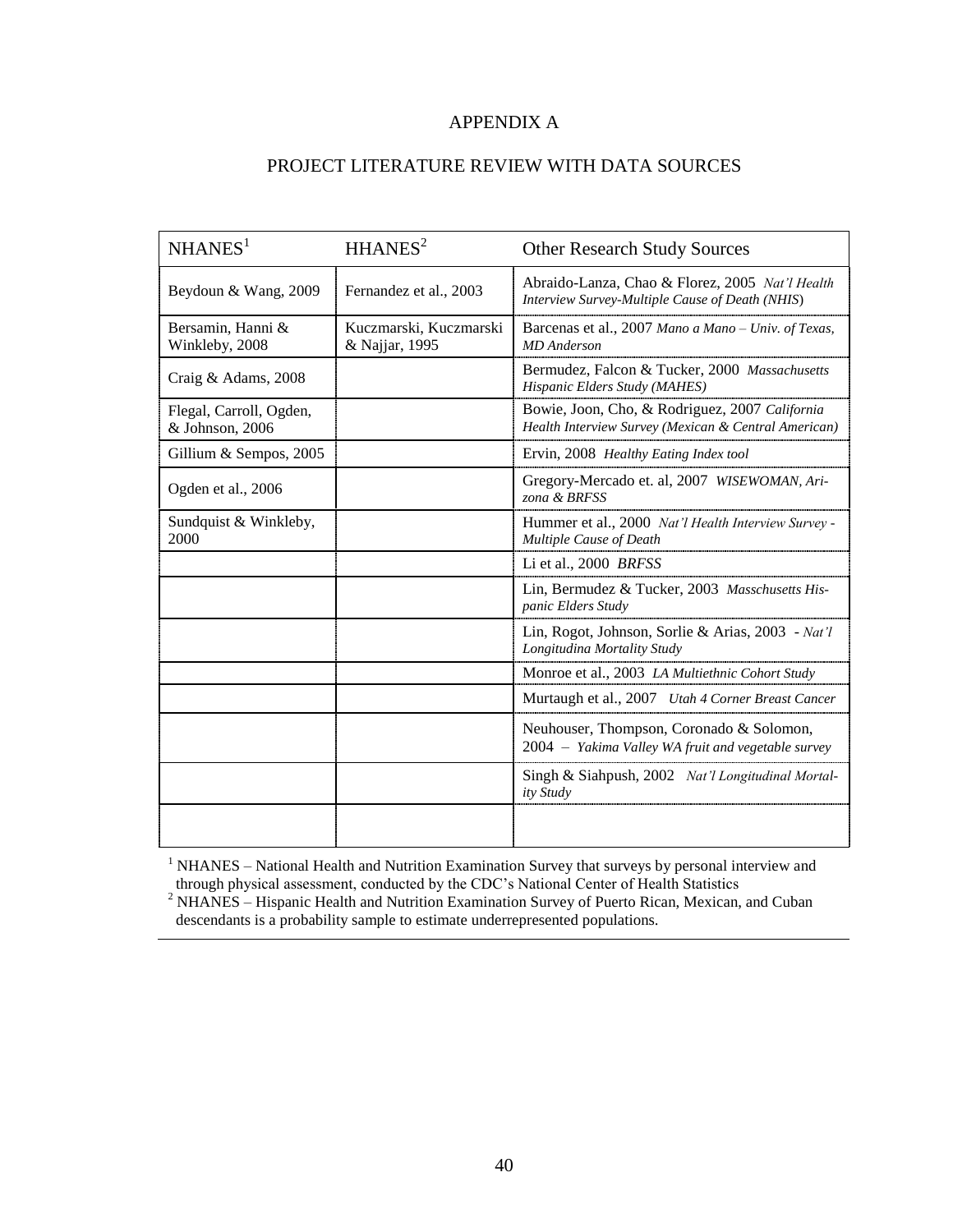# APPENDIX B

# SURVEY QUESTIONS ANALYZED IN THE STUDY

| <b>VARIABLE</b>                                                                                              | <b>QUESTION</b><br><b>NUMBER</b>                                                                                                                        | <b>SURVEY QUESTION</b>                                                                                                                                                                                                                                                                                                                                                                                                           |  |  |  |
|--------------------------------------------------------------------------------------------------------------|---------------------------------------------------------------------------------------------------------------------------------------------------------|----------------------------------------------------------------------------------------------------------------------------------------------------------------------------------------------------------------------------------------------------------------------------------------------------------------------------------------------------------------------------------------------------------------------------------|--|--|--|
| Introductory<br>Acculturation<br>statements                                                                  |                                                                                                                                                         | Respondent given the option to respond to the survey in either English<br>or Spanish.                                                                                                                                                                                                                                                                                                                                            |  |  |  |
| Acculturation                                                                                                | Introductory<br>statements                                                                                                                              | Do you describe yourself as Hispanic?                                                                                                                                                                                                                                                                                                                                                                                            |  |  |  |
| Age                                                                                                          | Q15DEM                                                                                                                                                  | What is your age? (coded in years)                                                                                                                                                                                                                                                                                                                                                                                               |  |  |  |
| <b>Marital Status</b>                                                                                        | Q17DEM                                                                                                                                                  | Are you: Divorced, Widowed, Separated, Never married,<br>Member of an unmarried couple, Refuse                                                                                                                                                                                                                                                                                                                                   |  |  |  |
| Education                                                                                                    | Q19DEM                                                                                                                                                  | What is the highest grade or year of school you completed? (coded as<br>years)<br>If asked for clarification, Interviewer read:<br>Never attended school or only attended kindergarten<br>Grades 1 through 8 (Elementary)<br>Grades 9 through 11 (Some High School)<br>Grade 12 or GRE (High School Graduate)<br>College 1 to 3 years (Some College or Technical School)<br>College 4 years or more (College graduate)<br>Refuse |  |  |  |
| Q20DEM<br>Employment                                                                                         |                                                                                                                                                         | Are you: (Interviewer read list):<br>Employed for wages<br>Self-Employed<br>Out of work for more than 1 year<br>Out of work for less than 1 year<br>Homemaker<br>Student<br>Retired<br>Unable to work<br>Refuse                                                                                                                                                                                                                  |  |  |  |
| <b>BMI</b>                                                                                                   | Q21DEM                                                                                                                                                  | About how much do you weigh without shoes?                                                                                                                                                                                                                                                                                                                                                                                       |  |  |  |
| <b>BMI</b>                                                                                                   | Q22DEM                                                                                                                                                  | About how tell are you without shoes?                                                                                                                                                                                                                                                                                                                                                                                            |  |  |  |
| Fruit<br>Consumption                                                                                         | The next questions are about the foods that you usually eat. Please<br>tell me how often you eat these foods.<br>Q53NUT<br>How often do you eat fruits? |                                                                                                                                                                                                                                                                                                                                                                                                                                  |  |  |  |
| Vegetable<br>tell me how often you eat these foods.<br>Q54NUT<br>Consumption<br>How often do you eat fruits? |                                                                                                                                                         | The next questions are about the foods that you usually eat. Please                                                                                                                                                                                                                                                                                                                                                              |  |  |  |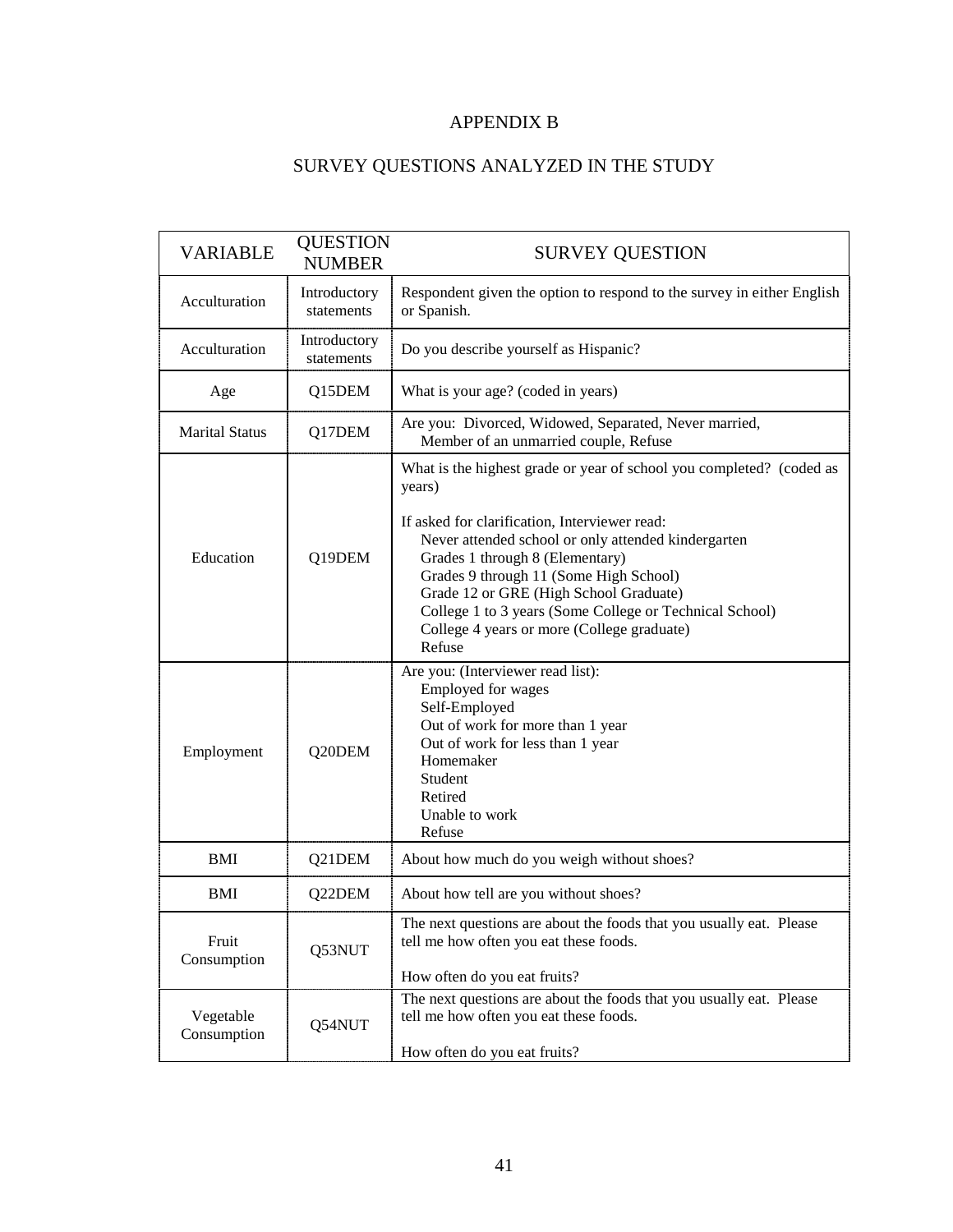## APPENDIX C

# INITIAL DATASET EXPLORATION: BMI, DFV, ACCULTURATION, MARITAL STATUS, EMPLOYMENT, EDUCATION AND AGE

|                                          | Minimum     | Maximum  | Mean      | Std. Deviation | N   |
|------------------------------------------|-------------|----------|-----------|----------------|-----|
| <b>Predicted Value</b>                   | 24.9979     | 30.2113  | 27.2787   | 1.28030        | 326 |
| <b>Std. Predicted Value</b>              | $-1.782$    | 2.293    | .001      | 1.001          | 326 |
| <b>Standard Error of Predicted Value</b> | .411        | 1.279    | .666      | .143           | 326 |
| <b>Adjusted Predicted Value</b>          | 24.9061     | 30.4550  | 27.2888   | 1.28599        | 323 |
| Residual                                 | $-12.45586$ | 24.93604 | $-.00745$ | 5.43571        | 323 |
| Std. Residual                            | $-2.278$    | 4.560    | $-.001$   | .994           | 323 |
| Stud. Residual                           | $-2.319$    | 4.597    | $-.002$   | 1.002          | 323 |
| <b>Deleted Residual</b>                  | $-12.90917$ | 25.33521 | $-.01024$ | 5.52363        | 323 |
| Stud. Deleted Residual                   | $-2.335$    | 4.750    | .000      | 1.010          | 323 |
| <b>Mahalanobis Distance</b>              | .819        | 16.616   | 3.992     | 2.383          | 326 |
| Cook's Distance                          | .000        | .068     | .003      | .008           | 323 |
| <b>Centered Leverage Value</b>           | .003        | .052     | .012      | .007           | 326 |

# **Residuals Statistics<sup>a</sup>**

<sup>a</sup> Dependent Variable: BMI Calculated in PASW 17.0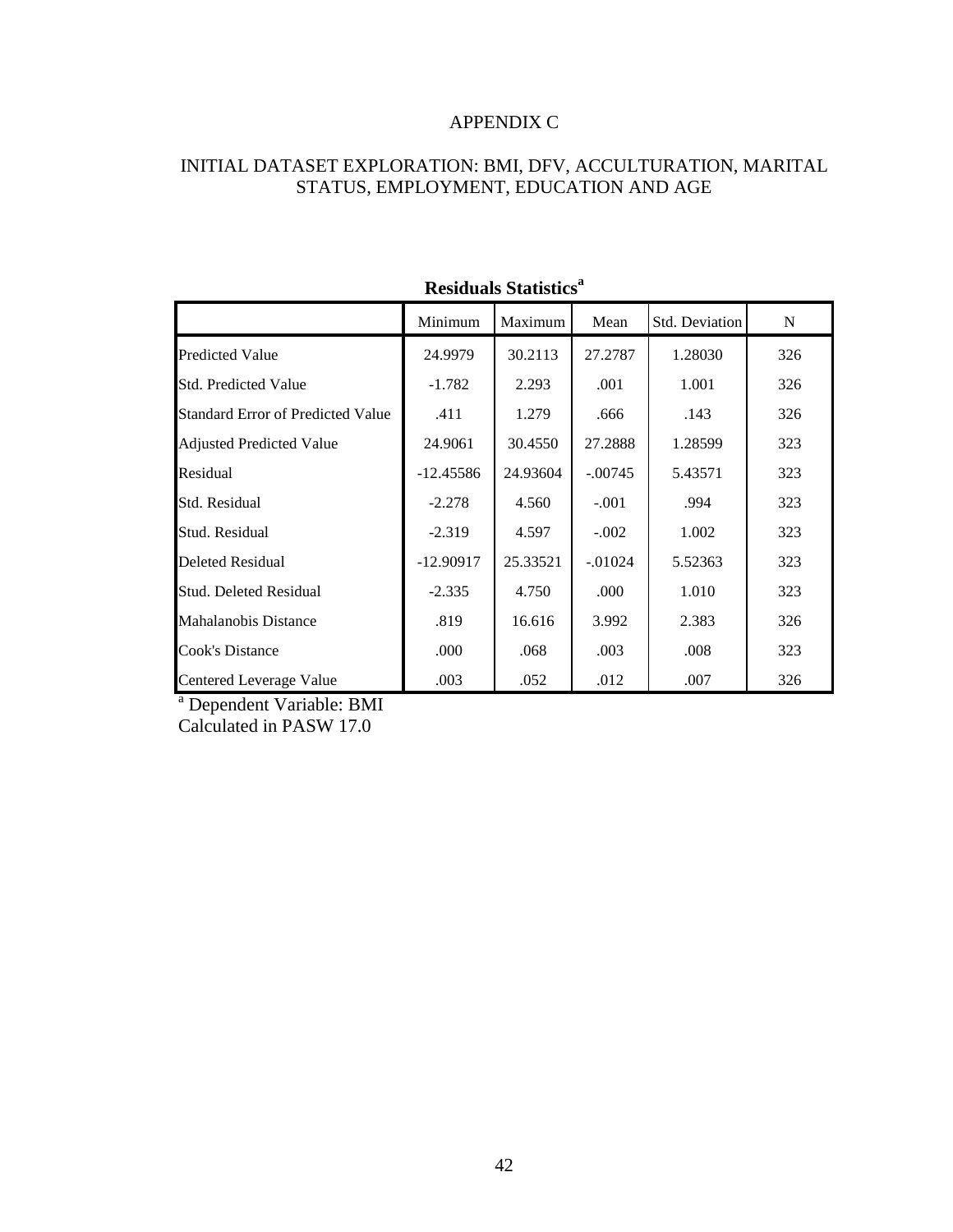# APPENDIX D

# VISUAL COMPARISON OF BMI

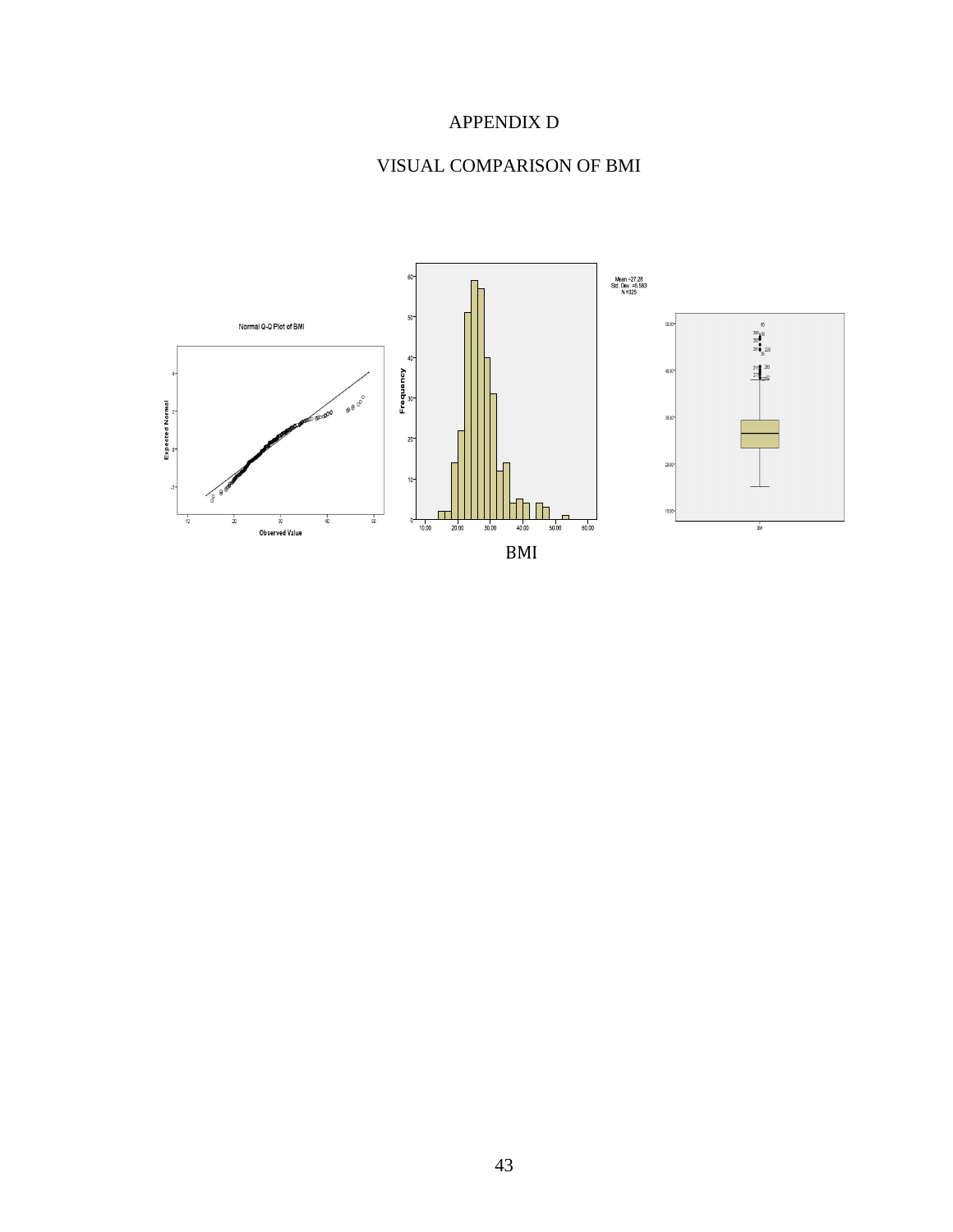# APPENDIX E

# VISUAL COMPARISON OF AGE AND THE VARIABLE TRANSFORMATION SQRTAGE

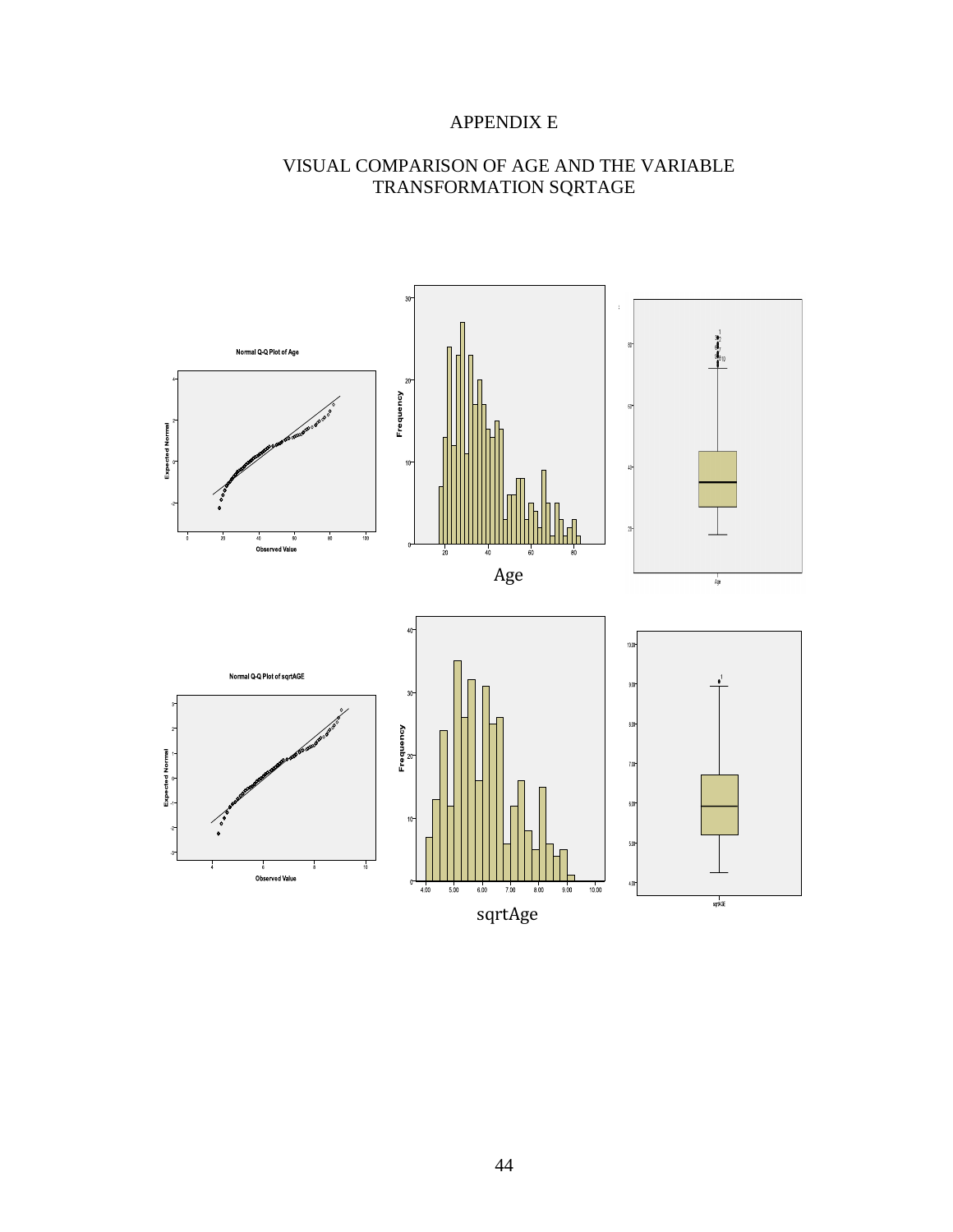# APPENDIX F

# VISUAL COMPARISON OF DFV AND THE VARIABLE TRANSFORMATION SQRTDFV

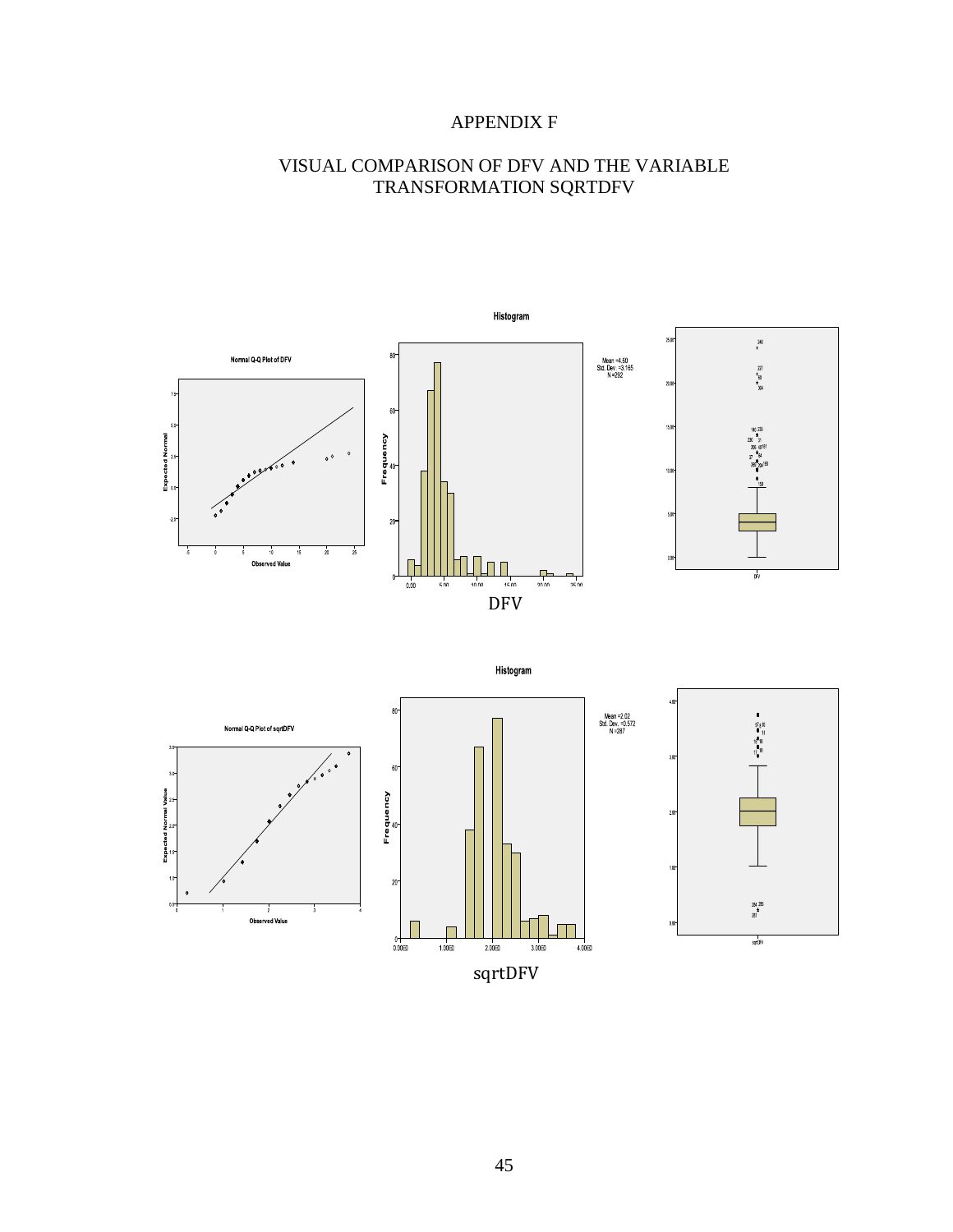

## MODEL CLASSIFICATION OF BODY MASS INDEX AND PREDICTOR VA-RIABLES

APPENDIX G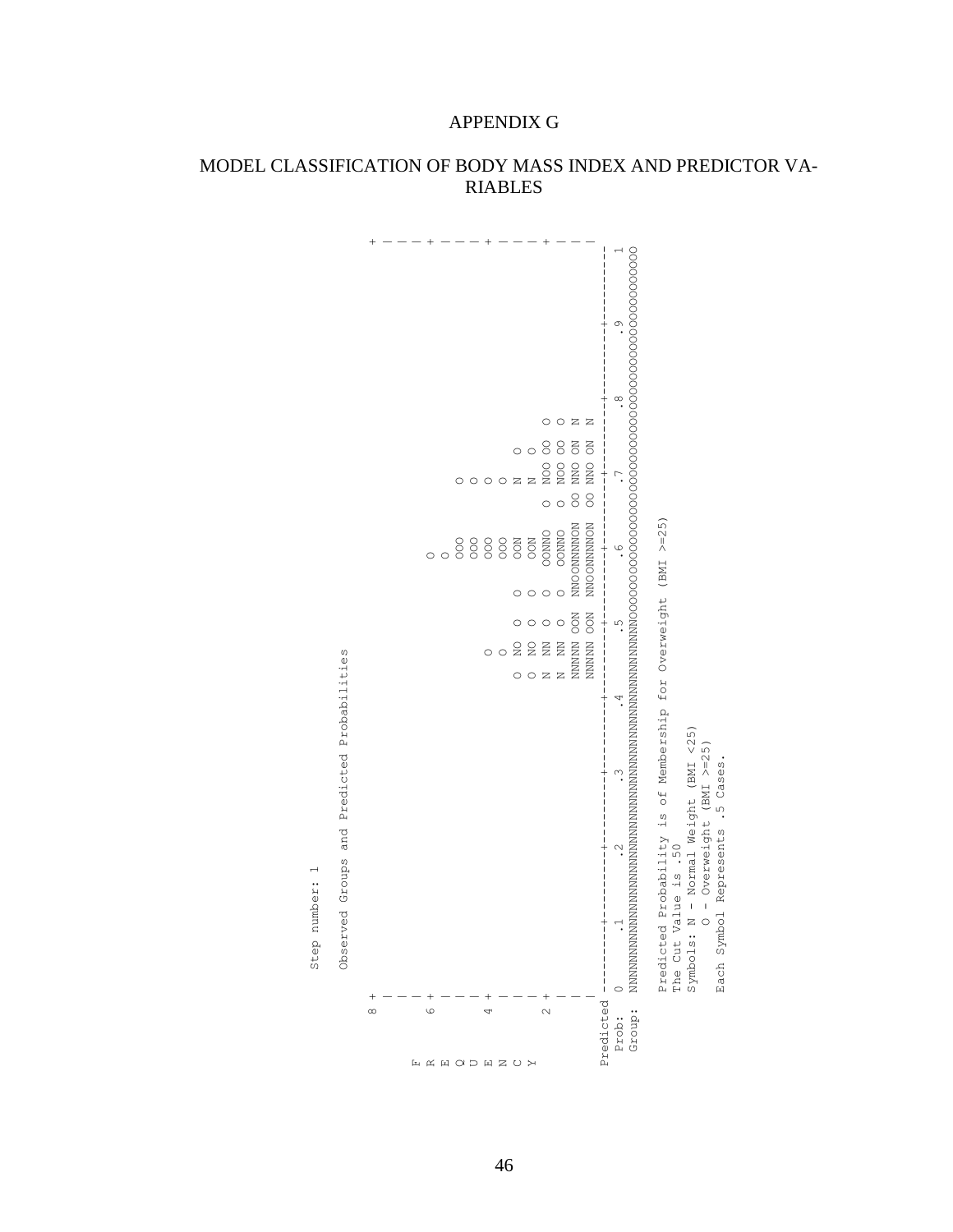

# MODEL CLASSIFICATION OF DAILY FRUIT AND VEGETABLES AND PREDICTOR VARIABLES

APPENDIX H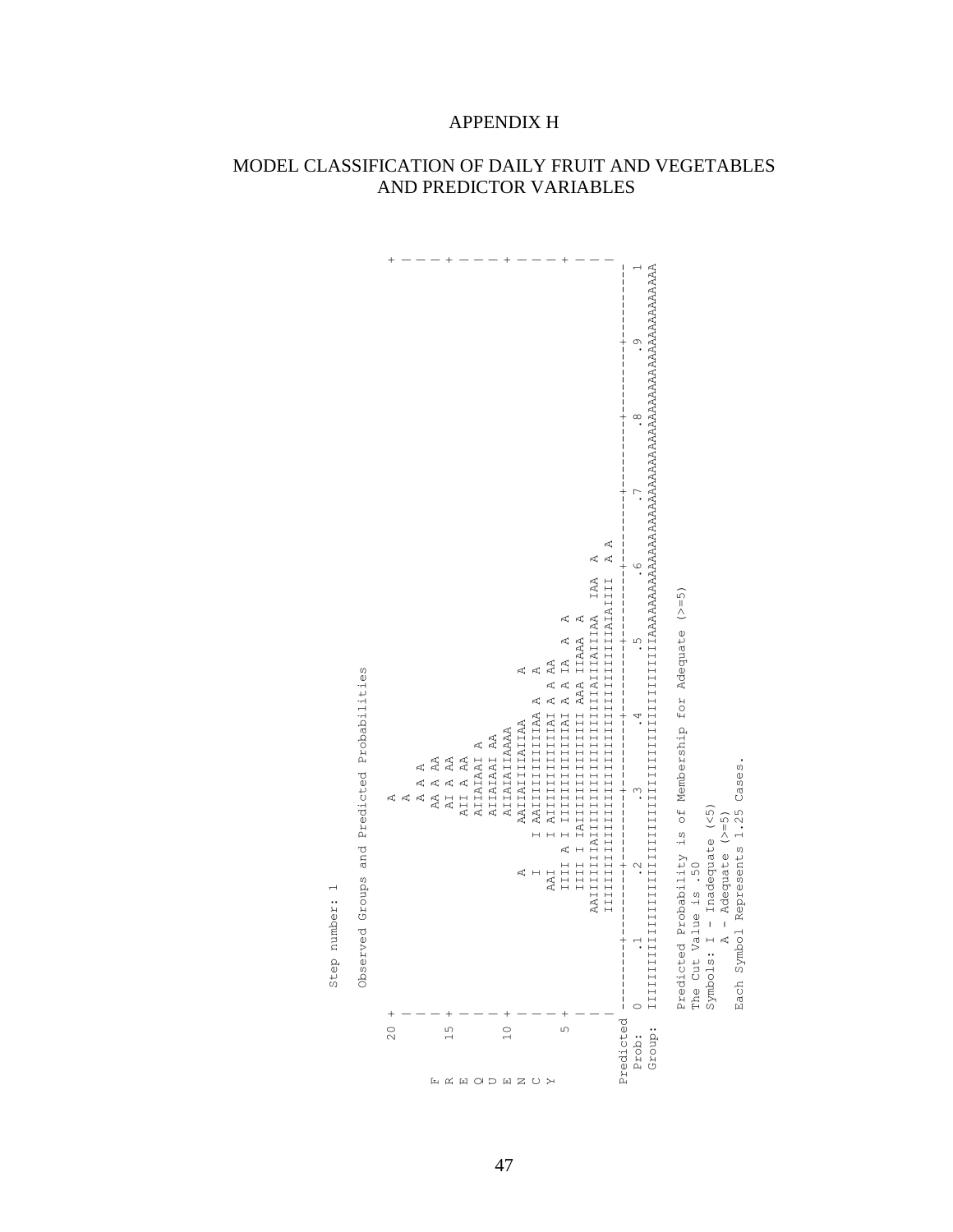#### REFERENCES

- Abraido-Lanza, A. F., Chao, M. T., & Flórez, K. R. (2005). Do healthy behaviors decline with greater acculturation?: Implications for the Latino mortality paradox. *Social Science & Medicine, 61*(6), 1243-1254.
- Balluz, L. S., Okoro, C. A., & Mokdad, A. (2008) Association between selected unhealthy lifestyle factors, body mass index, and chronic health conditions among individuals 50 years of age or older, by race/ethnicity. *Ethnicity and Disease 18*(4), 450-457.
- Barcenas, C. H., Wilkinson, A. V., Strom, S. S., Cao, Y., Saunders, K. C., Mahabir, S., et al. (2007). Birthplace, years of residence in the United States, and obesity among Mexican-American adults. *Obesity, 15*(4), 1043-1052.
- Behavioral Risk Factor Surveillance System. (2010). [Interactive prevalence and trends database]. *Nevada and Clark County BMI and fruit and vegetable consumption data for Hispanics.* Accessed March 25, 2010 from http://apps.nccd.cdc.gov/ brfss/.
- Bersamin, A., Hanni, K. D., & Winkley, M. A. (2008). Predictors of trying to lose weight among overweight and obese Mexican-Americans: A signal detection analysis. *Public Health Nutrition, 12*(1), 64-73. Downloaded: March 11, 2009 from Cambridge Journals online.
- Bermúdez, O. I., Falcón, L. M. & Tucker, K. L. (2000). Intake and food sources of macronutrients among older Hispanic adults: Assoctiation with ethnicity, acculturation, and length of residence in the United States. *Journal of the American Dietetic Association, 100*(6), 665-673.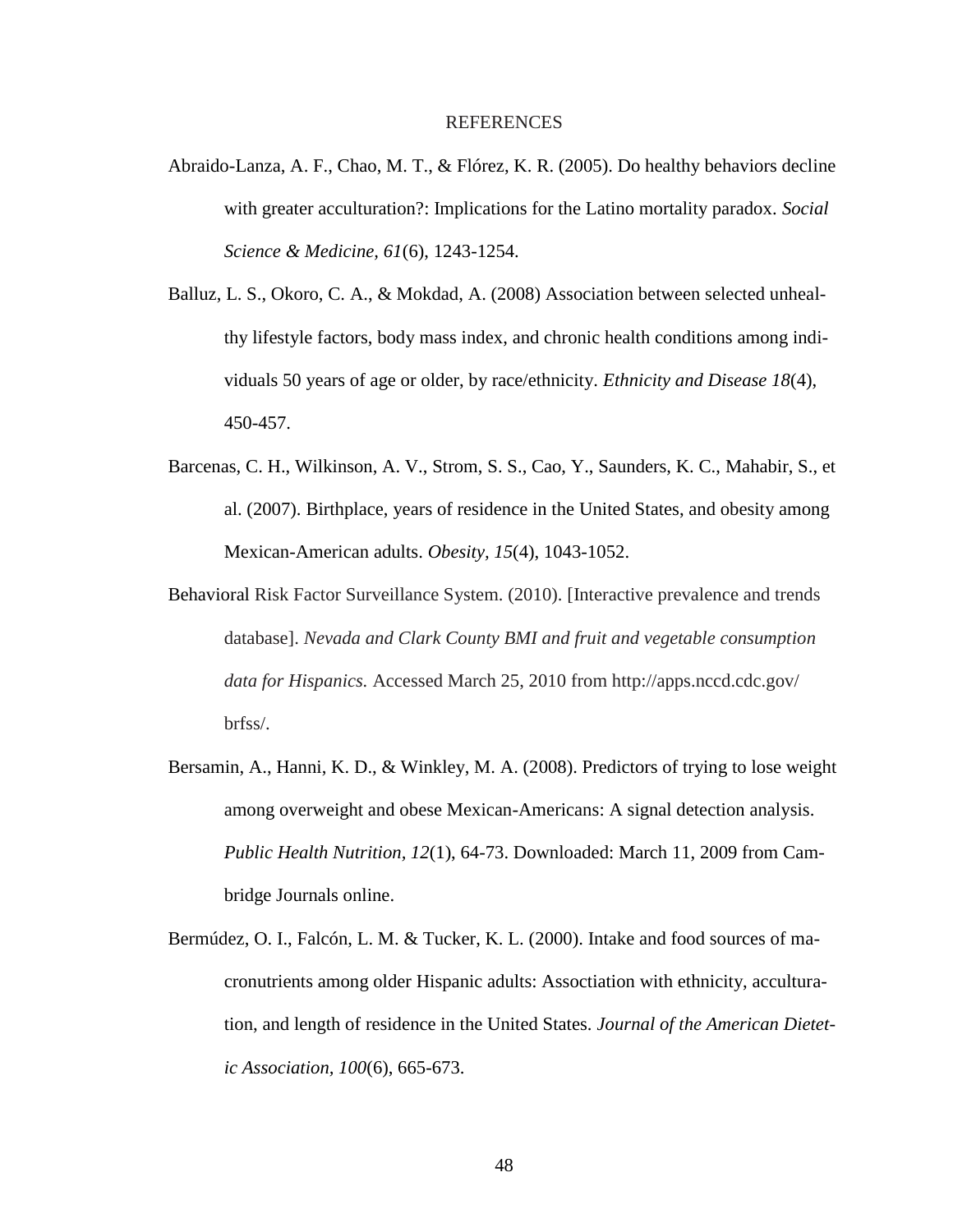- Bernstein, R., & Edwards, T. (August 14, 2008). *An older and more diverse nation by midcentury.* Retrieved June 20, 2009, from US Census Bureau website: http:// www.census.gov/PressRelease/www/releases/archives/population/012496.html
- Beydoun, M. A. & Wang, Y. (2009). Gender-ethnic disparity in BMI and waist circumference distribution shifts in U.S. adults. *Obesity, 17*(1), 169-176.
- Bowie, J. V., Juon, H., Cho, J., & Rodriquez, E. M. (2007) Factors associated with overweight and obesity among Mexican Americans and Central Americans: Results from the 2001 California Health Interview Survey. *Preventing Chronic Disease 4*(1), 1-17. Retrieved April 18, 2009 from CDC website: http://www.cdc.gov/ pcd/issues/2007/jan/06\_0036.htm
- Brodie, D., Moscrip, V., & Hutcheon, R. (1998). Body Composition Measurement: A Review of Hydrodensitometry, Anthropometry, and Impedance Methods. *Nutrition 14*(3), 298-310.
- Cabassa, L. J. (2003). Measuring acculturation: Where we are and where we need to go. *Hispanic Journal of Behavioral Sciences, 25*(2), 127-146.
- Cantero, P. J., Richardson, J. L., Baezconde-Garbanati, L. & Marks, G. (1999). The association between acculturation and health practices among middle-age and elderly Latinas. *Ethniticity and Disease,9*(2), 166-180.
- Carrera, P. M., Gao, X., & Tucker, K. L. (2007). A study of dietary patterns in the Mexican-American population and their association with obesity.
- Casagrande, S. S., Wang, Y., Anderson C., & Gary, T. L. (2007). Have Americans increased their fruit and vegetable intake? The trends between 1988 and 2002. *American Journal of Preventive Medicine, 32*(4), 257-263.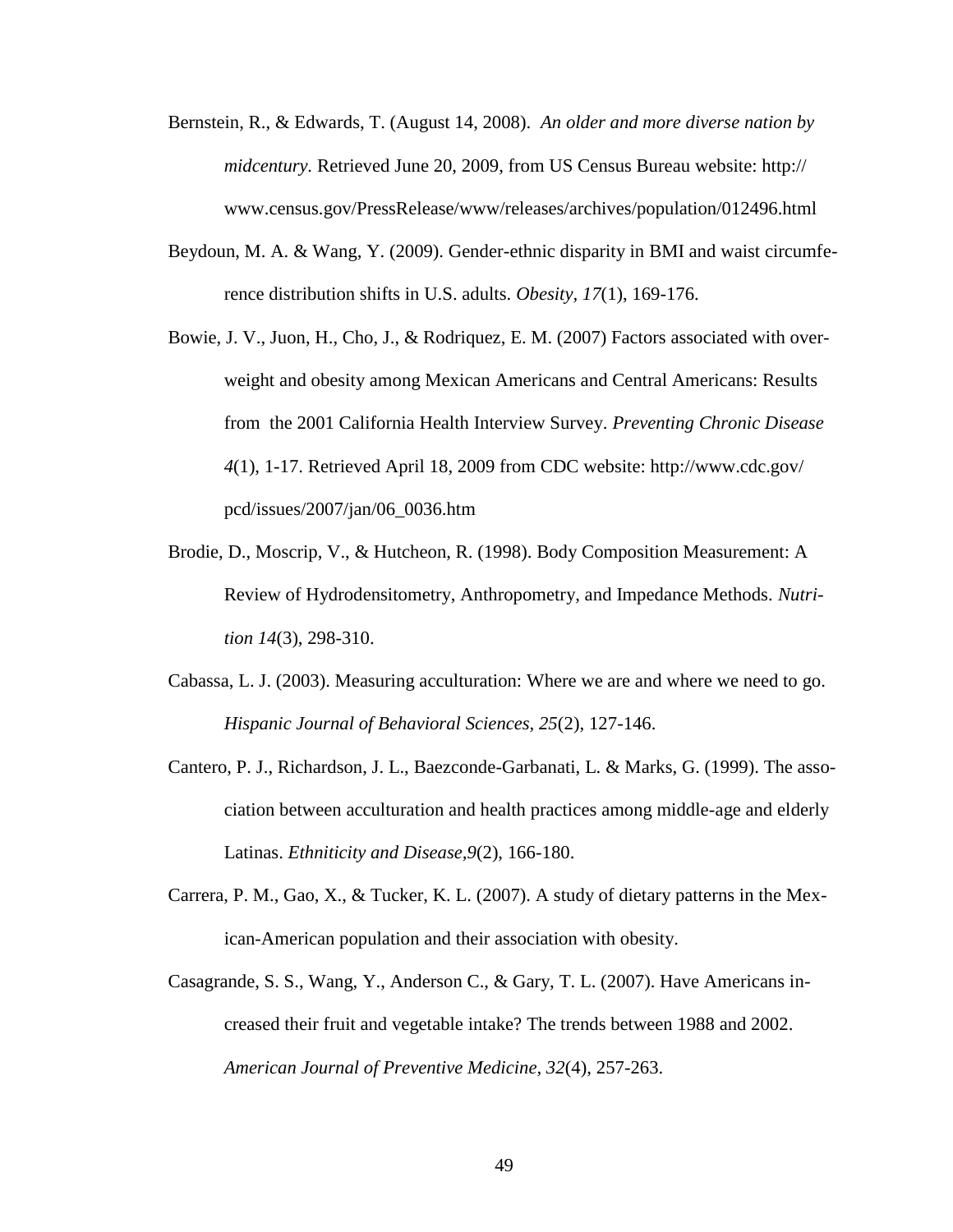- Center for Disease Control and Prevention (accessed 07/31/09). *About BMI for Adults* from website: http://www.cdc.gov/healthyweight/assessing/bmi/adult\_bmi /index.html
- Craig, B.M., & Adams, A.K. (2008). Accuracy of body mass index categories based on self-reported height and weight among women in the United States. *Maternal and Child Health Journal, 13*(4). 489-496.
- Crespo, C. J., Smit, E., Carter-Pokras, O., & Andersen, R. E. (2001). Acculturation and leisure-time physical inactivity in Mexican American adults: Results from NHANES III, 1988-1994. *American Journal of Public Health, 91*(8), 1254-1257.
- Cuellar, I., & Maldonado, R. (1995). Acculturation rating scale for Mexican Americans-II: A revision of the original ARSMA Scale. *Hispanic Journal of Behavioral Sciences, 17* (3), 275-305.
- Department of Health and Human Services National Institutes of Health. National Heart and Blood Institute – Obesity Education Initiative, website: <http://www.nhlbisupport.com/bmi/>May 20, 2009
- Department of Health and Human Resources Healthy People 2010 U.S. http://www.healthy people.gov/hp2020/default.asp
- Dixon, L. B., Sundquist J., & Winkleby, M. (2000). Differences in energy, nutrient and food intakes in a U.S. sample of Mexican-American women and men: Findings from the Third National Health and Nutrition Examination Survey, 1988-1994. *American Journal of Epidemiology* 152(6), 548-557.
- Ellis, K. (2007) Selected Body Composition Methods Can Be Used in Field Studies. *Journal of Nutrition 131*, 1589S-1595S.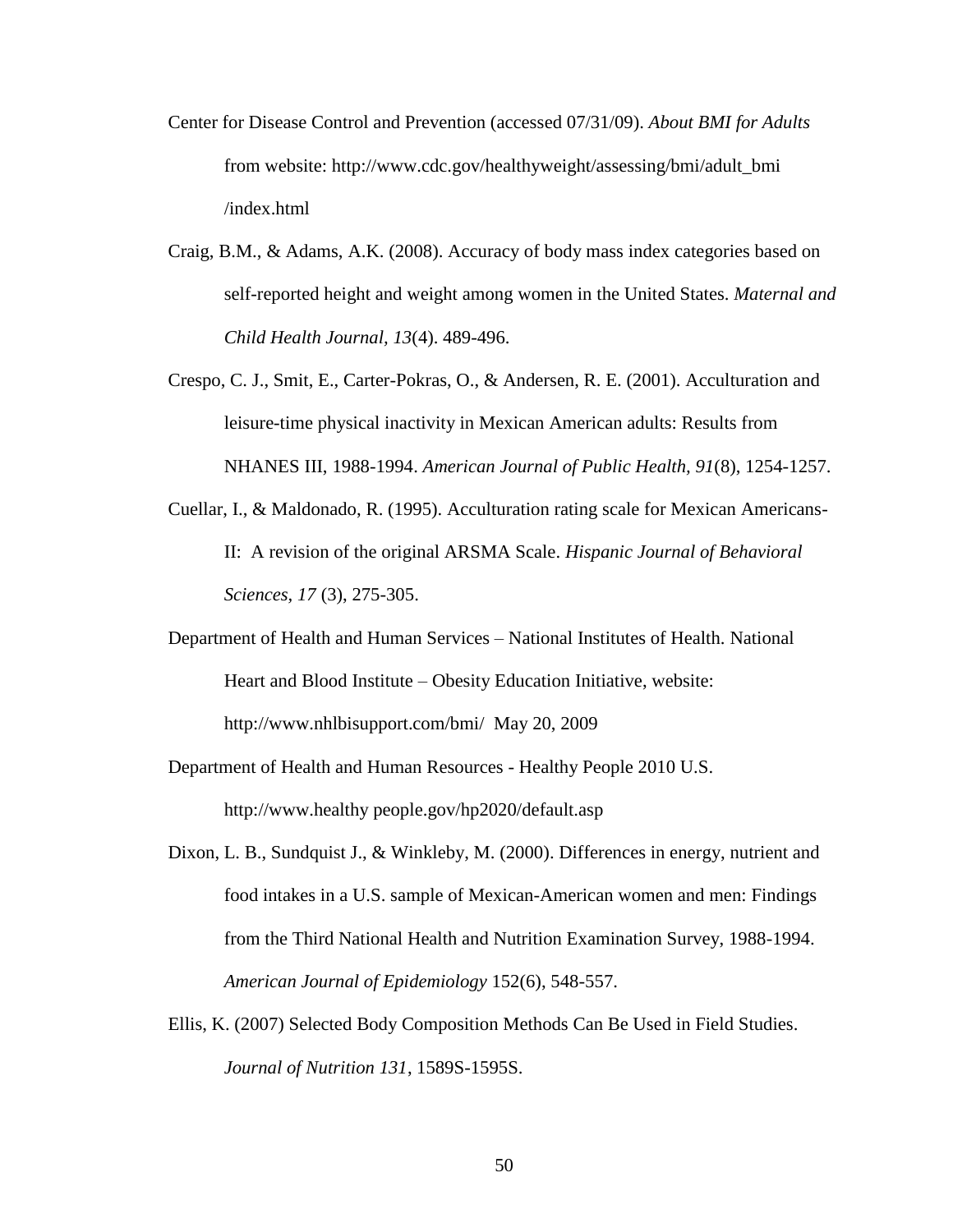- Fanelli Kuczmarski, M., Kuczmarski, J. D., & Najjar, M. (1995). Food Usage among Mexican-American, Cuban, and Puerto Rican adults. *Nutrition Today, 30*(1), 30- 37.
- Fernández, J. R., Moonseong, H., Heymsfield, S. B., Pierson Jr., R. N., Pi-Sunyer, X., Wang, Z. M., et al. (2003). Is percentage body fat differentially related to body mass index in Hispanic Americans, African Americans, and European Americans? *American Journal of Clinical Nutrition, 77*, 71-75.
- Flegal, K. M., Carroll, M. D., Ogden, C. L., & Johnson, C. L. (2002). Prevalence and trends in obesity among US adults, 1999-2000. *Journal of the American Medical Association, 288*(14), 1723-1727.
- Flegal, K. M., Sheperd, J. A., Looker, A. C., Graubard, B. I., Borrud, L. G., Ogden, T. B., et al. (2009). Comparisons of percentage body fat, body mass index, waist circumference, and waist-stature ratio in adults. *American Journal of Clinical Nutrition, 89*(2), 500-508.
- Garson, D. G. (August 7, 2009). *Logistic Regression*. Retrieved from website: http:// faculty.chass.ncsu.edu/garson/PA765/logistic.htm
- Goel, M. S., McCarthy, E. P., Phillips, R. S., & Wee, C. C. (2004). Obesity among US immigrant subgroubs by duration of residence. *Journal of the American Medical Association, 292*(23), 2860-2867.
- Gregory-Mercado, K. Y., Staten, L. K., Gillespie, C., Ranger-Moore, J., Thomson, C. A., Giuliano, A. R., et al. (2007). Ethnicity and nutrient intake among Arizona WI-SEWOMAN participants. *Journal of Women's Health 16*(3), 379- 389.

Harvard Health Letter, June 2003, Vol 28 issue 8, page 3, www.health.harvard.edu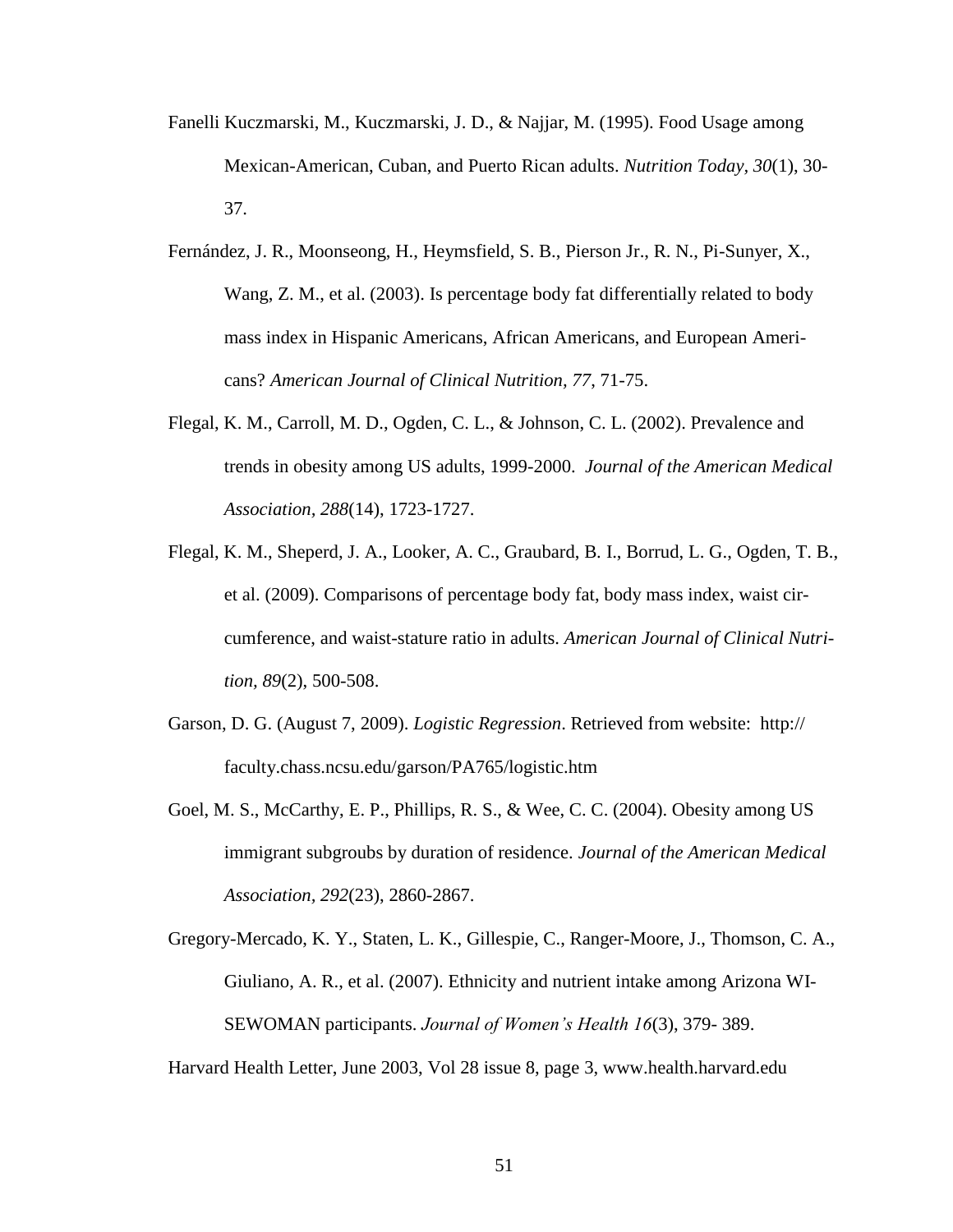Healthy People 2010 PowerPoint Presentation http://www.healthypeople.gov/

About/Slideshow\_May\_2001\_files /frame.htm

- Himmelgreen, D. A., Pérez-Escamilla, R., Martinez, D., Bretnall, A., Eells, B., Peng, Y. et al. (2004). The longer you stay the bigger you get: Length of time and language use in the U.S. are associated with obesity in Puerto Rican women. *American Journal of Physical Anthropology, 125*(1), 90-96
- Hummer, R. A., Rogers, R. G., Amir, S. H., Forbes, D., & Frisbie, W. P. (2000). Adult mortality differentials among Hispanic subgroups and non-Hispanic whites. *Social Science Quarterly, 81*(1), 459-476.
- Predictive Analytics SoftWare (Version 17.0) [computer software]. Chicago, Illinois: PASW

Janer, Z. (2008). *Latino Food Culture*. Westport, CT: Greenwood Press.

- Joffe, M., & Robertson, A. (2001). The potential contribution of increased vegetable and fruit consumption to health gain in the European Union. *Public Health Nutrition, 4*(4), 893-901.
- Joliffe, D. (2004). Continuous and robust measures of overweight epidemic: 1971-2000. *Demography, 41*(2), 303-314.
- Keys, A., Fidanza, F., Karvonen, M. J., Kimura, N., & Taylor, H. L. (1972). Indices of relative weight and obesity. *Journal of Chronic Diseases, 25*, 329-343.
- Kuczmarski, M. F., Kuczmarski, R. J., & Najjar, M. (1995). Food usage among Mexican-American, Cuban and Puerto Rican adults. *Nutrition Today, 30*(1), 30-37.
- Kuczmarski, M. F., Kuczmarski, R. J., & Najjar, M. (2001). Effects of age on validity of self-reported height, weight, and body mass index: Findings from the Third Na-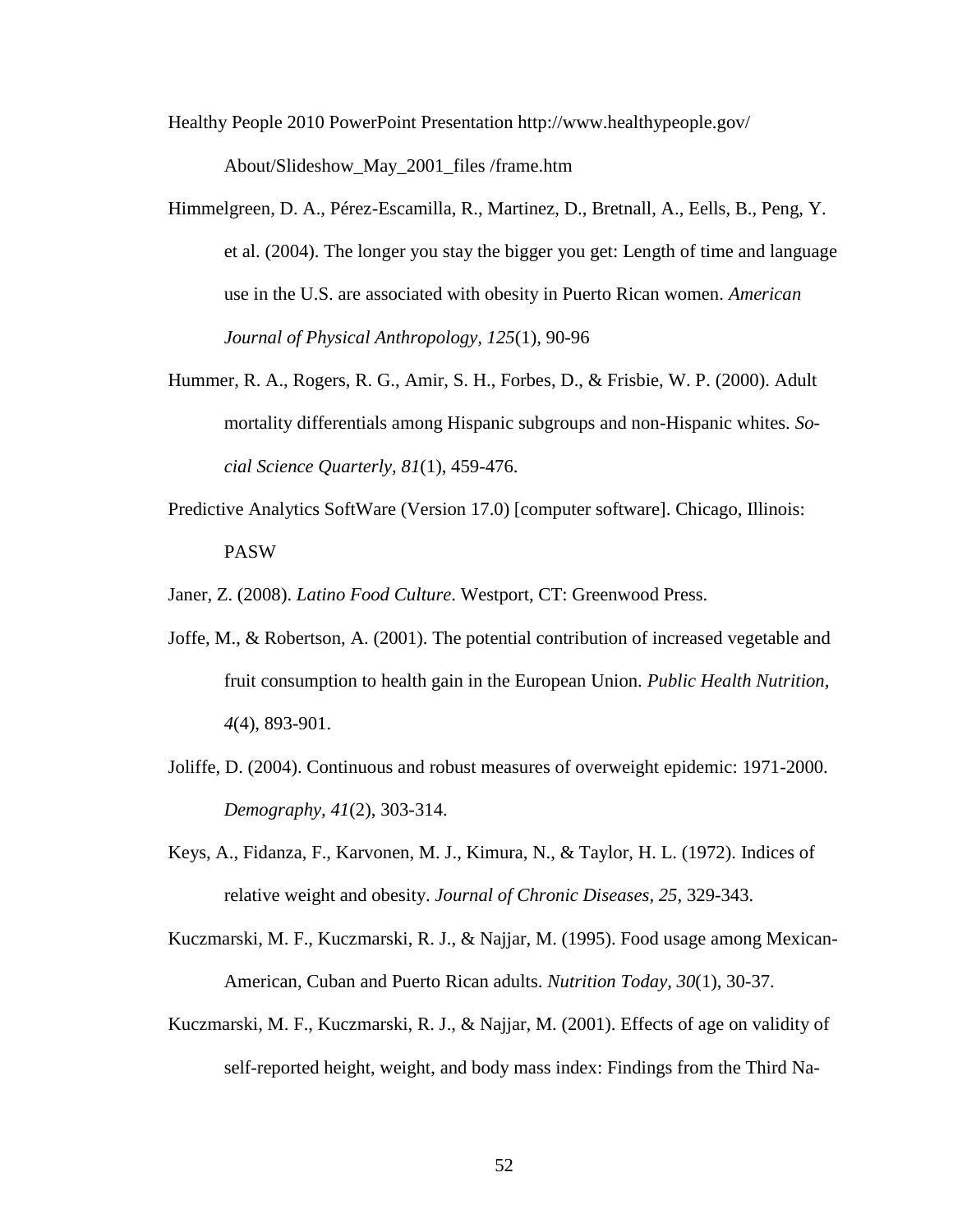tional health and Nutrition Examination Survey, 1988-1994. *Journal of the American Dietetic Association, 101*(1), 28-34.

- Kuczmarski, R. J., Flegal, K. M., Campbell, S. M., & Johnson, C. L. (1994). Increasing prevalence of overweight among U.S. adults. The National Health And Nutrition Examination Survey, 1960 to 1991. *Journal of the American Medical Association, 272*(3), 205-211.
- Lara, M., Gamboa, C., Kahramanian, M. I., Morales, L. S., Hayes Bautista, D. E. (2005) Acculturation and Latino health in the United States: A review of the literature and its sociopolitical context. *Annual Reviews of Public Health, 26*, 367-397.
- Li, R., Serdula, M., Bland, S., Mokdad, A., Bowman, B., & Nelson, D. (2000). Trends in fruit and vegetable consumption amond adults in 16 US states: Behavioral Risk Factor Surveillance System 1990-1996. *American Journal of Public Health, 90*(5), 777-781.
- Lin, C. C., Rogot, E., Johnson, N. J., Sorlie, P. D., & Arias, E. (2003). A further study of life expectancy by socioeconomic factors in the National Longitudinal Mortality Study. *Ethnicity & Disease, 13*(2), 240-247.
- Lin, H., Bermudez, O. I., & Tucker, K. L. (2003). Dietary patterns of Hispanic elders are associated with acculturation and obesity. *The Journal of Nutrition, 133*(11), 3651-3657.
- Marin, G. (1992) Issues in the measurement of acculturation among Hispanics. In Geisinger, K.F. (ed.), Psychological testing of Hispanics. *American Psychological Association,* Washington, DC, pp. 235-251.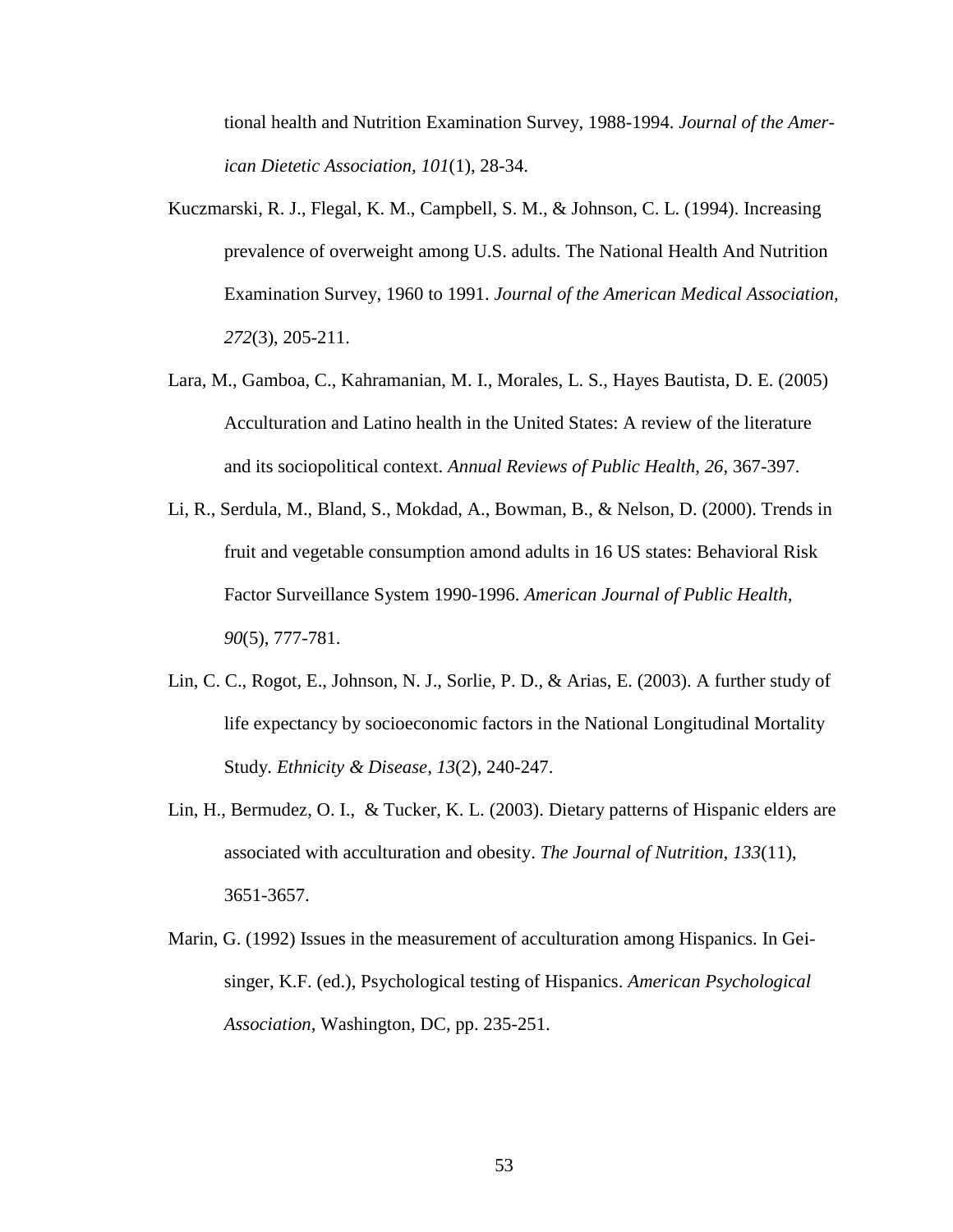- Mokdad, A. H., Serdula, M. K., Dietz, W. H., Bowman, B. A., Marks, J. S., et al. (1999). The spread of obesity epidemic in the United States, 1991-1998. *The Journal of the American Medical Association 282*(16), 1519-1522.
- Monroe, K. R., Hankin, J. H., Pike, C., Henderson, B. E., Stram, D. O., Park, S. et al. (2003). Correlation of dietary intake and colorectal cancer incidence among Mexican-American migrants: The multiethnic cohort study. *Nutrition and Cancer, 45*(2), 133-147.
- Murtaugh, M. A., Herrick, J. S., Sweeney, C., Baumgartner, K. B., Giuliano, A. R., Byer, T. et al. (2007). Diet composition and risk of overweight and obesity in women living in the southwestern Unites States. *Journal of the American Dietetic Association, 107*(8), 1311-1321.
- Nagaya, T., Yoshida, H., Takahashi, H., Matsuda, Y., & Kawai, M. (1999). Body mass index (weight/height<sup>2</sup>) or percentage body fat by bioelectrical impedance analysis: which variable better reflects serum lipid profile? *International Journal of Obesity 23*(7), 771-774.
- National Heart and Blood Institute Obesity Education Initiative. website: <http://www.nhlbisupport.com/bmi/>May 20, 2009
- Neuhouser, M. L., Thompson, B., Coronado, G. D., & Solomon, C. C. (2004). Higher fat intake and lower fruit and vegetables intakes are associated with greater acculturation among Mexicans living in Washington State. *Journal of the American Dietetic Association 104*(1), 51-57.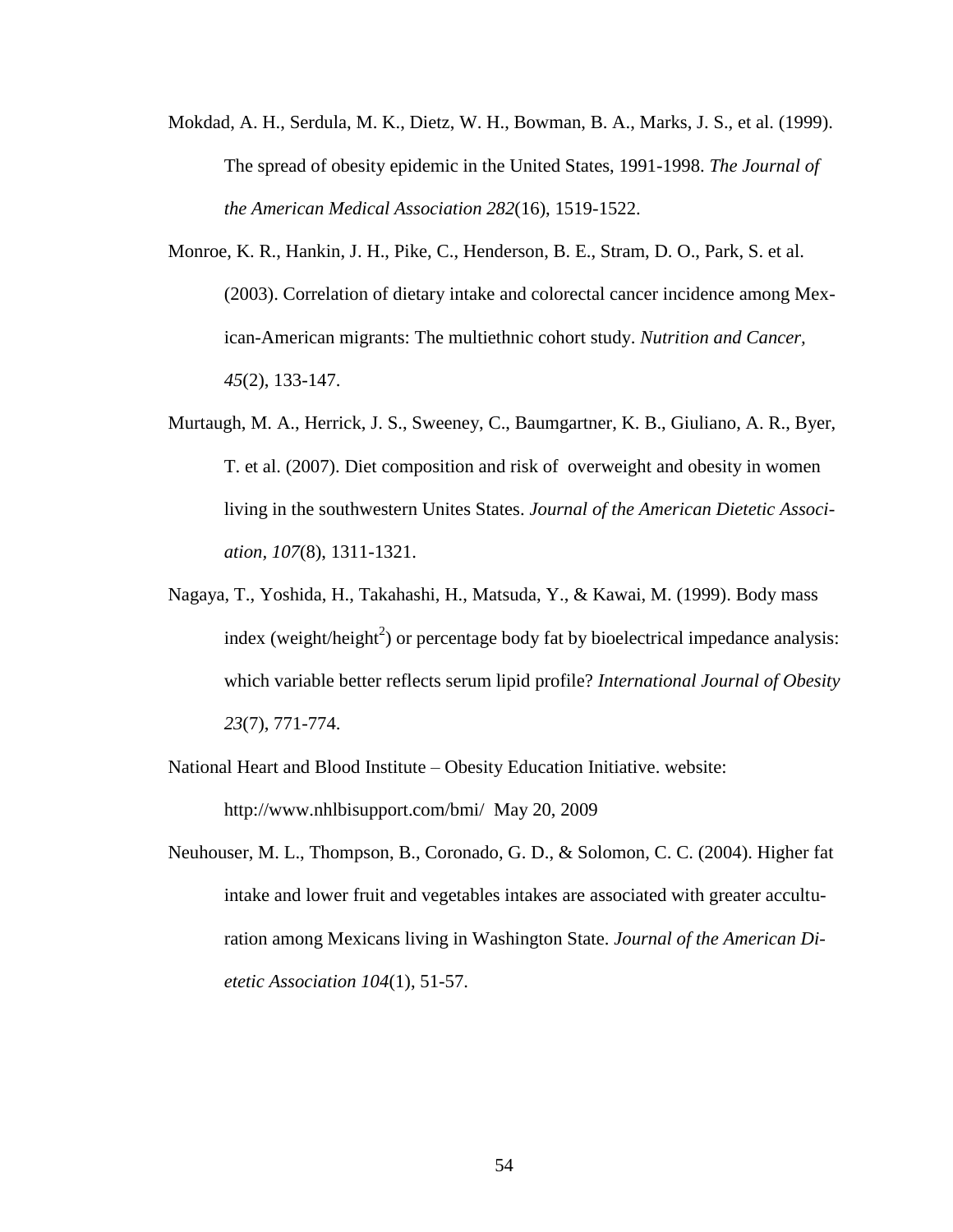- Newby, P. K., Muller, D. Hallfrisch, J., Qiao, N., Andres, R., & Tucker, K. L. (2003). Dietary patterns and changes in body mass index and waist circumference in adults. *American Journal of Clinical Nutrition, 77*(6), 1417-1425.
- World Health Organization. Obesity: preventing and managing the global epidemic. Report of a WHO Consultation, Geneva, World Health Organization, 2000 (WHO Technical Report Series, No. 895).
- Ogden, C.L., Carroll, M.D., Curtin, L.R., McDowell, M.A., Tabak, C.J., & Flegal, K.M. (2006). Prevalence of overweight and obesity in the United States, 1999-2004. *Journal of the American Medical Association, 295*(13), 1549-1555.
- Otero-Sabogal, R., Sabogal, F., Pérez-Stable, E. J. & Hiatt., R. A. (1995). Dietary practices, alcohol consumption, and smoking behavior: ethnic, sex, and acculturation differences. *Journal of the National Cancer Institute Monographs, 18*, 73-82.
- Palta, M., Prineas, R.J., Berman, R., & Hannan, P. (1982). Comparison of self-reported and measured height and weight. *American Journal of Epidemiology, 115*(2), 223-230.
- Predictive Analytics SoftWare (Version 17.0) [computer software]. Chicago, Illinois: PASW
- Serdula, M. K., Gillespie, C., Kettel-Khan, L., Farris, R., Seymour, J., Denny, C. (2004). Trends in fruit and vegetable consumption among adults in the United States: Behavioral Risk Factor Surveillance System, 1994-2000. *American Journal of Public Health, 94*(6), 1014-1018.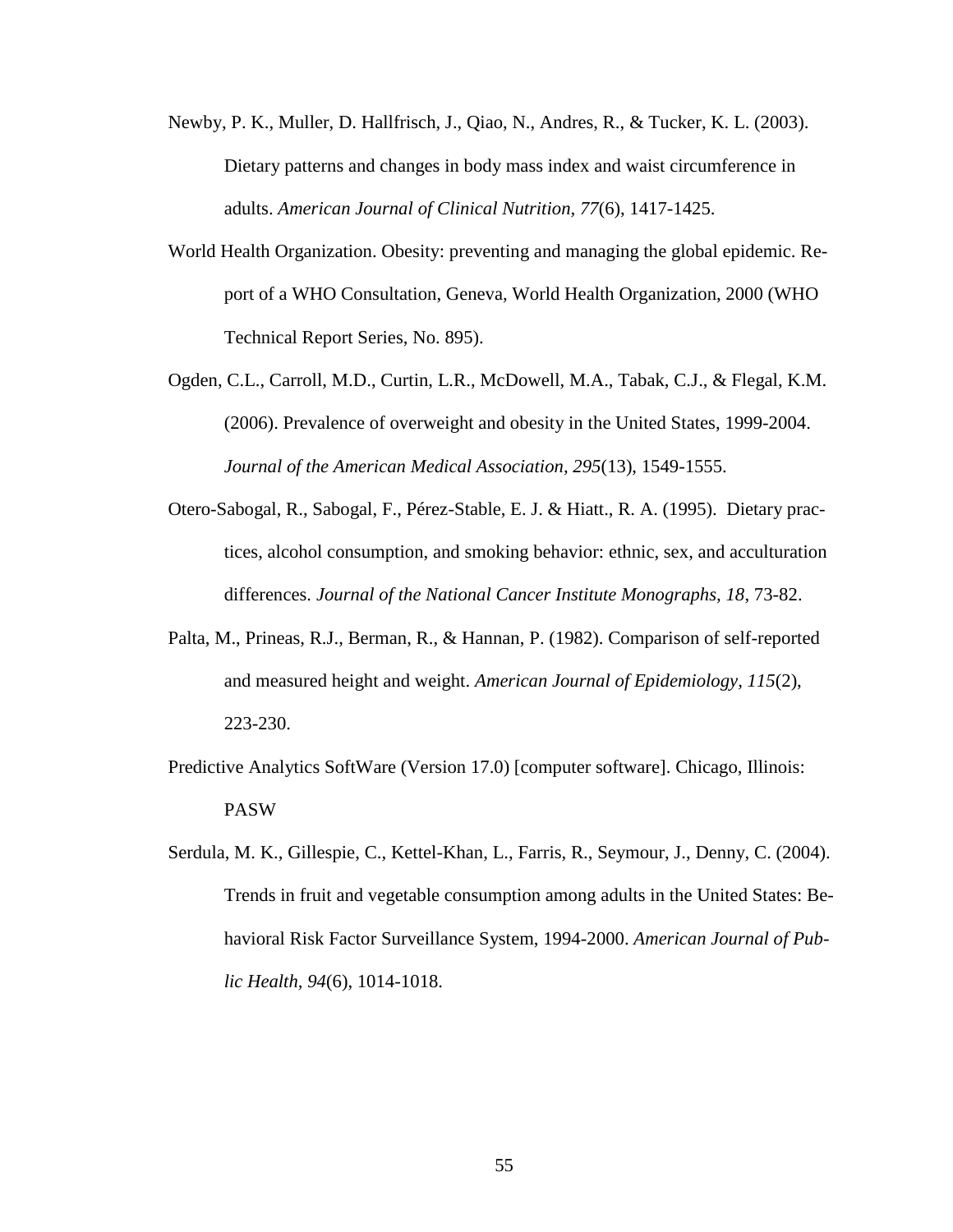- Romero-Gwynn, E., Gwynn, D., Grivetti, L., McDonald, R., Stanford, G., Turner, B et al. (1993). Dietary acculturation among Latinos of Mexican descent. *Nutrition Today, 28*(4), 6-12.
- Romero-Gwynn, E., & Gwynn, D. (1994). Handbook of Hispanic Cultures in the United States: Anthropology (T. Weaver, Ed.). Houston: Arte Público Press.
- Rolls, B. J., Ello-Martin, J. A., & Carlton Tohill, B. (2004). What can intervention studies tell us about the relationship between fruit and vegetable consumption and weight management? *Nutrition Reviews 62*(1), 1-17.
- Rowlands, M. L. (1990). Self-reported weight and height. *American Journal of Clinical Nutrition, 52*, 1125-1133.
- Satia, J. A. (2009). Diet-related disparities: Understanding the problem and accelerating solutions. *Journal of the American Dietetic Association, 109*(4), 610-615.
- Singh, G. K., & Siahpush, M. (2002). Ethnic-immigrant differentials in health behaviors, morbidity, and cause-specific mortality in the United States: An analysis of two national data bases. *Human Biology, 74*(1), 83-109.
- USDA Department of Agriculture and U.S. Department of Health and Human Services. *Dietary Guidelines for Americans*. www.dietaryguidelines.com Retrieved June 14, 2009.
- Winkleby, M. A., Albright, C. L., Howard-Pitney, B., Lin, J., & Fortmann, S. P. (1994). Hispanic/white differences in dietary fat intake among low educated adults and children. *Preventive Medicine, 23*(4), 465-473.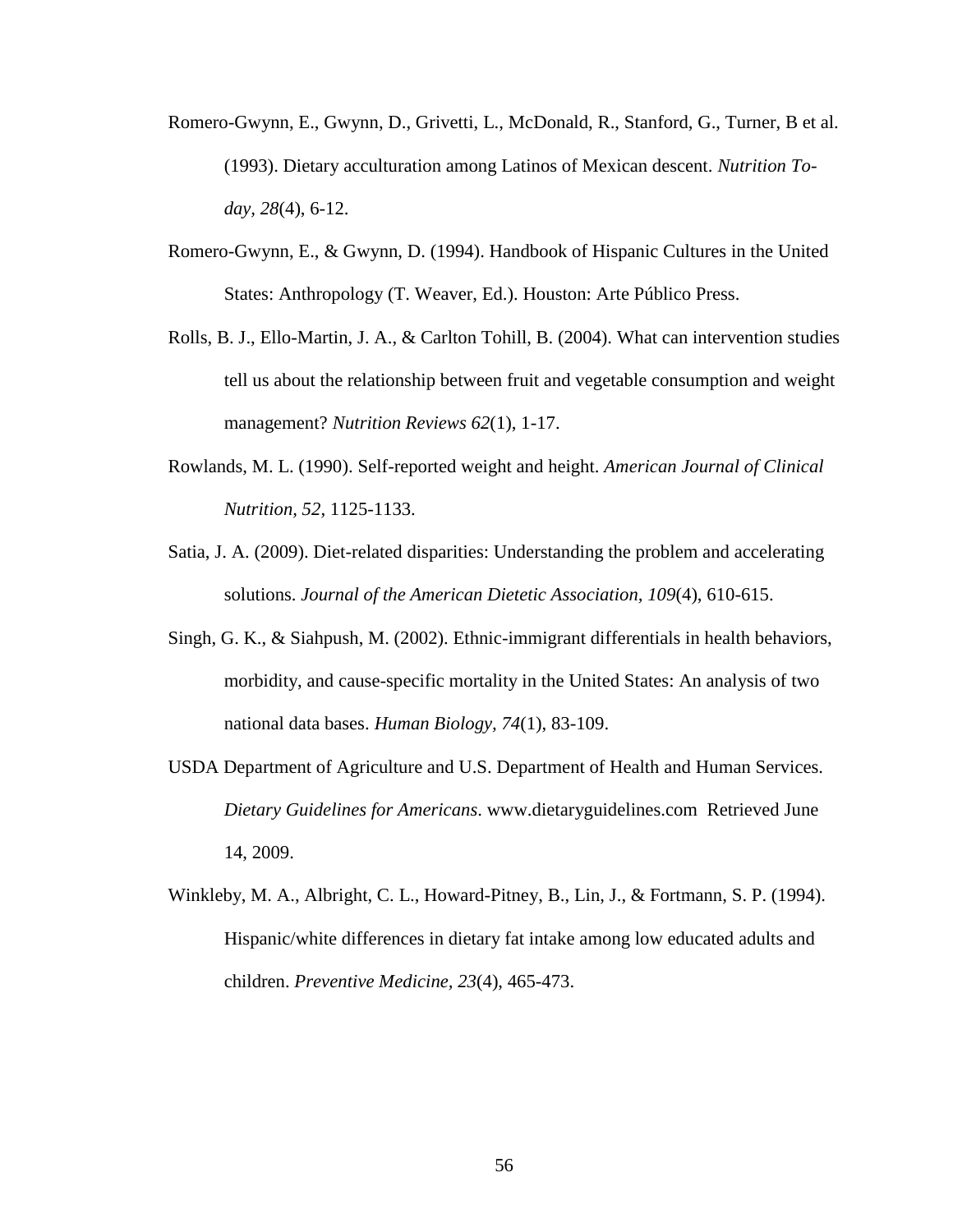- Singh, G. K., & Siahpush, M. (2002). Ethnic-immigrant differentials in health behaviors, morbidity, and cause-specific mortality in the United States: An analysis of two national data bases. *Human Biology, 74*(1), 83-109.
- State of Nevada Demographer. (2008). Nevada"s age, sex, race and Hispanic Origin estimates for 2005. http://www.nsbdc.org/what/data\_statistics/demographer/pubs /ashro/
- Stein, C. J., & Colditz, G. A. (2004). The epidemic of obesity. *Journal of Clinical Endocrinology & Metabolism, 89*(6), 2522-2525.
- Tucker, K. L., Falcón, L. M., & Bermúdez, O. (1997). Nutrition among Hispanic elders in the United States. In Markides & Miranda (Eds.), *Minorities, Aging, and Health* (235-267). Thou
- U.S. Census Bureau. (2001). *The Hispanic Population Census 2000 Brief*. Retrieved June 3, 2009, from http://www.census.gov/prod/2001pubs/c2kbr01-3.pdf
- U.S. Census Bureau (2007, July 16). *Facts for Features: Hispanic heritage month 2007: September 15 – October 15.* (CB07-FF.14). Retrieved March 5, 2010, from http://www.census.gov/press-relase/www/releases/archives/fact\_for\_ features\_speical\_editions/010328.html
- U.S. Census Bureau (2008, September 29). *Nativity by language spoken at home by ability to speak English for the population 5 years and over.* Retrieved March 5, 2010, from http://www.census.gov/compendia/statab/2010/tables/10s0054.pdf
- U.S. Census Bureau (2008, September 30). *Language spoken at home by ability to speak English for the population 5 years and over.* Retrieved March 5, 2010, from http://www.census.gov/compendia/statab/2010/tables/10s0053.pdf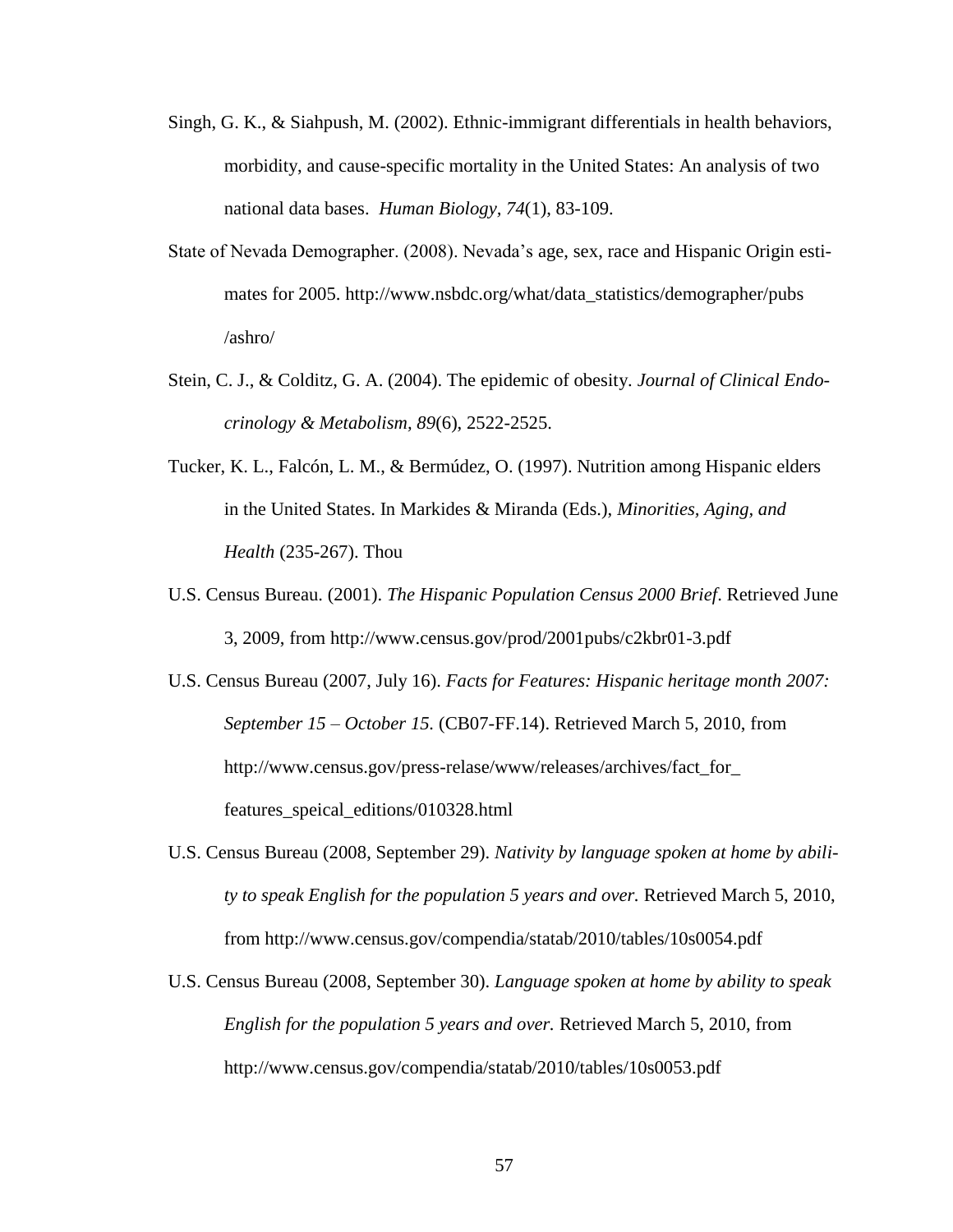- U.S. Census Bureau (2009, May 17). *Annual estimates of the population by sex, race, and Hispanic origin for the United States: April 1, 2000 to July 1, 2008* (NC-EST 2008-03). Retrieved March 5, 2010, from http://www.census.gov/compendia/ statab/2010/tables/10s0006.pdf
- Wright, N.C., Riggs, G. K, Lisse, J. R., & Chen, Z. (2008). Self-reported osteoarthritis, ethnicity, body mass index, and other associated risk factors in postmenopausal women – Results for the Women"s Health Initiative. *Journal of the American Geriatrics Society 56*(9), 1736-1743.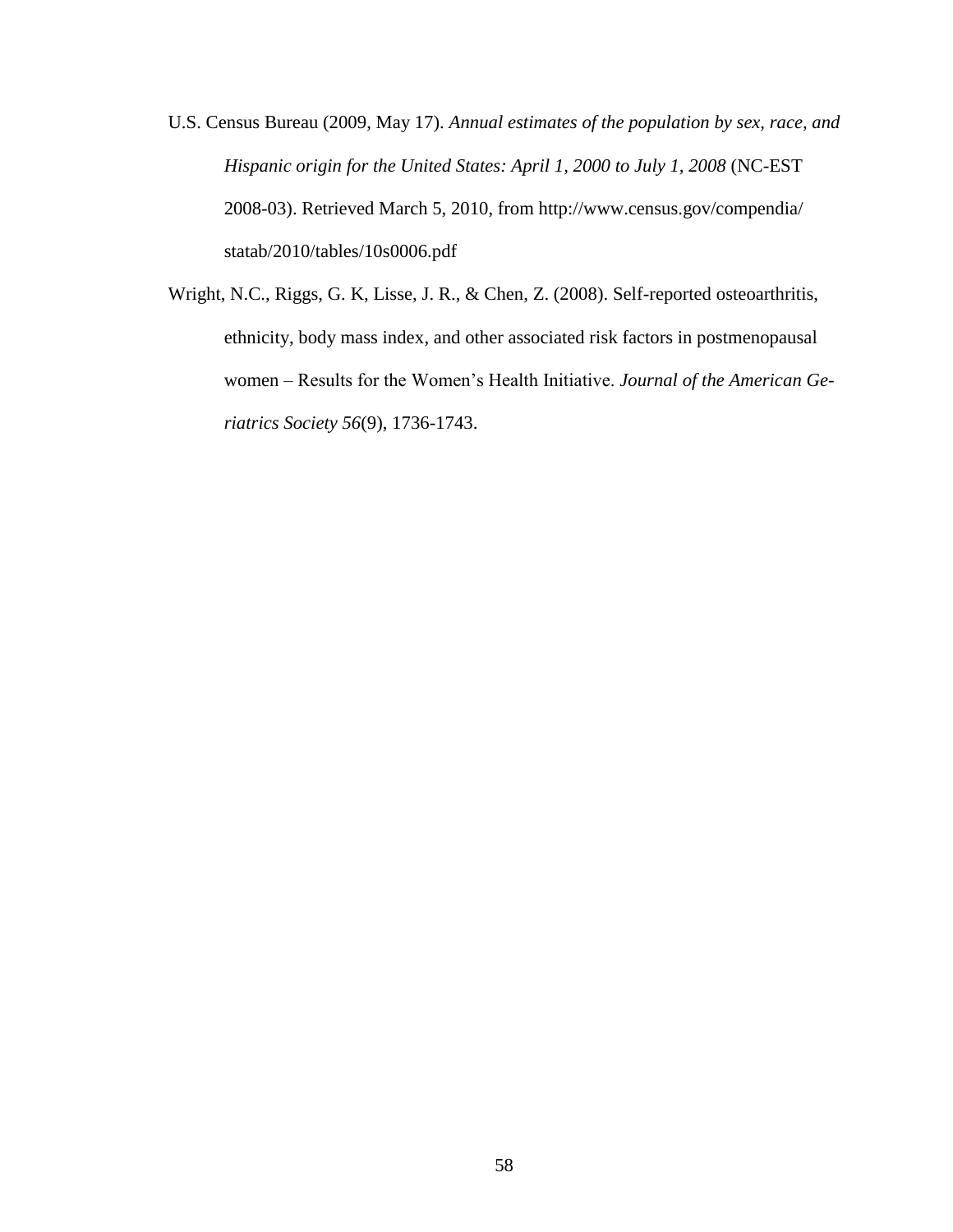#### VITA

## Graduate College University of Nevada, Las Vegas

#### Anne L. Bolstad

#### Degree:

Bachelor of Science, Community Health Education, 2006 University of Nevada, Las Vegas

#### Publications:

Xu, Y., **Bolstad, A**., Shen, J., Covelli, M., Torpey, M., Colosimo, R., Jorgenson, M. (in press). Speak for Success: A Pilot Study on Communication Competence of Post-Hire International Nurses. *Journal of Nursing Regulation*.

Bolstad, A. (October 2009). Internationally Educated Nurses Participate in Research. *Nevada State Board of Nursing News*.

#### Presentations:

Xu, Y., Shen, J. and **Bolstad, A.** (April, 2010). Effects of Socio-cultural Workshops in a Communication Study of International Nurses. Western Institute of Nursing Symposium April 15, 2010

**Bolstad, A.**, Colosimo, R. Using Standardized Patients in a Communication Study of International Nurses. Western Institute of Nursing Symposium April 15, 2010

**Bolstad, A.**, Covelli, M., & Kelly, A. (April, 2010). Lessons Learned from a Communication Study of International Nurses. Western Institute of Nursing Symposium April 15, 2010

#### Poster Presentations:

Xu, Y., Shen, J., **Bolstad, A.**, Colosimo, R., & Covelli, M. Effects of a Shortterm Linguistic Class on Reduction of Phonological Errors in International Nurses. Poster presented at the American Organization of Nurse Executives at the  $43<sup>rd</sup>$  Annual Meeting and Exposition on April 10, 2010 in Indianapolis, Indiana.

Xu, Y., Shen, J., **Bolstad, A.**, Nassur A. Effects of a 10-Week Linguistic Class on the Reducation of Phonological Errors in International Nurses. Poster presented at UNLV Interdisciplinary Day on April 16, 2009 in Las Vegas, NV.

Thesis Title:

 Association of Body Mass Index and Fruit and Vegetable Consumption in a Sample Las Vegas Hispanic Population